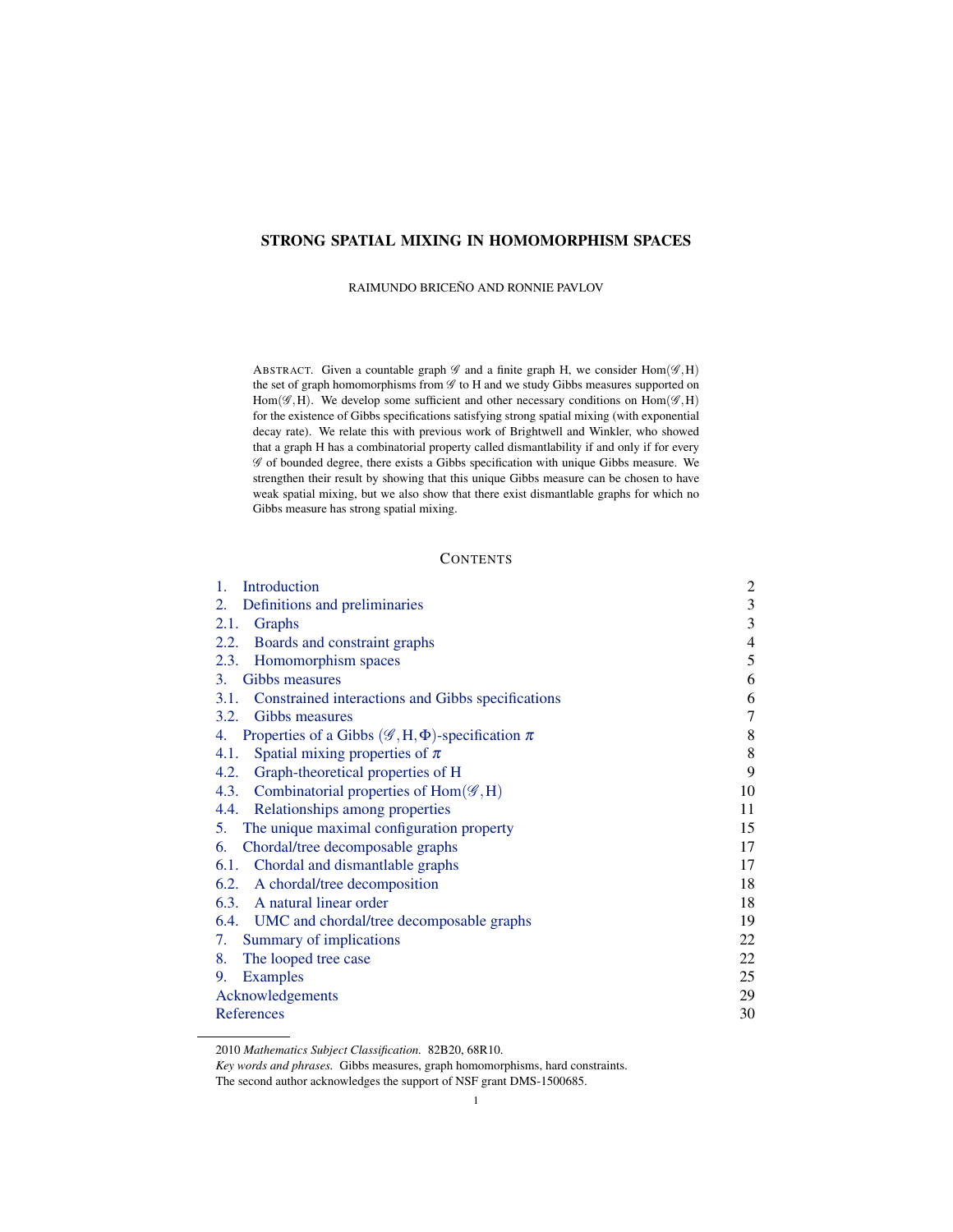### 1. INTRODUCTION

<span id="page-1-1"></span><span id="page-1-0"></span>In the past decades, spatial mixing properties in spin systems have been of interest because of their many applications. The property known as *weak spatial mixing (WSM)* is related with uniqueness of Gibbs measures on countable graphs and the absence of phase transitions. On the other hand, *strong spatial mixing (SSM)*, which is a strengthening of WSM, has been connected with the existence of efficient approximation algorithms for thermodynamic quantities [\[13,](#page-29-1) [19,](#page-30-0) [5\]](#page-29-2), FPTAS for counting problems which are #P-hard [\[2,](#page-29-3) [25,](#page-30-1) [12\]](#page-29-4) and mixing time of the Glauber dynamics in some particular systems [\[18,](#page-29-5) [10\]](#page-29-6).

In [\[6\]](#page-29-7), Brightwell and Winkler did a complete study of the family of *dismantlable graphs*, including several interesting alternative characterizations. Among the equivalences discussed in that work, many involved a countable graph  $\mathcal G$  (the *board*), a finite graph H (the *constraint graph*, assumed to be dismantlable) and the set of all graph homomorphisms from  $\mathscr G$  to H, which we denote here by Hom $(\mathscr G, H)$ . We call such a set of graph homomorphisms a *homomorphism space*. In this context, we should understand the set of vertices  $V(H)$  as the set of spins in some spin system living on vertices of  $\mathscr G$ . The adjacencies given by the set of edges  $E(H)$  indicate the pairs of spins that are allowed to be next to each other in G , and the edges that are missing can be seen as *hard constraints* in our system (i.e. pair of spins that cannot be adjacent in  $\mathscr{G}$ ). Examples of such systems are very common. If we consider  $\mathscr{G} = \mathbb{Z}^2$  and  $H_{\varphi}$  with  $V(H_{\varphi}) = \{0, 1\}$  and  $E(H_{\varphi})$  containing every edge but the loop connecting 1 with itself, then  $\text{Hom}(\mathbb{Z}^2, H_{\varphi})$  represents the support of the well-known *hard-square model*, i.e. the set of independent sets in  $\mathbb{Z}^2$ , the square lattice.

We are interested in *combinatorial (or topological) mixing properties* that are satisfied by a homomorphism space  $Hom(\mathcal{G},H)$ , i.e. properties that allow us to "glue" together sets of spins in  $\mathscr{G}$ . For example, the homomorphism space Hom( $\mathbb{Z}^2$ ,H), where  $V(H) = \{0, 1\}$ and H has a unique edge connecting 0 with 1, has only two elements, both checkerboard patterns of 0s and 1s. Then, this homomorphism space lacks good combinatorial mixing properties since, for example, it is not possible to "glue" two 0s together which are separated by an odd distance horizontally or vertically. Note that this is not the case for  $\text{Hom}(\mathbb{Z}^2, \text{H}_{\varphi})$ , where the only difference is that  $\text{H}_{\varphi}$  has in addition an edge connecting 0 with itself. A gluing property which will be of particular interest is *strong irreducibility*. In [\[6\]](#page-29-7), dismantlable graphs were characterized as the only graphs H such that  $Hom(\mathscr{G},H)$ is strongly irreducible for every  $\mathscr G$ .

In addition, we can consider a *n.n. interaction* Φ, which is a function associating some "energy" to every vertex and edge of a constraint graph H. From this we can construct a *Gibbs* ( $\mathscr{G}, H, \Phi$ *)-specification*  $\pi$ , which is an ensemble of probability measures supported in finite portions of  $\mathscr G$ . Specifications are a common framework for working with spin systems and defining *Gibbs measures*  $\mu$ . From this point it is possible to start studying spatial mixing properties, which combine the geometry of  $\mathscr{G}$ , the structure of H, and the distributions induced by  $\Phi$ . In [\[6\]](#page-29-7), dismantlable graphs were characterized as the only graphs H for which for every board  $\mathscr G$  of bounded degree there exists a n.n. interaction  $\Phi$ such that the Gibbs ( $\mathscr{G}, H, \Phi$ )-specification  $\pi$  has no phase transition (i.e. there is a unique Gibbs measure).

In this work we study the problem of existence of strong spatial mixing measures supported on homomorphism spaces. First, we extend the results of Brightwell and Winkler on uniqueness, by characterizing dismantlable graphs as the only graphs H for which for every board G of bounded degree there exists a n.n. interaction  $\Phi$  such that the Gibbs  $(\mathscr{G}, H, \Phi)$ specification  $\pi$  satisfies WSM (see Proposition [4.10\)](#page-12-0). Then we study strong spatial mixing on homomorphism spaces. We give sufficient conditions on H and  $Hom(\mathscr{G},H)$  for the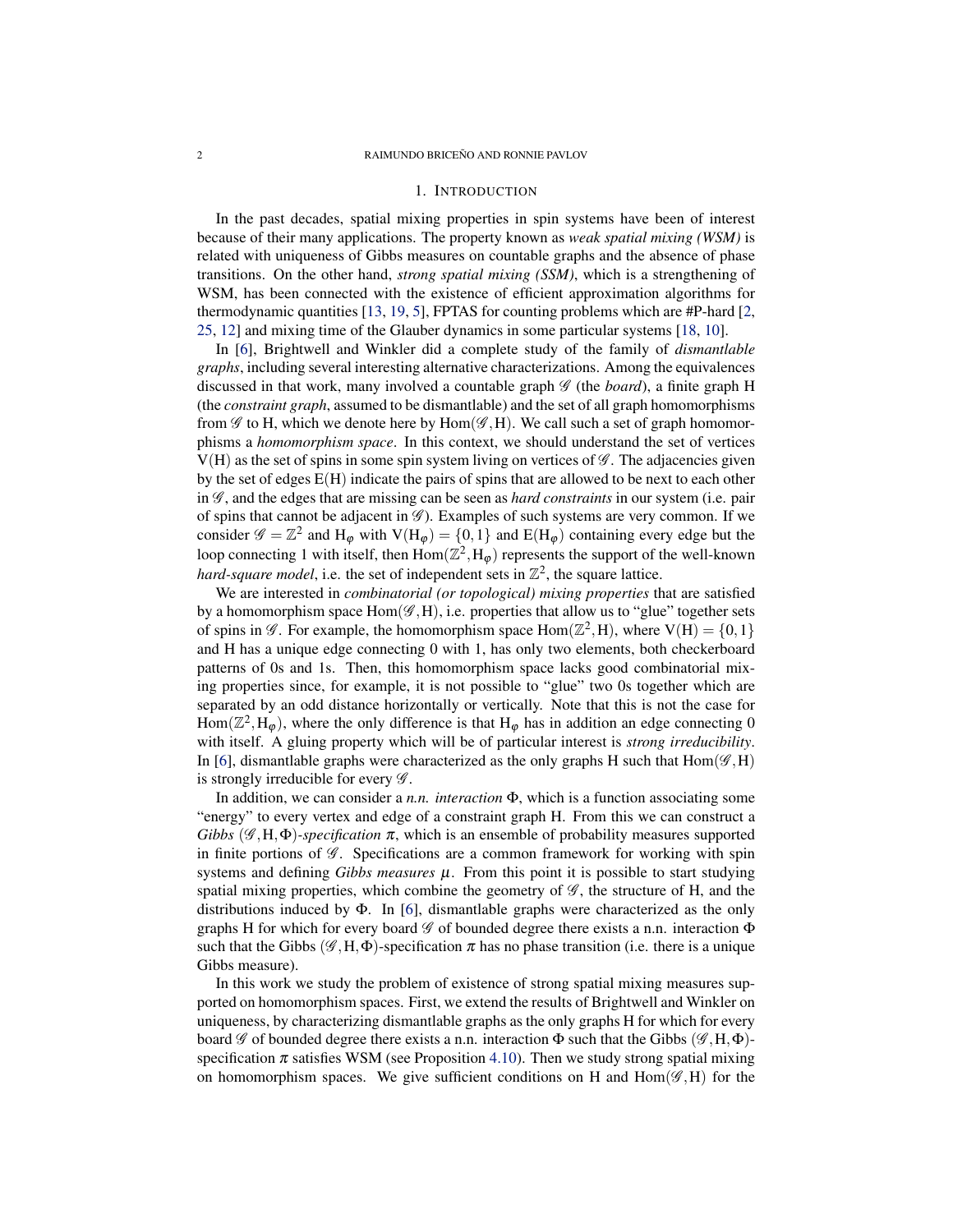<span id="page-2-2"></span>existence of Gibbs  $(\mathscr{G}, H, \Phi)$ -specifications satisfying SSM. Since SSM implies WSM, a necessary condition for SSM to hold in every board  $\mathscr G$  is that H is dismantlable. We exhibit examples showing that SSM is a strictly stronger property, in terms of combinatorial properties of H and  $Hom(\mathscr{G},H)$ , than WSM. In particular, there exist dismantlable graphs where SSM fails for some boards  $\mathscr{G}$ .

The paper is organized as follows. In Section [2](#page-2-0) and Section [3,](#page-5-0) we introduce the necessary background for studying homomorphism spaces and Gibbs specifications. In Section [4,](#page-7-0) we introduce meaningful combinatorial properties for studying SSM and homomorphism spaces in general, where strong irreducibility and the *topological strong spatial mixing property* of [\[5\]](#page-29-2) play a fundamental role. In Section [5,](#page-14-0) we introduce the *unique maximal configuration (UMC) property* on  $Hom(\mathscr{G},H)$  and show that this property is sufficient for having a Gibbs specification satisfying SSM (and in some sense, with arbitrarily high decay rate of correlations). In Section [6,](#page-16-0) we introduce a fairly general family of graphs H, strictly contained in the family of dismantlable graphs, such that  $Hom(\mathscr{G},H)$  satisfies the UMC property for every board  $\mathscr G$  (and therefore, we can always find a Gibbs specification satisfying SSM supported on  $Hom(\mathscr{G},H)$ ). In Section [7,](#page-21-0) we provide a summary of relationships and implications among the properties studied. In Section [8,](#page-21-1) we focus in the particular case where H is a (looped) tree *T* and conclude that the properties on *T* yielding WSM for some measure on  $Hom(\mathscr{G},T)$  coincide with those yielding SSM. Finally, in Section [9,](#page-24-0) we provide examples illustrating the qualitative difference between the combinatorial properties necessary for WSM and SSM to hold in spin systems.

## 2. DEFINITIONS AND PRELIMINARIES

<span id="page-2-1"></span><span id="page-2-0"></span>2.1. Graphs. A *graph* is an ordered pair  $G = (V(G), E(G))$  (or just  $G = (V, E)$ ), where *V* is a countable set of elements called *vertices*, and *E* is contained in the set of unordered pairs  $\{\{x, y\} : x, y \in V\}$ , whose elements we call *edges*. We denote  $x \sim y$  (or  $x \sim_G y$  if we want to emphasize the graph *G*) whenever  $\{x, y\} \in E$ , and we say that *x* and *y* are *adjacent*, and that *x* and *y* are the *ends* of the edge  $\{x, y\}$ . A vertex *x* is said to have a *loop* if  $\{x, x\} \in E$ . The *set of looped vertices* of a graph *G* will be denoted  $\text{Loop}(G) := \{x \in V : \{x, x\} \in E\}.$ A graph will be called *simple* if  $\text{Loop}(G) = \emptyset$  and *finite* if  $|G| < \infty$ , where  $|G|$  denotes the cardinality of  $V(G)$ .

Fix  $n \in \mathbb{N}$ . A *path (of length n)* in a graph *G* will be a finite sequence of distinct edges  ${x_0, x_1}, {x_1, x_2}, \ldots, {x_{n-1}, x_n}$ . A single vertex *x* will be considered to be a path of length 0. A *cycle (of length n)* will be a path such that  $x_0 = x_n$  (notice that a loop is a cycle). A vertex *y* will be said to be *reachable* from another vertex *x* if there exists a path (of some length *n*) such that  $x_0 = x$  and  $x_n = y$ . A graph will be said to be *connected* if every vertex is reachable from any other different vertex, and a *tree* if it is connected and has no cycles. A graph which is a tree plus possibly some loops, will be called a *looped tree*.

For a vertex *x*, we define its *neighbourhood* N(*x*) as the set  $\{y \in V : y \sim x\}$ . A graph *G* will be called *locally finite* if  $|N(x)| < ∞$ , for every *x* ∈ *V*, and a locally finite graph will have *bounded degree* if  $\Delta(G) := \sup_{x \in V} |N(x)| < \infty$ . In this case, we call  $\Delta(G)$  the *maximum degree* of *G*. Given  $d \in \mathbb{N}$ , a graph of bounded degree is *d*-regular if  $|N(x)| = d$ , for all  $x \in V$ .

Given a graph  $G = (V, E)$ , we say that a graph  $G' = (V', E')$  is a *subgraph of G* if  $V' \subseteq V$ and  $E' \subseteq E$ . For a subset of vertices  $A \subseteq V$ , we define the subgraph of *G* induced by *A* as  $G[A] := (A, E[A])$ , where  $E[A] := \{\{x, y\} \in E : x, y \in A\}$ . Given two disjoint sets of vertices *A*<sub>1</sub>*,A*<sub>2</sub> ⊆ *V*, we define  $E[A_1 : A_2] := \{ \{x, y\} \in E : x \in A_1, y \in A_2 \}$ , i.e. the set of edges with one end in  $A_1$  and the other end in  $A_2$ .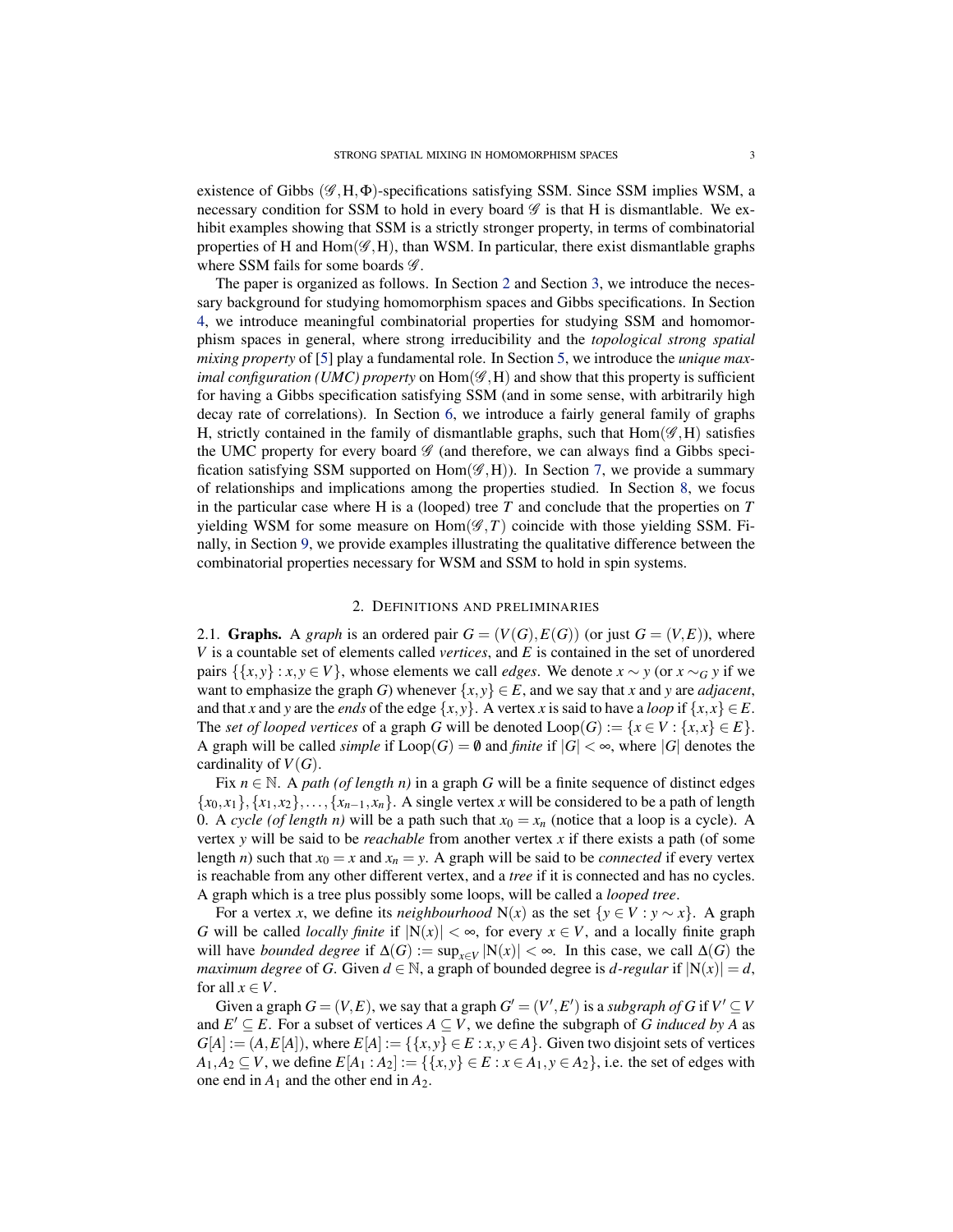<span id="page-3-2"></span>We will usually use the letters *u*, *v*, etc. for denoting vertices in a finite graph, and *x*, *y*, etc. in an infinite one.

<span id="page-3-0"></span>2.2. **Boards and constraint graphs.** In this work, inspired by [\[6\]](#page-29-7), we will consider mainly two kinds of graphs:

- (1) a *board*  $\mathscr{G} = (\mathscr{V}, \mathscr{E})$ : countable, simple, connected, locally finite graph with at least two vertices, and
- (2) a *constraint graph*  $H = (V, E)$ : finite graph, where loops are allowed.

Fix a board  $\mathscr{G} = (\mathscr{V}, \mathscr{E})$ . Then, for  $x, y \in \mathscr{V}$ , we can define a natural distance function

(2.1) dist $(x, y) := \min\{n : \exists \text{ a path of length } n \text{ s.t. } x = x_0 \text{ and } x_n = y\},$ 

which can be extended to subsets  $A, B \subseteq \mathcal{V}$  as  $dist(A, B) = min_{x \in A, y \in B}dist(x, y)$ . We denote *A*  $\in$  *B* whenever a finite set *A* ⊆  $\mathcal V$  is contained in an infinite set *B* ⊆  $\mathcal V$ . When denoting subsets of  $\mathcal V$  that are singletons, brackets will usually be omitted, e.g. dist(*x*,*A*) will be regarded to be the same as dist( $\{x\}$ *,A*).

We define the *boundary* of *A* ⊆  $\mathcal V$  as the set  $\partial A := \{x \in \mathcal V : dist(x, A) = 1\}$  (notice that if *x* ∈ *A*, then dist(*x*,*A*) = 0), and the *closure* of *A* as  $\overline{A} = A \cup \partial A$ . Given  $n \in \mathbb{N}$ , we call  $N_n(A) := \{x \in \mathcal{V} : \text{dist}(x, A) \leq n\}$  the *n-neighbourhood* of *A* (notice that  $N_0(A) = A$  and  $N_1(x) = N(x) ∪ {x}.$ 

**Example 2.1.** *Given*  $d \in \mathbb{N}$ *, two boards are of special interest (see Figure [1\)](#page-3-1):* 

• *The d*-dimensional hypercubic lattice  $\mathbb{Z}^d = (\mathcal{V}(\mathbb{Z}^d), \mathcal{E}(\mathbb{Z}^d))$ , which is the *d*-regular *countable infinite graph, where*

$$
(2.2) \quad \mathscr{V}(\mathbb{Z}^d) = \mathbb{Z}^d, \quad \text{and} \quad \mathscr{E}(\mathbb{Z}^d) = \left\{ \{x, y\} : x, y \in \mathbb{Z}^d, \|x - y\| = 1 \right\},
$$

- $with \|x\| = \sum_{i=1}^{d} |x_i|$  *the* 1*-norm.*
- *The d*-regular tree  $\mathbb{T}_d = (\mathcal{V}(\mathbb{T}_d), \mathcal{E}(\mathbb{T}_d))$ , which is the unique simple graph that is *a countable infinite d-regular tree. This board is also known as the* Bethe lattice*.*



<span id="page-3-1"></span>FIGURE 1. A sample of the boards  $\mathbb{Z}^2$  and  $\mathbb{T}_3$ .

A difference between boards and constraint graphs is that the latter must be finite. Another one is that constraint graphs are allowed to have loops. Whenever we have a finite graph  $G = (V, E)$ , we will denote by  $G^{\mathbb{Q}} = (V, E^{\mathbb{Q}})$  the graph obtained by adding loops to every vertex, i.e.  $E^{\mathbb{Q}} = E \cup \{ \{x, x\} : x \in V \}$  and  $\text{Loop}(G^{\mathbb{Q}}) = V$ .

A finite graph will be called *complete* if  $x \sim y$  iff  $x \neq y$ . The complete graph with *n* vertices will be denoted  $K_n$  (notice that  $Loop(K_n) = \emptyset$ ). A finite graph will be called *loopcomplete* if *x* ∼ *y*, for every *x*, *y*. Notice that the loop-complete graph with *n* vertices is  $K_n^Q$ .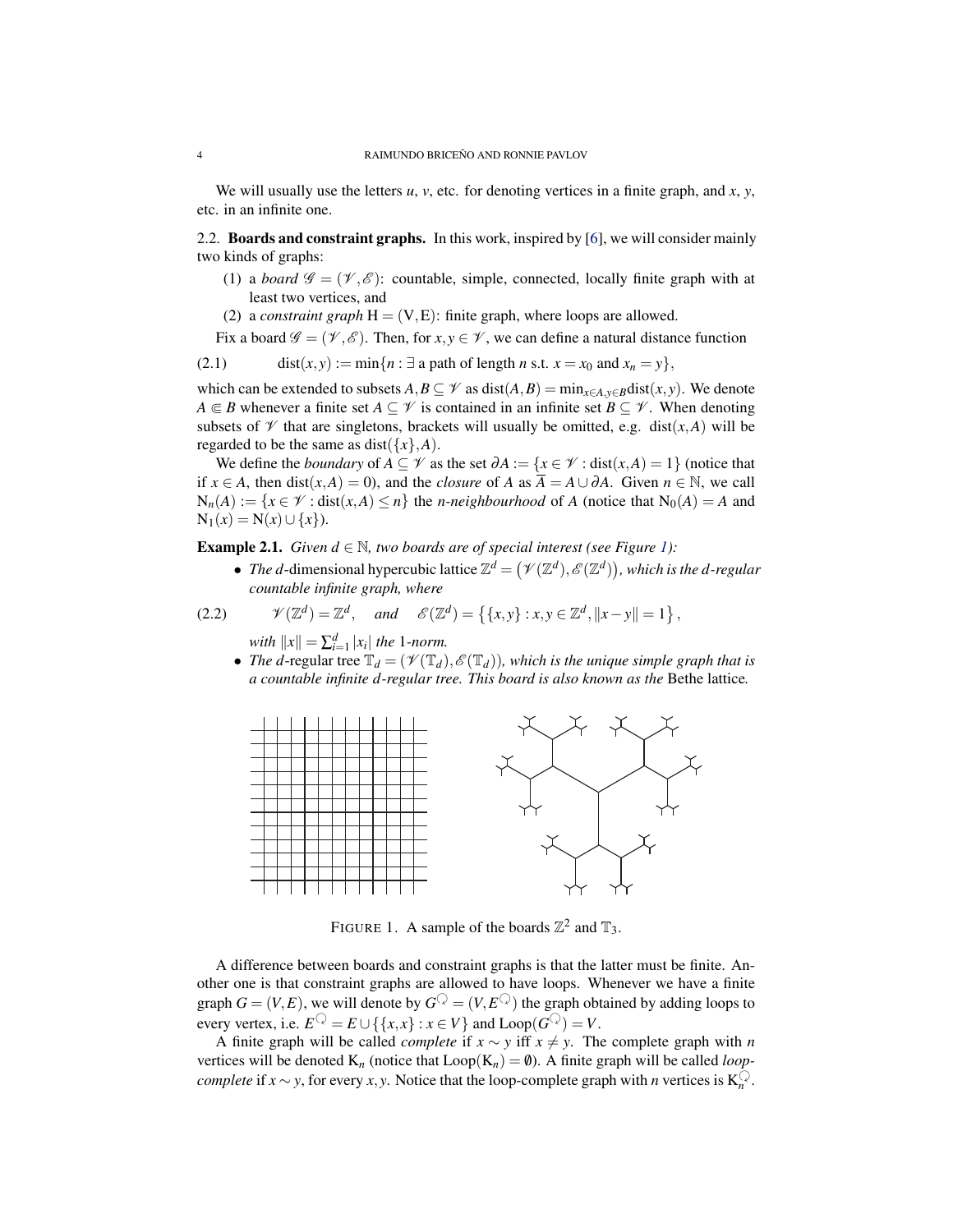The graphs  $K_n$  and  $K_n^{\mathbb{Q}}$  are very important examples of constraint graphs, which relate to proper colourings of boards and unconstrained models, respectively (see Example [3.1\)](#page-5-2).



FIGURE 2. The graphs  $K_n$  and  $K_n^Q$ , for  $n = 5$ .

Other relevant examples are the following.

Example 2.2. *The constraint graph given by:*

(2.3) 
$$
H_{\varphi} := (\{0,1\}, \{\{0,0\}, \{0,1\}\}),
$$

*shown in Figure [3,](#page-4-1) is related to the* hard-core model *(see Example [3.1\)](#page-5-2).*

<span id="page-4-1"></span>

FIGURE 3. The graph  $H_{\varphi}$ .

*Another one is, given*  $n \in \mathbb{N}$ *, the n*-star graph

$$
(2.4) \tSn = (\{0,1,...,n\}, \{\{0,1\},..., \{0,n\}\}).
$$

*In addition, it will be useful to consider the graphs*

(2.5) 
$$
S_n^o = (V(S_n), E(S_n) \cup \{\{0,0\}\})
$$

and  $S^{\mathbb{Q}}$  (see Figure [4\)](#page-4-2). Notice that  $H_{\varphi} = S_1^{\circ}$ .



<span id="page-4-2"></span>FIGURE 4. The graphs  $S_6$ ,  $S_6^0$  and  $S_6^Q$ .

<span id="page-4-0"></span>2.3. Homomorphism spaces. In this work we relate boards and constraint graphs via *graph homomorphisms*. A graph homomorphism  $\alpha$  :  $G_1 \rightarrow G_2$  from a graph  $G_1 = (V_1, E_1)$ to a graph  $G_2 = (V_2, E_2)$  is a mapping  $\alpha : V_1 \rightarrow V_2$  such that

$$
(2.6) \qquad \{x,y\} \in E_1 \implies \{\alpha(x),\alpha(y)\} \in E_2.
$$

Given two graphs  $G_1$  and  $G_2$ , we will denote by  $Hom(G_1, G_2)$  the set of all graph homomorphisms  $\alpha$  :  $G_1 \rightarrow G_2$ , from  $G_1$  to  $G_2$ .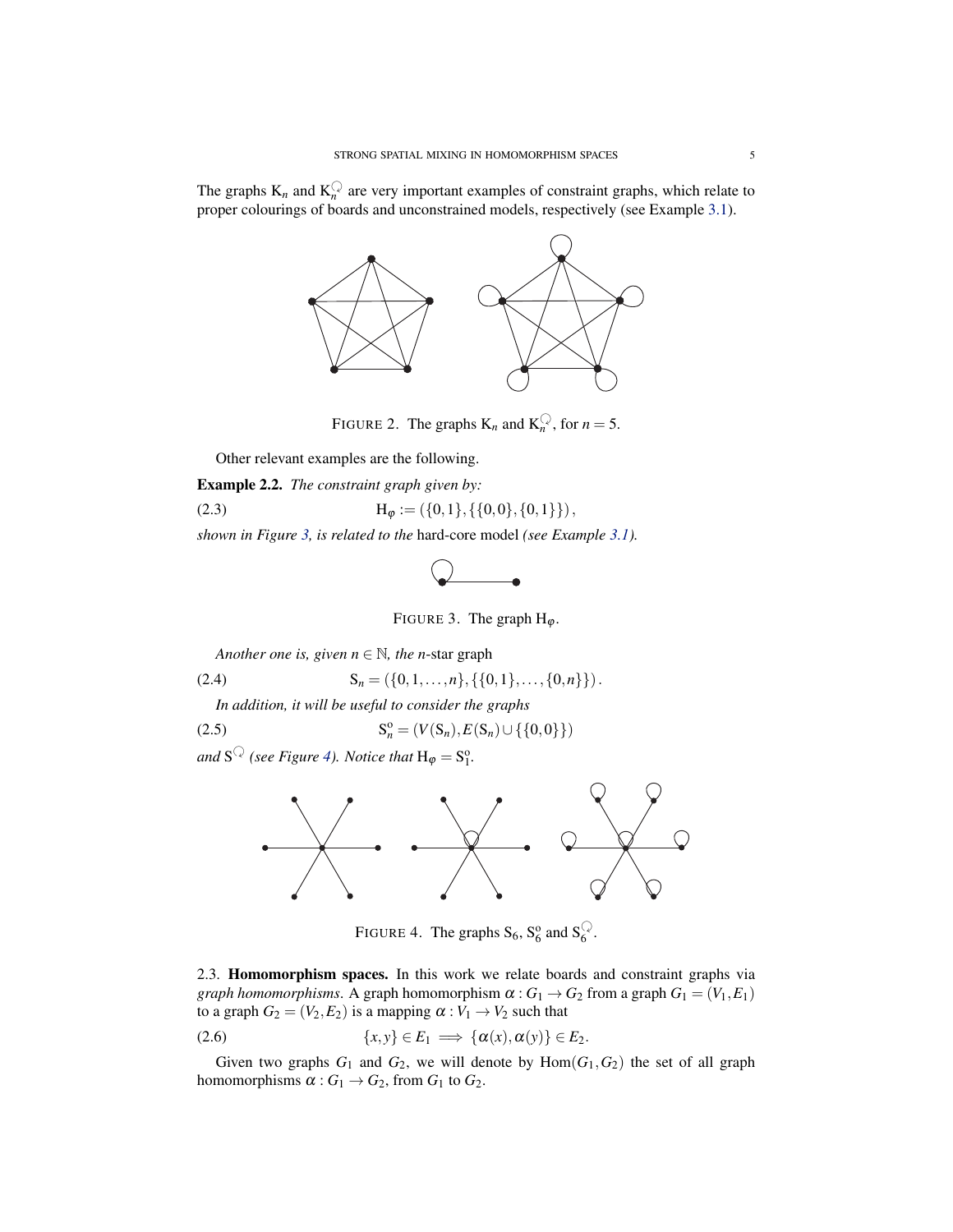2.3.1. *Homomorphisms as configurations.* Fix a board  $\mathscr{G} = (\mathscr{V}, \mathscr{E})$  and a constraint graph  $H = (V, E)$ . We will call the set Hom( $\mathscr{G}, H$ ) a *homomorphism space*. In this context, the graph homomorphisms that belong to  $Hom(\mathscr{G},H)$  will be called *points* and denoted with the Greek letters  $\omega$ , v, etc. Notice that a point  $\omega \in \text{Hom}(\mathscr{G},H)$  can be understood as a "colouring" of  $\mathscr V$  with elements from V such that  $x \sim_{\mathscr G} y \implies \omega(x) \sim_H \omega(y)$ . In other words,  $\omega$  is a colouring of  $\mathscr G$  that respects the constraints imposed by H with respect to adjacency.

**Example 2.3.** *For*  $d \in \mathbb{N}$ *, two examples of homomorphism spaces are:* 

- Hom $(\mathbb{Z}^d, H_\varphi)$ , *i.e. the set of elements in*  $\{0,1\}^{\mathbb{Z}^d}$  with no adjacent 1*s*, and
- Hom $(\mathbb{T}_d, \mathbf{K}_q)$ *, with*  $d \geq q$ *, i.e. the set of proper q-colourings of the d-regular tree.*

Given  $A \subseteq V$ , a *configuration* will be any map  $\alpha : A \to V$  (i.e.  $\alpha \in V^A$ ), which will usually be denoted with the Greek letters  $\alpha$ ,  $\beta$ , etc. The set *A* is called the *shape* of  $\alpha$ , and a configuration will be said to be *finite* if its shape is finite. For any configuration α with shape *A* and  $B \subseteq A$ ,  $\alpha|_B$  denotes the restriction of  $\alpha$  to *B*, i.e. the map from *B* to V obtained by restricting the domain of  $\alpha$  to *B*. For *A* and *B* disjoint sets,  $\alpha \in V^A$  and  $\beta \in V^B$ ,  $\alpha\beta$ will be the configuration on  $A \cup B$  defined by  $(\alpha \beta)|_A = \alpha$  and  $(\alpha \beta)|_B = \beta$ . Notice that a point is a configuration with shape  $\mathcal V$ .

Given two configurations  $\alpha_1, \alpha_2 \in V^A$  and  $B \subseteq A$ , we define their *set of B-disagreement* as

(2.7) 
$$
\Sigma_B(\alpha_1,\alpha_2):=\{x\in B:\alpha_1(x)\neq \alpha_2(x)\}.
$$

2.3.2. *Locally/globally admissible configurations.* Fix a homomorphism space  $Hom(\mathscr{G},H)$ and a set  $A \subseteq V$ . A configuration  $\alpha \in V^A$  is said to be *globally admissible* if there exists  $\omega \in \text{Hom}(\mathscr{G},H)$  such that  $\omega|_A = \alpha$ . A configuration  $\alpha \in V^A$  is said to be *locally admissible* if  $\alpha$  is a graph homomorphism from  $\mathscr{G}[A]$  to H, i.e. if  $\alpha \in Hom(\mathscr{G}[A], H)$ . A globally admissible configuration is also locally admissible, but the converse is false. In addition, notice that if a configuration  $\alpha \in V^A$  is globally (resp. locally) admissible, then  $\alpha|_B$  is also globally (resp. locally) admissible, for any  $B \subseteq A$ .

The *language*  $\mathscr{L}(\text{Hom}(\mathscr{G},H))$  of a homomorphism space  $\text{Hom}(\mathscr{G},H)$  is the set of all finite globally admissible configurations, i.e.

(2.8) 
$$
\mathscr{L}(\text{Hom}(\mathscr{G},H)) := \bigcup_{A \in \mathscr{V}} \mathscr{L}_A(\text{Hom}(\mathscr{G},H)),
$$

where  $\mathscr{L}_A(\text{Hom}(\mathscr{G},H)) := \{ \omega|_A : \omega \in \text{Hom}(\mathscr{G},H) \}$ , for  $A \subseteq \mathscr{V}$ .

Given  $A \subseteq \mathcal{V}$  and a configuration  $\alpha \in V^A$ , we define the *cylinder set*  $[\alpha]_H^{\mathcal{G}}$  as

(2.9) 
$$
[\alpha]_H^{\mathscr{G}} := {\boldsymbol{\omega} \in Hom(\mathscr{G}, H) : \boldsymbol{\omega}|_A = \alpha}.
$$

Notice that  $\alpha \in V^A$  is globally admissible iff  $\alpha \in \mathscr{L}_A(\text{Hom}(\mathscr{G},H))$  iff  $[\alpha]_H^{\mathscr{G}} \neq \emptyset$ .

### 3. GIBBS MEASURES

<span id="page-5-1"></span><span id="page-5-0"></span>3.1. Constrained interactions and Gibbs specifications. Given a constraint graph H, a *nearest-neighbour (n.n.) interaction*  $\Phi$  for H will be any function  $\Phi : V \cup E \rightarrow (-\infty, 0]$ . We will call the pair (H,Φ) a *constrained n.n. interaction*.

<span id="page-5-2"></span>**Example 3.1.** Let  $q \in \mathbb{N}$  and  $\beta > 0$ . Many constrained n.n. interactions represent well*known classical models. (In all of the following models, the parameter* β *is classically referred to as the inverse temperature.)*

• *Ferromagnetic Potts*  $(K_q^{\mathbb{Q}}, \beta \Phi^{\text{FP}}): \Phi^{\text{FP}}|_{V} \equiv 0, \Phi^{\text{FP}}(\{u, v\}) = -1_{\{u=v\}}.$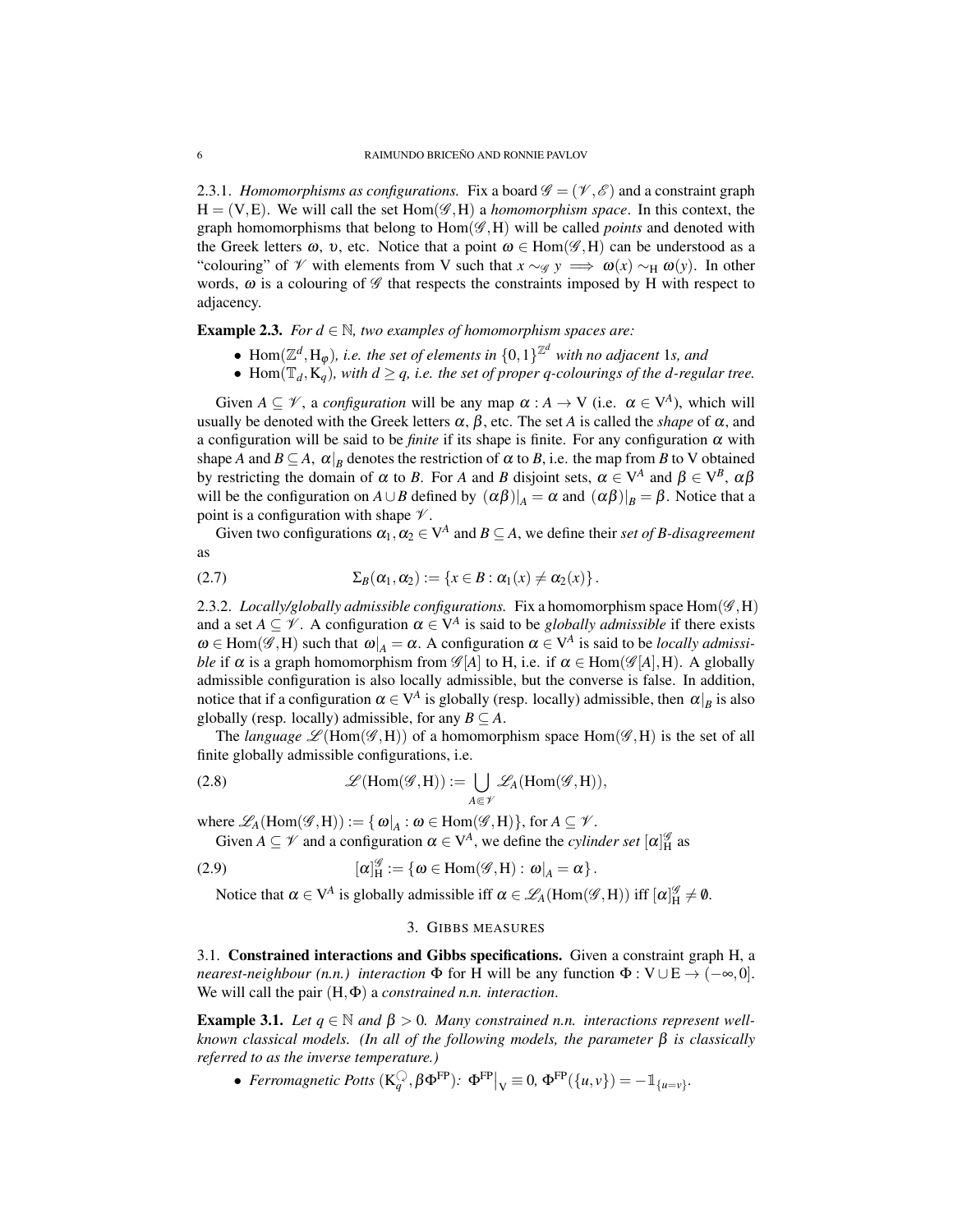- Anti-ferromagnetic Potts  $(K_q^Q, \beta \Phi^{AP})$ :  $\Phi^{AP}|_V \equiv 0$ ,  $\Phi^{AP}(\{u, v\}) = -1_{\{u \neq v\}}$ .
- *Proper q-colourings*  $(K_q, \Phi^{PC})$ :  $\Phi^{PC}|_{V \cup E} \equiv 0$ .
- *Hard-core*  $(H_{\varphi}, \beta \Phi_{HC})$ :  $\Phi^{HC}(0) = 0$ ,  $\Phi^{HC}(1) = -1$ ,  $\Phi^{HC}|_{E} \equiv 0$ .
- *Multi-type Widom-Rowlinson*  $(S_q^{\mathbb{Q}}, \beta \Phi^{WR})$ :  $\Phi^{WR}(\nu) = -\mathbb{1}_{\{\nu \neq 0\}}$ ,  $\Phi^{WR}|_E \equiv 0$ .

Now, given a board  $\mathscr G$  and a constrained n.n. interaction  $(H, \Phi)$ , for any set  $A \in \mathscr V$  and  $\omega \in$  Hom( $\mathscr{G},$ H), we define the *energy function* 

(3.1) 
$$
E_{A,\omega}^{\Phi} : \{\alpha \in V^A : \alpha \omega|_{A^c} \in \text{Hom}(\mathscr{G},H)\} \to \mathbb{R}
$$

as

$$
(3.2) \quad E_{A,\omega}^{\Phi}(\alpha) := \sum_{x \in A} \left( \Phi(\alpha(x)) + \frac{1}{2} \sum_{y \in A: y \sim x} \Phi(\alpha(x), \alpha(y)) + \sum_{y \in \partial A: y \sim x} \Phi(\alpha(x), \omega(y)) \right).
$$

Then, given  $A \in \mathcal{V}$  and  $\omega \in \text{Hom}(\mathcal{G},H)$ , we can define a probability measure on  $\mathscr{L}_A$ (Hom( $\mathscr{G},$ H)) given by

(3.3) 
$$
\pi_A^{\omega}(\alpha) := \begin{cases} \frac{1}{Z_{A,\omega}^{\Phi}} e^{-E_{A,\omega}^{\Phi}(\alpha)} & \text{if } \alpha \text{ } \omega|_{A^c} \in \text{Hom}(\mathscr{G},H), \\ 0 & \text{otherwise,} \end{cases}
$$

where

(3.4) 
$$
Z_{A,\omega}^{\Phi} := \sum_{\alpha:\alpha \text{ } \omega|_{A^c} \in \text{Hom}(\mathscr{G},H)} e^{-E_{A,\omega}^{\Phi}(\alpha)}
$$

is called the *partition function*. For  $B \subseteq A$  and  $\beta \in V^B$ , we marginalize as follows:

(3.5) 
$$
\pi_A^{\omega}(\beta) = \sum_{\alpha \in \mathscr{L}_A(\text{Hom}(\mathscr{G},H)) : \alpha|_{B}=\beta} \pi_A^{\omega}(\alpha).
$$

The collection  $\pi = {\pi_A^{\omega}: A \in \mathcal{V}, \omega \in Hom(\mathcal{G}, H)}$  will be called *Gibbs*  $(\mathcal{G}, H, \Phi)$ *specification*. If we take  $\Phi \equiv 0$ , then we call the Gibbs ( $\mathscr{G}, H, 0$ )-specification  $\pi$ , the *uniform Gibbs specification* on  $Hom(\mathcal{G},H)$  (see the case of proper *q*-colourings in Example [3.1\)](#page-5-2).

<span id="page-6-0"></span>3.2. Gibbs measures. A Gibbs ( $\mathscr{G}, H, \Phi$ )-specification is regarded as a meaningful representation of an ideal physical situation where every finite volume *A* in the space is in thermodynamical equilibrium the exterior. The extension of this idea to infinite volumes is via a particular class of probability measures on Hom(G ,H) called *Gibbs measures*.

3.2.1. *Borel probability measures and Markov random fields.* Given a homomorphism space Hom( $\mathscr{G}, H$ ) and  $A \subseteq \mathscr{V}$ , we denote by  $\mathscr{F}_A$  the  $\sigma$ -algebra generated by all the cylinder sets  $[\alpha]_H^{\mathscr{G}}$  with shape A, and we equip  $V^{\mathscr{V}}$  with the  $\sigma$ -algebra  $\mathscr{F} = \mathscr{F}_{\mathscr{V}}$ . A *Borel probability measure*  $\mu$  on  $V^{\psi}$  is a measure such that  $\mu(V^{\psi}) = 1$ , determined by its values on cylinder sets of finite configurations. Given a cylinder set  $[\alpha]_H^{\mathscr{G}}$  and a measure  $\mu$ , we will just write  $\mu(\alpha)$  for the value of  $\mu([\alpha]_H^{\mathscr{G}})$ , whenever  $\mathscr{G}$  and H are understood. The *support* of such a measure  $\mu$  will be defined as

(3.6) 
$$
\text{supp}(\mu) := \{ \omega \in \text{Hom}(\mathscr{G},H) : \mu(\omega|_A) > 0, \text{ for all } A \subseteq \mathscr{V} \}.
$$

We will denote by  $\mathcal{M}_1(\text{Hom}(\mathcal{G},H))$  the set of all Borel probability measures whose support supp $(\mu)$  is contained in Hom $(\mathscr{G},H)$ .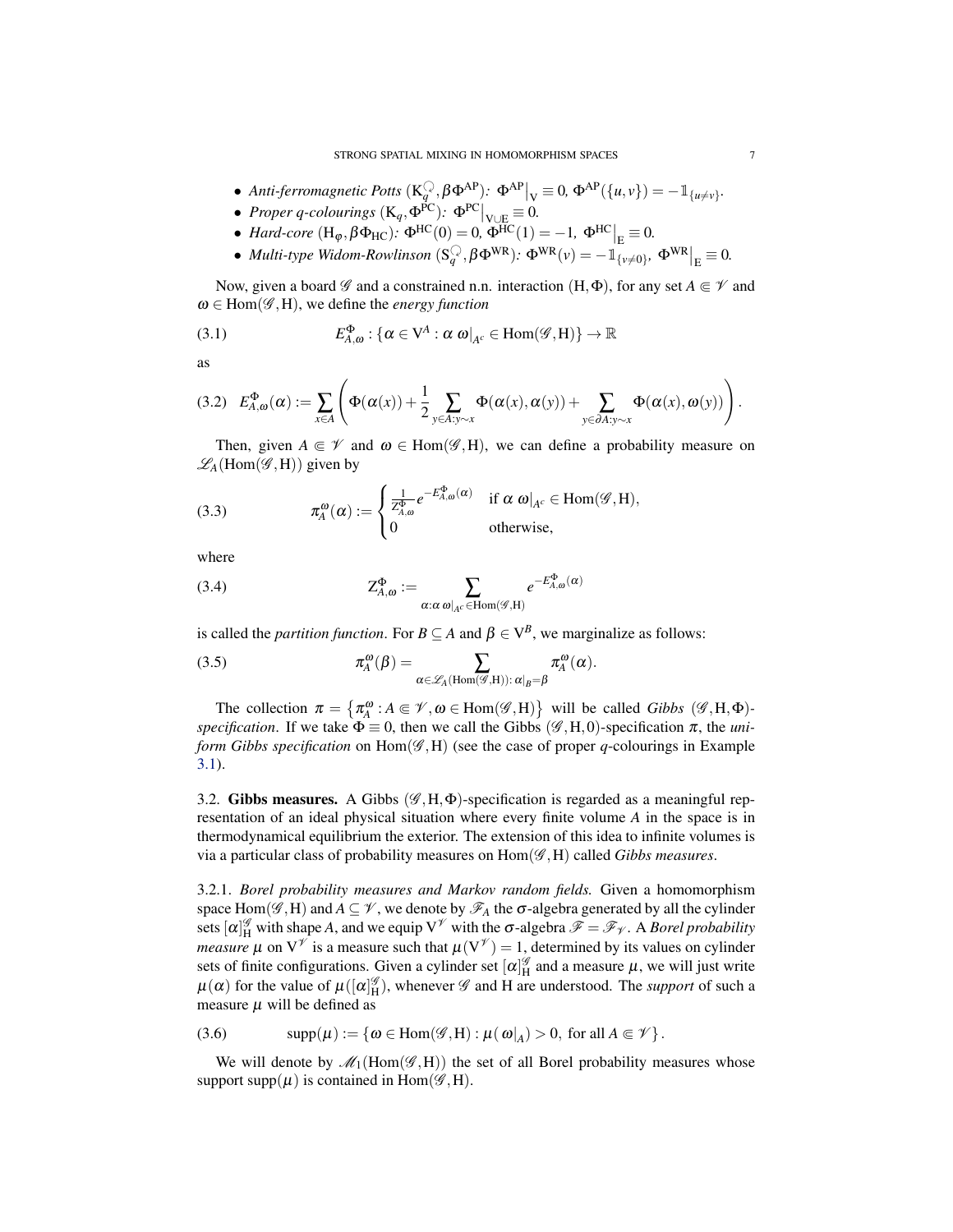<span id="page-7-2"></span>**Definition 3.1.** *A measure*  $\mu \in \mathcal{M}_1(\text{Hom}(\mathcal{G},H))$  *is a* Markov random field (MRF) *if, for any* subset  $A \in \mathcal{V}$ , any  $\alpha \in V^A$ , any  $B \in \mathcal{V}$  such that  $\partial A \subseteq B \subseteq \mathcal{V} \setminus A$ , and any  $\beta \in V^B$ *with*  $\mu(\beta) > 0$ *, it is the case that* 

$$
\mu(\alpha|\beta) = \mu(\alpha|\beta|_{\partial A}).
$$

In other words, an MRF is a measure where every finite configuration conditioned to its boundary is independent of the configuration on the complement.

## 3.2.2. *Nearest-neighbour Gibbs measures.*

**Definition 3.2.** *A* nearest-neighbour (n.n.) Gibbs measure *for a Gibbs* ( $\mathcal{G}, H, \Phi$ )-specifi*cation*  $\pi$  *is a measure*  $\mu \in \mathcal{M}_1(\text{Hom}(\mathcal{G},H))$  *such that for any*  $A \in \mathcal{G}$  *and*  $\omega \in \text{Hom}(\mathcal{G},H)$  $with \mu(\omega|_{\partial A}) > 0$ , we have  $Z_{A,\omega}^{\Phi} > 0$  and

(3.8) 
$$
\mathbb{E}_{\mu}(\mathbb{1}_{[\alpha]_H^{\mathscr{G}}}] \mathscr{F}_{A^c})(\omega) = \pi_A^{\omega}(\alpha) \quad \mu\text{-}a.s.,
$$

*for every*  $\alpha \in \mathscr{L}_A(\text{Hom}(\mathscr{G},H)).$ 

Notice that every n.n. Gibbs measure is an MRF because the formula for  $\pi_A^{\omega}$  only depends on  $\omega|_{\partial A}$ .

If Hom( $\mathscr{G}, H$ )  $\neq \emptyset$ , every Gibbs ( $\mathscr{G}, H$ , $\Phi$ )-specification  $\pi$  has at least one n.n. Gibbs measure (special case of a result in [\[9\]](#page-29-8), see also [\[7\]](#page-29-9)). Often there are multiple n.n. Gibbs measures for a single π. This phenomenon is usually called a *phase transition*. There are several conditions that guarantee uniqueness of n.n. Gibbs measures. Some of them fall into the category of *spatial mixing* properties, introduced in the next section.

## 4. PROPERTIES OF A GIBBS ( $\mathscr{G}, H, \Phi$ )-SPECIFICATION  $\pi$

<span id="page-7-0"></span>One of our main purposes in this work is to understand the combinatorial properties that constraint graphs H and homomorphism spaces  $Hom(\mathscr{G},H)$  should satisfy in order to admit the existence of a Gibbs ( $\mathscr{G}, H, \Phi$ )-specification  $\pi$  with some specific measure-theoretical properties, here called *spatial mixing* properties.

<span id="page-7-1"></span>4.1. **Spatial mixing properties of**  $\pi$ **.** In the following, let  $f : \mathbb{N} \to \mathbb{R}_{\geq 0}$  be a function such that  $f(n) \searrow 0$  as  $n \to \infty$ , that will be referred as a *decay function*. We will loosely use the term "spatial mixing property" to refer to any measure-theoretical property satisfied by  $\pi$ defined via a decay of correlation of events (or configurations) with respect to the distance that separates the shapes where they are supported.

The first property introduced here, *weak spatial mixing (WSM)*, has direct connections with the nonexistence of phase transitions and has been studied in several works, explicitly and implicitly (see [\[6,](#page-29-7) [24\]](#page-30-2)). The next one, *strong spatial mixing (SSM)*, is a strengthening of WSM that also has connections with meaningful physical idealizations (see [\[21\]](#page-30-3)) and has also proven to be useful for developing approximation algorithms (see [\[25\]](#page-30-1)). The constrained n.n. interactions with a unique Gibbs measure have been already studied and, to some extent, characterized (see the work of Brightwell and Winkler on *dismantlable graphs* [\[6\]](#page-29-7)); we will show later (see Theorem [4.6\)](#page-10-1) that their proof also gives WSM of the Gibbs specification. The main aim of this work is to develop a somewhat analogous framework and sufficiently general conditions under which constrained n.n. interactions yield specifications which satisfy SSM.

**Definition 4.1.** *A Gibbs* ( $\mathscr{G}, H, \Phi$ )-specification  $\pi$  satisfies weak spatial mixing (WSM) with rate *f* if for any  $A \in \mathcal{V}$ ,  $B \subseteq A$ ,  $\hat{\beta} \in V^B$  and  $\omega_1, \omega_2 \in \text{Hom}(\mathscr{G}, \tilde{H})$ ,

(4.1) 
$$
\left|\pi_A^{\omega_1}(\beta)-\pi_A^{\omega_2}(\beta)\right|\leq |B|f(\mathrm{dist}(B,\partial A)).
$$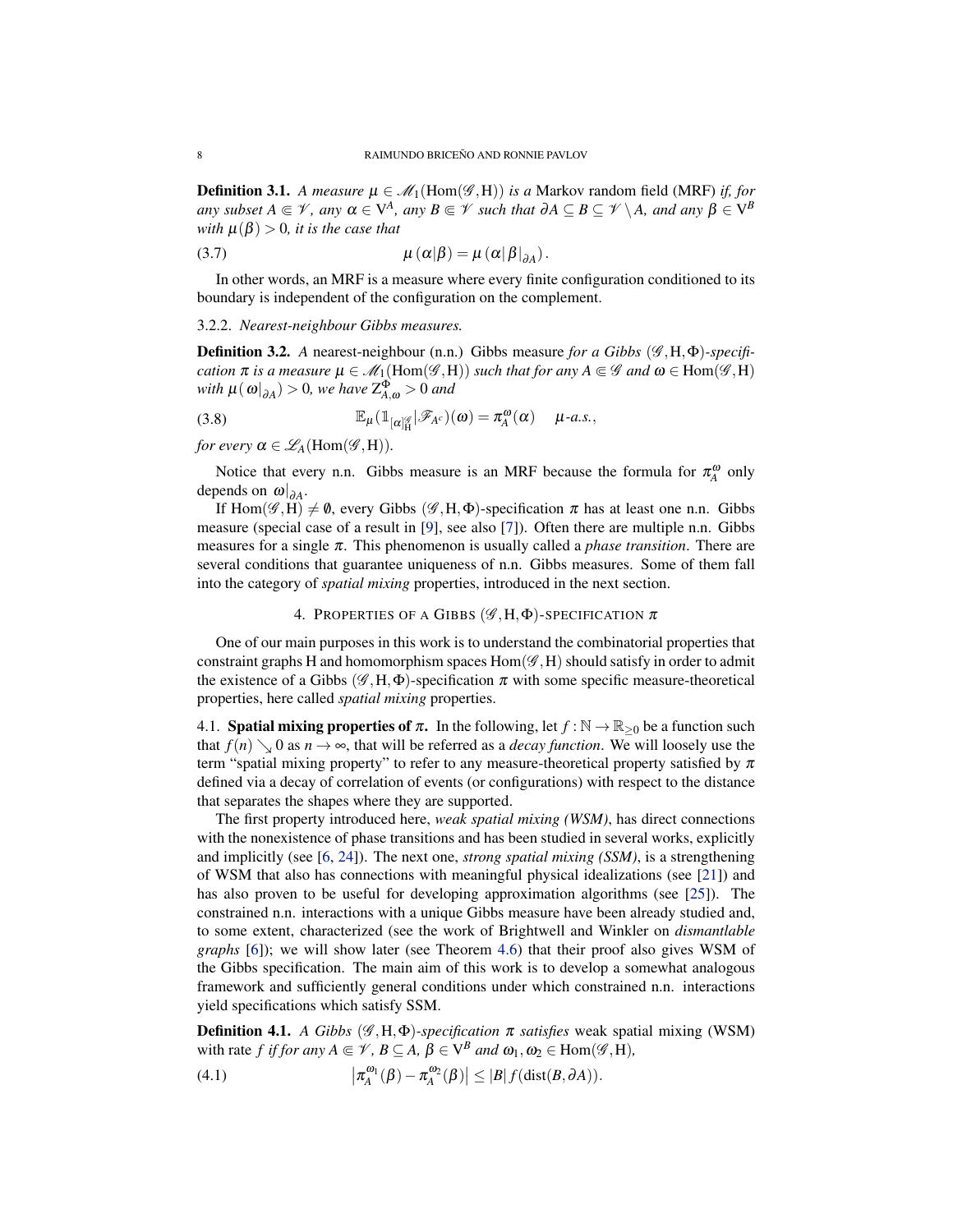<span id="page-8-2"></span>We use the convention that dist( $B, \emptyset$ ) =  $\infty$ . Considering this, we have the following definition, a priori stronger than WSM.

**Definition 4.2.** *A Gibbs* ( $\mathscr{G}, H, \Phi$ )*-specification*  $\pi$  *satisfies* strong spatial mixing (SSM) with rate *f* if for any  $A \in \mathcal{V}$ ,  $B \subseteq A$ ,  $\beta \in V^B$  and  $\omega_1, \omega_2 \in \text{Hom}(\mathcal{G}, H)$ ,

(4.2) 
$$
\left|\pi_A^{\omega_1}(\beta)-\pi_A^{\omega_2}(\beta)\right|\leq |B|f\left(\text{dist}(B,\Sigma_{\partial A}(\omega_1,\omega_2))\right).
$$

Notice that dist $(B, \Sigma_{\partial A}(\omega_1, \omega_2)) \geq \text{dist}(B, \partial A)$ .

We will say that a specification  $\pi$  satisfies WSM (resp. SSM) if it satisfies WSM (resp. SSM) with rate *f*, for some *f* as before. For  $\gamma > 0$ , we will say that a specification  $\pi$ satisfies *exponential WSM* (resp. *exponential SSM*) with decay rate γ if it satisfies WSM (resp. SSM) with decay function  $f(n) = Ce^{-\gamma n}$  for some  $C > 0$ .

<span id="page-8-1"></span>**Lemma 4.1** ([\[20,](#page-30-4) Lemma 2.3]). *Let*  $\pi$  *be a Gibbs* ( $\mathscr{G}, H, \Phi$ )-specification such that for any  $A \in \mathcal{V}, x \in A, \beta \in V^{\{x\}}$  and  $\omega_1, \omega_2 \in \text{Hom}(\mathscr{G},H)$ ,

(4.3) 
$$
\left|\pi_A^{\omega_1}(\beta)-\pi_A^{\omega_2}(\beta)\right|\leq f\left(\text{dist}(x,\Sigma_{\partial A}(\omega_1,\omega_2))\right).
$$

*Then,*  $\pi$  *satisfies SSM with rate f.* 

Remark 1. *The proof of Lemma [4.1](#page-8-1) given in [\[20\]](#page-30-4) is for MRFs* µ *satisfying exponential SSM with*  $\mathscr{G} = \mathbb{Z}^d$ , but its generalization to specifications and more general boards is *direct. We don't know if there is an analogous lemma for WSM.*

If a Gibbs ( $\mathscr{G}, H, \Phi$ )-specification  $\pi$  satisfies WSM, then there is a unique n.n. Gibbs measure  $\mu$  for  $\pi$  (see [\[24\]](#page-30-2)).

Example 4.1. *There are some well-known Gibbs specifications that satisfy exponential SSM (and therefore, WSM). Recall the constrained n.n. interactions introduced in Example [3.1.](#page-5-2)*

- $(\mathbb{Z}^2, K_q^{\mathbb{Q}}, \beta \Phi^{\text{FP}})$ *, for any*  $q \in \mathbb{N}$  *and small enough*  $\beta$  *(see [\[1,](#page-29-10) [4\]](#page-29-11)).*
- $(\mathbb{Z}^2, K_q^{\mathbb{Q}}, \beta \Phi^{AP})$  *for*  $q \ge 6$  *and any*  $\beta > 0$  *(see [\[17\]](#page-29-12)).*
- $\bullet$  ( $\mathbb{T}_d$ , K<sub>q</sub>, 0), for  $q \geq 1+\delta^*d$ , where  $\delta^* = 1.763\ldots$  is the unique solution to xe<sup>-1/x</sup> = 1 *(see [\[14,](#page-29-13) [16\]](#page-29-14)).*
- $\bullet$  (*G*, H<sub>φ</sub>, β $\Phi$ <sup>HC</sup>)*, for any G and* β *such that*  $\Delta$ (*G*)  $\leq$  *d and*  $e^{\beta} < \lambda_c(d) := \frac{(d-1)^{(d-1)}}{(d-2)^d}$ (*d*−2) *d (see [\[25\]](#page-30-1)).*
- $(\mathbb{Z}^d, \mathsf{S}_q^{\mathbb{Q}}, \beta \Phi^{\text{WR}})$ , for any  $q \in \mathbb{N}$  and small enough  $\beta$  (see [\[1,](#page-29-10) [4\]](#page-29-11)).

There are more general sufficient conditions for having exponential SSM (for instance, see the discussion in [\[20\]](#page-30-4)).

<span id="page-8-0"></span>4.2. Graph-theoretical properties of H. Here we introduce some structural properties concerning constraint graphs, which will later be shown to have various implications for homomorphism spaces Hom( $\mathscr{G}, H$ ) and Gibbs ( $\mathscr{G}, H$ , $\Phi$ )-specifications.

The first property is the existence of a special vertex which is adjacent to every other vertex (including itself).

**Definition 4.3.** *Given a constraint graph* H, we say that  $s \in V$  *is a* safe symbol *if*  $\{s, v\} \in E$ *, for every*  $v \in V$ .

**Example 4.2.** *The constraint graph*  $H_{\phi}$  *has a safe symbol (see Figure [3\)](#page-4-1).* 

The next definition is a structural description of a class of graphs introduced in [\[23\]](#page-30-5) and heavily studied and characterized in [\[6\]](#page-29-7).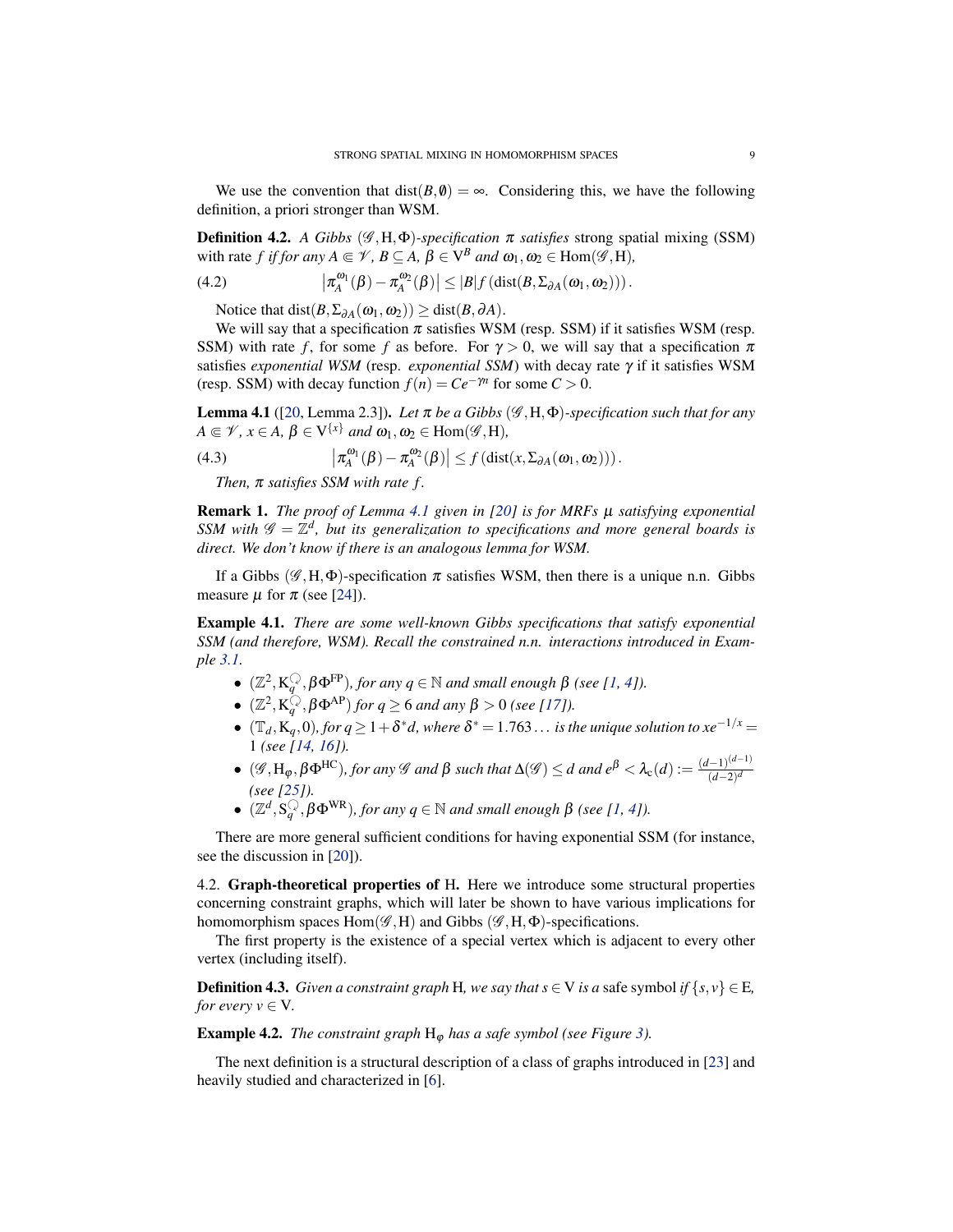<span id="page-9-2"></span>**Definition 4.4.** *Given a constraint graph* H *and*  $u, v \in V$  *such that*  $N(u) \subseteq N(v)$ *, a fold is a homomorphism*  $\alpha$  :  $H \to H[V \setminus \{u\}]$  *such that*  $\alpha(u) = v$  *and*  $\alpha|_{V \setminus \{u\}} = id|_{V \setminus \{u\}}$ .

*A constraint graph* H *is* dismantlable *if there is a sequence of folds reducing* H *to a graph with a single vertex (with or without a loop).*

Notice that a fold  $\alpha : H \to H[V \setminus \{u\}]$  amounts to just removing *u* and edges containing it from the graph H, as long as a suitable vertex *v* exists which can "absorb" *u*.

The following proposition is a good example of the kind of results that we aim to achieve.

Proposition 4.2. *Let* H *be a constraint graph. Then,* H *is dismantlable iff for every board* G *of bounded degree, there exists a n.n. interaction* Φ *such that the Gibbs* (G ,H,Φ) *specification satisfies exponential WSM with arbitrarily high decay rate.*

See Proposition [4.6](#page-10-1) for a proof of this result, as we remark there, it is essentially due to Brightwell and Winkler [\[6\]](#page-29-7). One of our goals is to prove similar statements in which "WSM" is replaced by "SSM."

### <span id="page-9-0"></span>4.3. Combinatorial properties of  $Hom(\mathscr{G},H)$ .

**Definition 4.5.** A homomorphism space  $Hom(\mathscr{G},H)$  is said to be strongly irreducible with gap  $g \in \mathbb{N}$  *if for any pair of nonempty (disjoint) finite subsets*  $A, B \subseteq \mathcal{V}$  *such that*  $dist(A, B) \geq g$ *, and for every*  $\alpha \in V^A$ ,  $\beta \in V^B$ *,* 

(4.4) 
$$
[\alpha]_H^{\mathscr{G}},[\beta]_H^{\mathscr{G}} \neq \emptyset \implies [\alpha \beta]_H^{\mathscr{G}} \neq \emptyset.
$$

Remark 2. *Since a homomorphism space is a compact space, it does not make a difference if the shapes of A and B are allowed to be infinite in the definition of strong irreducibility.*

Now we proceed to adapt to the context of homomorphism spaces a combinatorial prop-erty that was originally introduced in [\[5\]](#page-29-2) in the context of  $\mathbb{Z}^d$  *shift spaces*. This condition was used in [\[5\]](#page-29-2) to give a partial characterization of systems in  $\mathscr{G} = \mathbb{Z}^d$  that admit n.n. Gibbs measures satisfying SSM, with special emphasis in the case  $d = 2$ .

Definition 4.6. A homomorphism space Hom( $\mathscr{G}, H$ ) is topologically strong spatial mixing (TSSM) with gap  $g \in \mathbb{N}$ , if for any  $A, B, S \in \mathcal{V}$  such that  $dist(A, B) \ge g$ , and for every  $\alpha \in V^A$ ,  $\beta \in V^B$  and  $\sigma \in V^S$ ,

$$
(4.5) \t\t\t [\alpha \sigma]_H^{\mathscr{G}}, [\sigma \beta]_H^{\mathscr{G}} \neq \emptyset \implies [\alpha \sigma \beta]_H^{\mathscr{G}} \neq \emptyset.
$$

Note that TSSM with gap *g* implies strong irreducibility with gap *g* (by taking  $S = \emptyset$ ). Clearly, strong irreducibility (resp. TSSM) with gap *g* implies strong irreducibility (resp. TSSM) with gap  $g+1$ . We will say that a shift space satisfies strong irreducibility (resp. TSSM) if it satisfies strong irreducibility (resp. TSSM) with gap *g*, for some  $g \in \mathbb{N}$ .

A useful tool when dealing with TSSM is the next lemma, which states that if we have the TSSM property for single vertices, then we have it uniformly (in terms of separation distance) for any pair of finite sets *A* and *B*.

<span id="page-9-1"></span>**Lemma 4.3** ([\[5\]](#page-29-2)). *Suppose that*  $g \in \mathbb{N}$  *and*  $\text{Hom}(\mathscr{G},H)$  *is a homomorphism space such that for every pair of sites*  $x, y \in V$  *with*  $dist(x, y) \geq g$ *,*  $S \Subset V$ *, and*  $\alpha \in V^{\{x\}}$ *,*  $\beta \in V^{\{y\}}$ *,*  $\sigma \in V^S$ with  $[\alpha \sigma]_H^{\mathscr{G}},[\sigma \beta]_H^{\mathscr{G}} \neq \emptyset$ , it is the case that  $[\alpha \sigma \beta]_H^{\mathscr{G}} \neq \emptyset$ . Then, Hom $(\mathscr{G},H)$  satisfies TSSM *with gap g.*

The proof of Lemma [4.3](#page-9-1) (which is a proof by induction on  $|A| + |B|$ ) can be found in [\[5\]](#page-29-2) for the case  $\mathscr{G} = \mathbb{Z}^d$ , but the generalization is straightforward.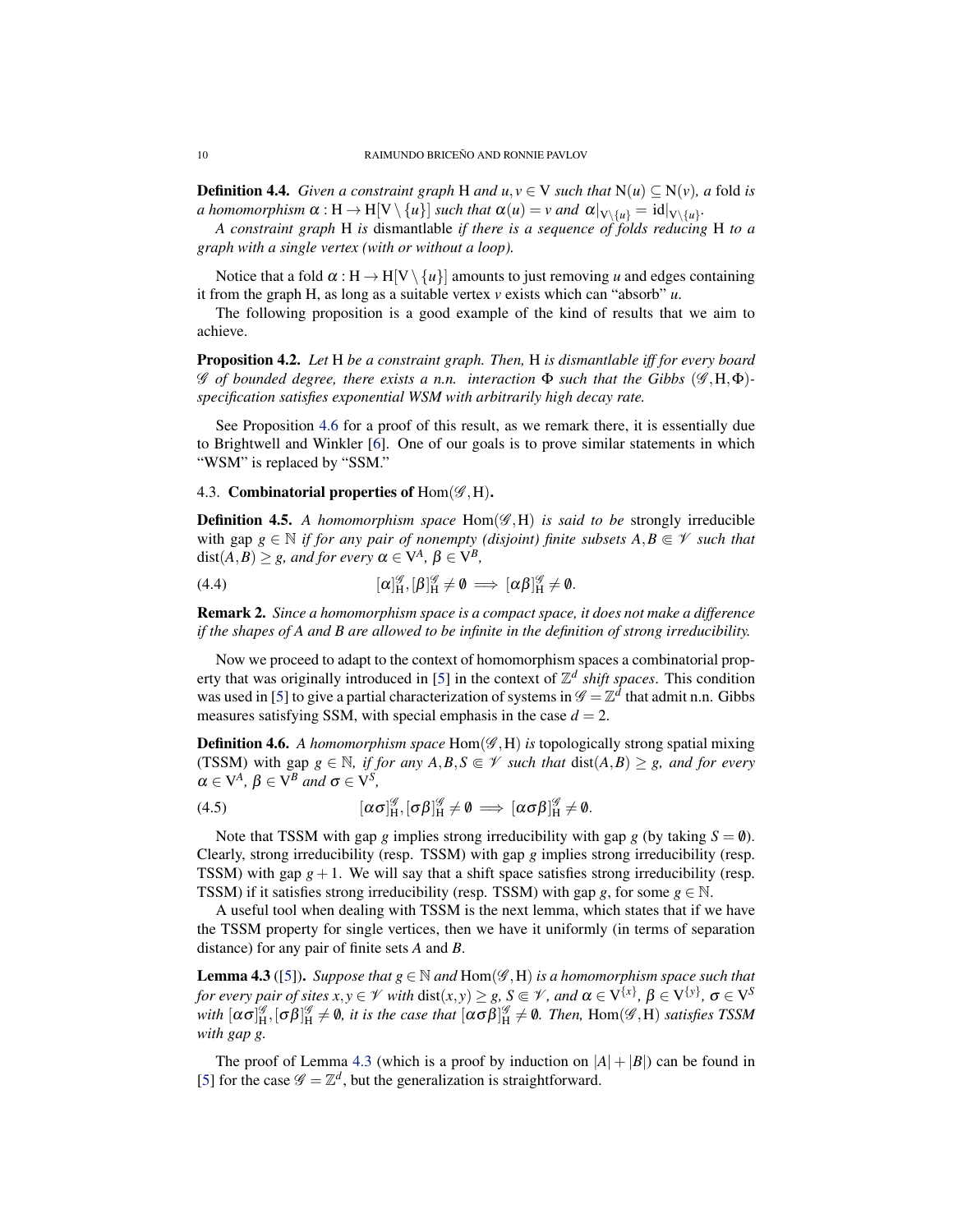<span id="page-10-5"></span>The following property was introduced in [\[19\]](#page-30-0) in the context of  $\mathbb{Z}^d$  shift spaces, and here we proceed to adapt it to the case of homomorphism spaces.

**Definition 4.7.** A homomorphism space Hom( $\mathscr{G}, H$ ) is single-site fillable (SSF) *if for every site*  $x \in \mathcal{V}$  *and*  $B \subseteq \partial \{x\}$ *, any graph homomorphism*  $\beta : \mathcal{G}[B] \to H$  *can be extended to a graph homomorphism*  $\alpha : \mathscr{G}[B \cup \{x\}] \rightarrow H$  *(i.e.*  $\alpha$  *is such that*  $\alpha|_B = \beta$ ).

Note 1. *Notice that a homomorphism space* Hom(G ,H) *satisfies SSF iff every locally admissible configuration is globally admissible (see [\[19\]](#page-30-0)).*

**Example 4.3.** The homomorphism space Hom $(\mathbb{Z}^d, K_q)$  satisfies SSF iff  $q \geq 2d + 1$ .

<span id="page-10-0"></span>4.4. Relationships among properties. Sometimes, when a property of  $Hom(\mathscr{G},H)$  is satisfied for every board  $\mathscr G$ , one can conclude facts about H. A simple example is the following.

<span id="page-10-2"></span>Proposition 4.4. Let H be a constraint graph such that  $Hom(\mathscr{G},H)$  satisfies SSF, for every *board*  $G$ *. Then* H *has a safe symbol.* 

*Proof.* Let  $\mathscr{G} = S_{H}$  (the *n*-star graph with  $n = |H|$ ) and let  $x \in \mathscr{V}$  to be the central vertex with boundary  $\partial \{x\} = \{y_1, \ldots, y_{|V|}\}\$ . Write  $V = \{v_1, \cdots, v_{|V|}\}\$  and take  $\beta \in V^{\partial \{x\}}\$  such that  $\beta(y_i) = v_i$ , for  $1 \le i \le |V|$ . Then, by SSF, there exists a graph homomorphism  $\alpha$ :  $\mathscr{G}[\partial \{x\} \cup \{x\}] \to H$  such that  $\alpha|_{\partial \{x\}} = \beta$ . Since  $\alpha$  is a graph homomorphism,  $x \sim_{\mathscr{G}} y_i \implies$  $\alpha(x) \sim_H \alpha(y_i)$ . Therefore,  $\alpha(x) \sim_H v_i$ , for every *i*, so  $\alpha(x)$  is a safe symbol for H.

Notice that the converse also holds, i.e. if a constraint graph H has a safe symbol, then Hom( $\mathscr{G}, H$ ) satisfies SSF, for every board  $\mathscr{G}$ .

## <span id="page-10-4"></span>**Proposition 4.5.** *If* Hom( $\mathscr G$ , H) *satisfies SSF, then it satisfies TSSM with gap*  $g = 2$ *.*

*Proof.* Since  $Hom(\mathscr{G},H)$  satisfies SSF, every locally admissible configuration is globally admissible. If we take  $g = 2$ , for all disjoint sets  $A, S, B \in \mathcal{V}$  such that dist $(A, B) \ge g$  and for every  $\alpha \in V^A$ ,  $s \in V^S$  and  $\beta \in V^B$ , if  $[\alpha \sigma]_H^{\mathscr{G}}, [\sigma \beta]_H^{\mathscr{G}} \neq \emptyset$ , in particular we have  $\alpha \sigma$  and σβ are locally admissible. Since dist(*A*,*B*) ≥ *g* = 2, *A* and *B* contain no adjacent vertices, and so  $\alpha \sigma \beta$  must be locally admissible, too. Then, by SSF,  $\alpha \sigma \beta$  is globally admissible and, therefore,  $[\alpha \sigma \beta]_H^{\mathscr{G}}$  $\neq 0$ .

Summarizing, given a homomorphism space  $Hom(\mathscr{G},H)$ , we have the following implications:

- $(4.6)$  H has a safe symbol  $\implies$  Hom $(\mathscr{G}, H)$  satisfies SSF
- $(4.7)$   $\implies$  Hom( $\mathscr{G},$ H) satisfies TSSM
- <span id="page-10-3"></span>(4.8)  $\implies$  Hom( $\mathscr{G},$ H) is strongly irreducible,

and all implications are strict in general (even if we fix  $\mathscr G$  to be a particular board, for example  $\mathscr{G} = \mathbb{Z}^2$ ). See [\[19,](#page-30-0) [5\]](#page-29-2) for examples that illustrate the differences among some of these conditions.

Dismantlable graphs are closely related with Gibbs measures, as illustrated by the following proposition, parts of which appeared in ([\[6\]](#page-29-7)).

<span id="page-10-1"></span>Proposition 4.6 ([\[6\]](#page-29-7)). *Let* H *be a constraint graph. Then, the following are equivalent:*

- (1) H *is dismantlable.*
- (2) Hom( $\mathscr{G}, H$ ) *is strongly irreducible with gap*  $2|H|+1$ *, for every board*  $\mathscr{G}$ *.*
- (3)  $Hom(\mathscr{G},H)$  *is strongly irreducible with some gap, for every board*  $\mathscr{G}$ *.*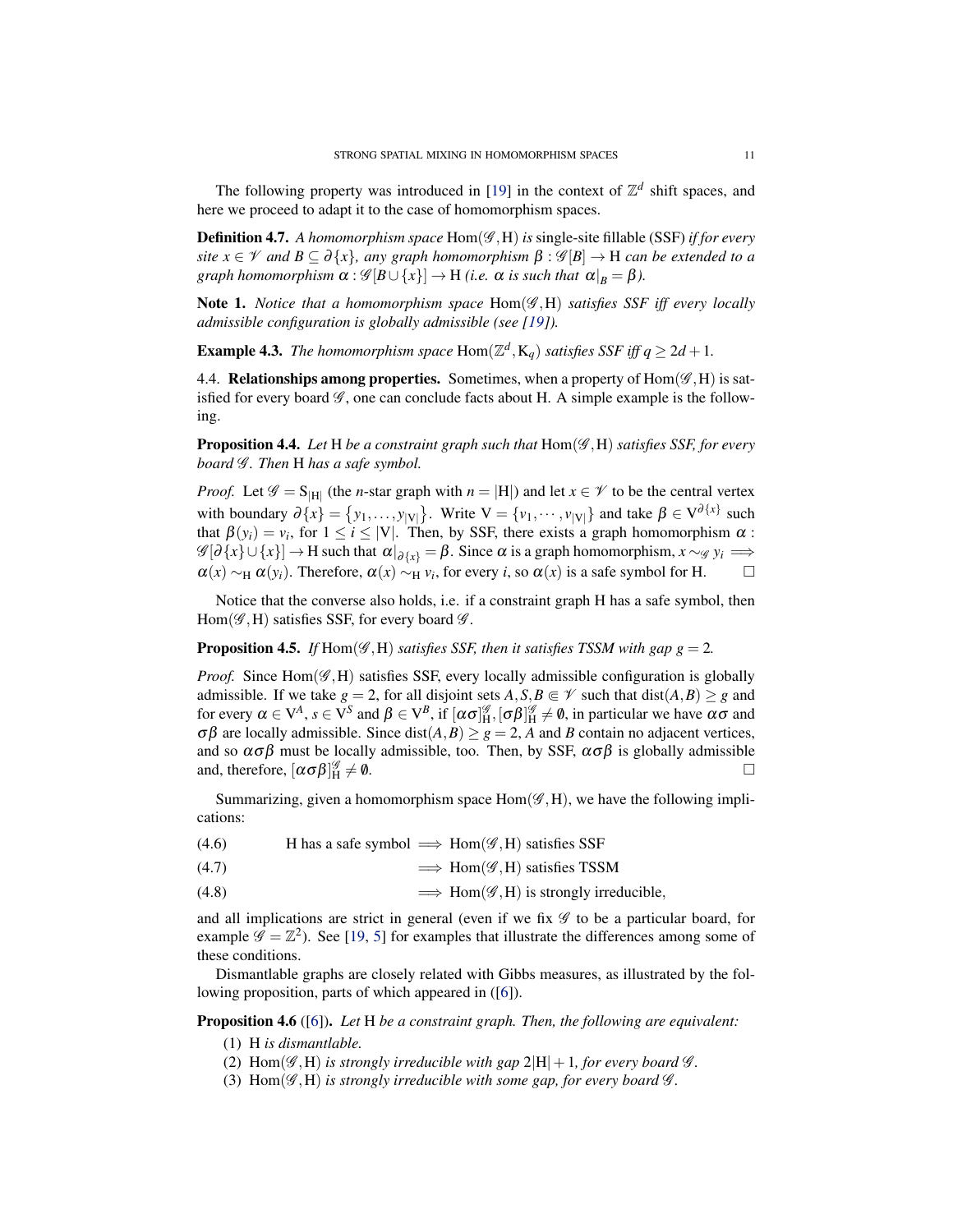- (4) *For every board* G *of bounded degree, there exists a Gibbs* (G ,H,Φ)*-specification that admits a unique n.n. Gibbs measure* µ*.*
- (5) *For every board*  $\mathscr G$  *of bounded degree and*  $\gamma > 0$ *, there exists a Gibbs*  $(\mathscr G, H, \Phi)$ *specification that satisfies exponential WSM with decay rate* γ*.*

The equivalence of  $(1)$ ,  $(2)$ ,  $(3)$  and  $(4)$  in Proposition [4.6](#page-10-1) is proven in [\[6\]](#page-29-7). However, in that work the concept of WSM (a priori, stronger than uniqueness) is not considered. Since WSM implies uniqueness,  $(5) \implies (4)$  is trivial. In the remaining part of this section, we introduce the necessary background to prove the missing implications, for which it is sufficient to show that  $(1) \implies (5)$  (see Proposition [4.10\)](#page-12-0). This and a subsequent proof (see Proposition [5.3\)](#page-16-2) in this paper will have a similar structure to the proof that  $(1) \implies (4)$ from [\[6,](#page-29-7) Theorem 7.2]. However, some coupling techniques will need to be modified, plus other combinatorial ideas need to be considered.

Given a dismantlable graph H, the only case where a sequence of folds reduces H to a vertex without a loop is when H is a set of isolated vertices without loops. In this case, we call H trivial (see [\[6,](#page-29-7) p. 6]). If  $v \in V$  has a loop and there is a sequence of folds reducing H to *v*, then we call *v* a *persistent* vertex of H as in [\[6\]](#page-29-7).

<span id="page-11-0"></span>Lemma 4.7 ([\[6,](#page-29-7) Lemma 5.2]). *Let* H *be a nontrivial dismantlable graph and v*<sup>∗</sup> *a persistent vertex of* H*. Let* G *be a board,*  $A \subseteq V$ *, and*  $\omega \in Hom(\mathscr{G},H)$ *. Then there exists*  $v \in$ Hom(G ,H) *such that:*

- (1)  $v(x) = \omega(x)$ , for every  $x \in \mathcal{V} \setminus N_{|H|-2}(A)$ ,
- (2)  $v(x) = v^*$ , for every  $x \in A$ , and
- (3)  $\omega^{-1}(v^*) \subseteq v^{-1}(v^*).$

Now, given a constraint graph H, a persistent vertex  $v^*$  and  $\lambda > 1$ , define  $\Phi_{\lambda}$  to be the n.n. interaction given by

(4.9) 
$$
\Phi_{\lambda}(v^*) = -\log \lambda, \text{ and } \Phi_{\lambda}|_{V \setminus \{v^*\} \cup E} \equiv 0.
$$

We have the following lemma.

<span id="page-11-1"></span>Lemma 4.8. *Let* H *be dismantlable and let* G *be a board of bounded degree* ∆*. Given*  $\lambda > 1$ , consider the Gibbs  $(\mathscr{G}, H, \Phi_{\lambda})$ -specification  $\pi$ , a point  $\omega \in$  Hom $(\mathscr{G}, H)$ , and sets  $B \subseteq A \Subset \mathscr{V}$  *such that*  $N_{|H|-2}(B) \subseteq A$ *. Then, for any*  $k \in \mathbb{N}$ *,* 

(4.10) 
$$
\pi_A^{\omega}(\{\alpha : |\{y \in B : \alpha(y) \neq v^*\}| \ge k\}) \le |H|^{|B|\Delta^{|H|-1}} \lambda^{-k}.
$$

*Proof.* Let's denote  $C = N_{|H|-2}(B)$ . W.l.o.g., consider an arbitrary configuration  $\alpha \in V^A$ such that  $\alpha \omega|_{A^c} \in \text{Hom}(\mathscr{G},H)$  (and, in particular, such that  $\pi_A^{\omega}(\alpha) > 0$ ). Denote  $\omega_1 =$  $\alpha \omega|_{A^c}$ . By Lemma [4.7,](#page-11-0) there exists  $\omega_2 \in \text{Hom}(\mathscr{G},H)$  such that  $\omega_1|_{\mathscr{V} \setminus C} = \omega_2|_{\mathscr{V} \setminus C}$ ,  $\omega_2(x) =$  $v^*$  for every  $x \in B$ , and  $\omega_1^{-1}(v^*) \subseteq \omega_2^{-1}(v^*)$ .

Notice that  $\omega_1|_A \omega|_{A^c}$ ,  $\omega_2|_A \omega|_{A^c} \in \text{Hom}(\mathscr{G},H)$  and  $\omega_1|_{A \setminus C} = \omega_2|_{A \setminus C}$ . Now, given some  $k \leq |B|$ , suppose that  $\alpha$  is such that  $|\{y \in B : \alpha(y) \neq v^*\}| \geq k$ . Then, by the definition of Gibbs specification and the fact that  $\omega_1^{-1}(v^*) \subseteq \omega_2^{-1}(v^*),$ 

(4.11) 
$$
\frac{\pi_A^{\omega}\left(\omega_2|_C\right|\omega_1|_{A\setminus C}}{\pi_A^{\omega}\left(\omega_1|_C\right|\omega_1|_{A\setminus C}\right)} = \frac{\pi_C^{\omega_1}\left(\omega_2|_C\right)}{\pi_C^{\omega_1}\left(\omega_1|_C\right)} \ge \lambda^k.
$$

 $\overline{ }$ 

Therefore,

(4.12) 
$$
\pi_A^{\omega}\left(\left.\alpha\right|_C\right|\left.\alpha\right|_{A\setminus C}\right)=\pi_A^{\omega}\left(\left.\omega_1\right|_C\right|\left.\omega_1\right|_{A\setminus C}\right)\leq\lambda^{-k}.
$$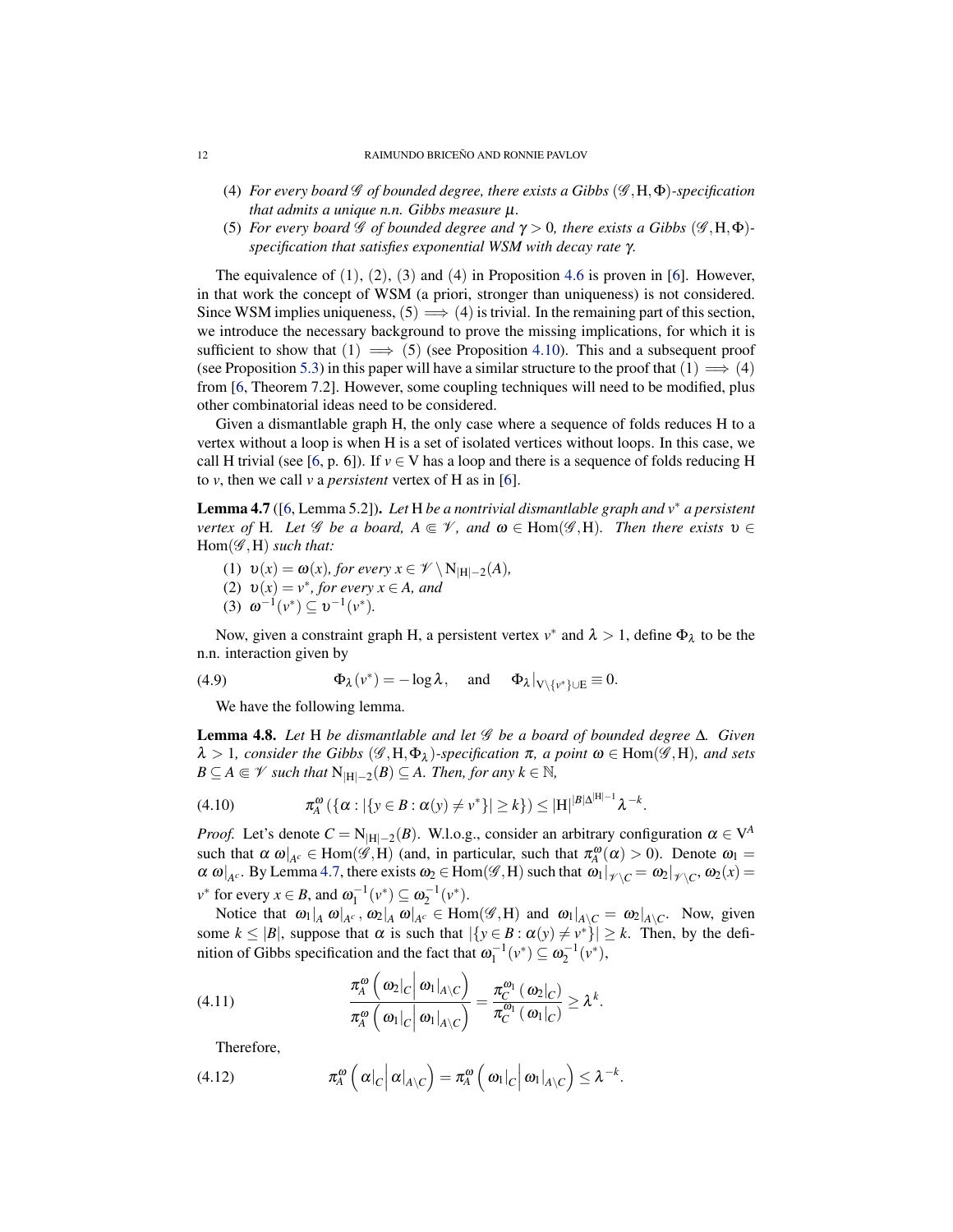<span id="page-12-2"></span>Next, by taking averages over all configurations  $\beta \in \mathscr{L}_{A\setminus C}(\text{Hom}(\mathscr{G},H))$  such that

(4.13) 
$$
\beta \alpha|_{C} \omega|_{A^{c}} \in \text{Hom}(\mathscr{G},H),
$$

we have

(4.14) 
$$
\pi_A^{\omega}(\alpha|_C) = \sum_{\beta} \pi_A^{\omega}(\alpha|_C|\beta) \pi_A^{\omega}(\beta) \leq \sum_{\beta} \lambda^{-k} \pi_A^{\omega}(\beta) = \lambda^{-k}.
$$

Notice that  $|C| = |N_{|H|-2}(B)| \le |B|\Delta^{|H|-1}$ . In particular,

(4.15) 
$$
|\mathscr{L}_C(\text{Hom}(\mathscr{G},H))| \leq |H|^{|B|\Delta^{|H|-1}}
$$

Then, since  $\alpha$  was arbitrary,

$$
(4.16) \qquad \pi_A^{\omega}(\{\alpha : |\{y \in B : \alpha(y) \neq v^*\}| \ge k\}) \le \sum_{\substack{\alpha|_{C}:\alpha \in \mathscr{L}_{A}(\text{Hom}(\mathscr{G},H)),\\ |\{y \in B:\alpha(y) \neq v^*\}| \ge k}} \pi_A^{\omega}(\alpha|_{C})
$$
\n
$$
(4.17) \qquad \le |\mathbf{H}|^{|B|\Delta^{|H|-1}} \lambda^{-k}.
$$

 $\Box$ 

As mentioned before, we essentially use some coupling techniques from [\[6\]](#page-29-7), with slight modifications. We will use the following theorem.

.

<span id="page-12-1"></span>**Theorem 4.9** ([\[4,](#page-29-11) Theorem 1]). *Given*  $\pi$  *a Gibbs* ( $\mathscr{G}, H, \Phi$ )*-specification,*  $A \subseteq \mathscr{V}$  *and*  $\omega_1, \omega_2 \in \text{Hom}(\mathscr{G}, H)$ , there exists a coupling  $((\alpha_1(x), \alpha_2(x)), x \in A)$  of  $\pi_A^{\omega_1}$  and  $\pi_A^{\omega_2}$  (whose *distribution we denote by*  $\mathbb{P}_{A}^{\omega_1,\omega_2}$ , such that for each  $x \in A$ ,  $\alpha_1(x) \neq \alpha_2(x)$  if and only if *there is a path of disagreement (i.e. a path* P *such that*  $\alpha_1(y) \neq \alpha_2(y)$ *, for all*  $y \in P$ *) from x*  $\int$ *to*  $\Sigma_{\partial A}(\omega_1, \omega_2)$ ,  $\mathbb{P}_A^{\omega_1, \omega_2}$ -almost surely.

Remark 3. *The result in [\[4,](#page-29-11) Theorem 1] is for MRFs, but here we state it for specifications.*

<span id="page-12-0"></span>Proposition 4.10. *Let* G *be a board of bounded degree* ∆ *and* H *be a dismantlable graph. Then, for all*  $\gamma > 0$ *, there exists*  $\lambda_0 = \lambda_0(\gamma, |H|, \Delta)$  *such that for every*  $\lambda > \lambda_0$ *, the Gibbs* (G ,H,Φ<sup>λ</sup> )*-specification* π *satisfies exponential WSM with decay rate* γ*.*

*Proof.* Let  $A \in \mathcal{V}$ ,  $B \subseteq A$ ,  $\beta \in V^B$  and  $\omega_1, \omega_2 \in \text{Hom}(\mathcal{G}, H)$ . W.l.o.g. (since *C* can be taken arbitrarily large in the desired decay function  $Ce^{-\gamma n}$ ), we may suppose that

(4.18) 
$$
\text{dist}(B, \partial A) = n > |H| - 2.
$$

By Theorem [4.9,](#page-12-1) we have

(4.19) 
$$
\left| \pi_A^{\omega_1}(\beta) - \pi_A^{\omega_2}(\beta) \right| = \left| \mathbb{P}_A^{\omega_1, \omega_2}(\alpha_1|_{B} = \beta) - \mathbb{P}_A^{\omega_1, \omega_2}(\alpha_2|_{B} = \beta) \right|
$$
  
(4.20) 
$$
\left| \pi_A^{\omega_1}(\beta) - \pi_A^{\omega_2}(\beta) \right| \leq \mathbb{P}^{\omega_1, \omega_2}(\alpha_1|_{B} = \beta) - \mathbb{P}_A^{\omega_1, \omega_2}(\alpha_2|_{B} = \beta)
$$

$$
(4.20) \qquad \qquad \leq \mathbb{P}_{A}^{\omega_1,\omega_2}(\left.\alpha_1\right|_B \neq \left.\alpha_2\right|_B)
$$

$$
(4.21) \qquad \qquad \leq \sum_{x \in B} \mathbb{P}_A^{\omega_1, \omega_2}(\alpha_1(x) \neq \alpha_2(x))
$$

(4.22) 
$$
= \sum_{x \in B} \mathbb{P}_A^{\omega_1, \omega_2} (\exists \text{ path of diagram from } x \text{ to } \Sigma_{\partial A}(\omega_1, \omega_2))
$$

(4.23) 
$$
\leq \sum_{x \in B} \mathbb{P}_A^{\omega_1, \omega_2} (\exists \text{ path of diagram from } x \text{ to } \partial A)
$$

(4.24) 
$$
\leq \sum_{x \in B} \mathbb{P}_A^{\omega_1, \omega_2} \left( \exists \text{ path of diagram from } x \text{ to } N_{|H|-2}(\partial A) \right).
$$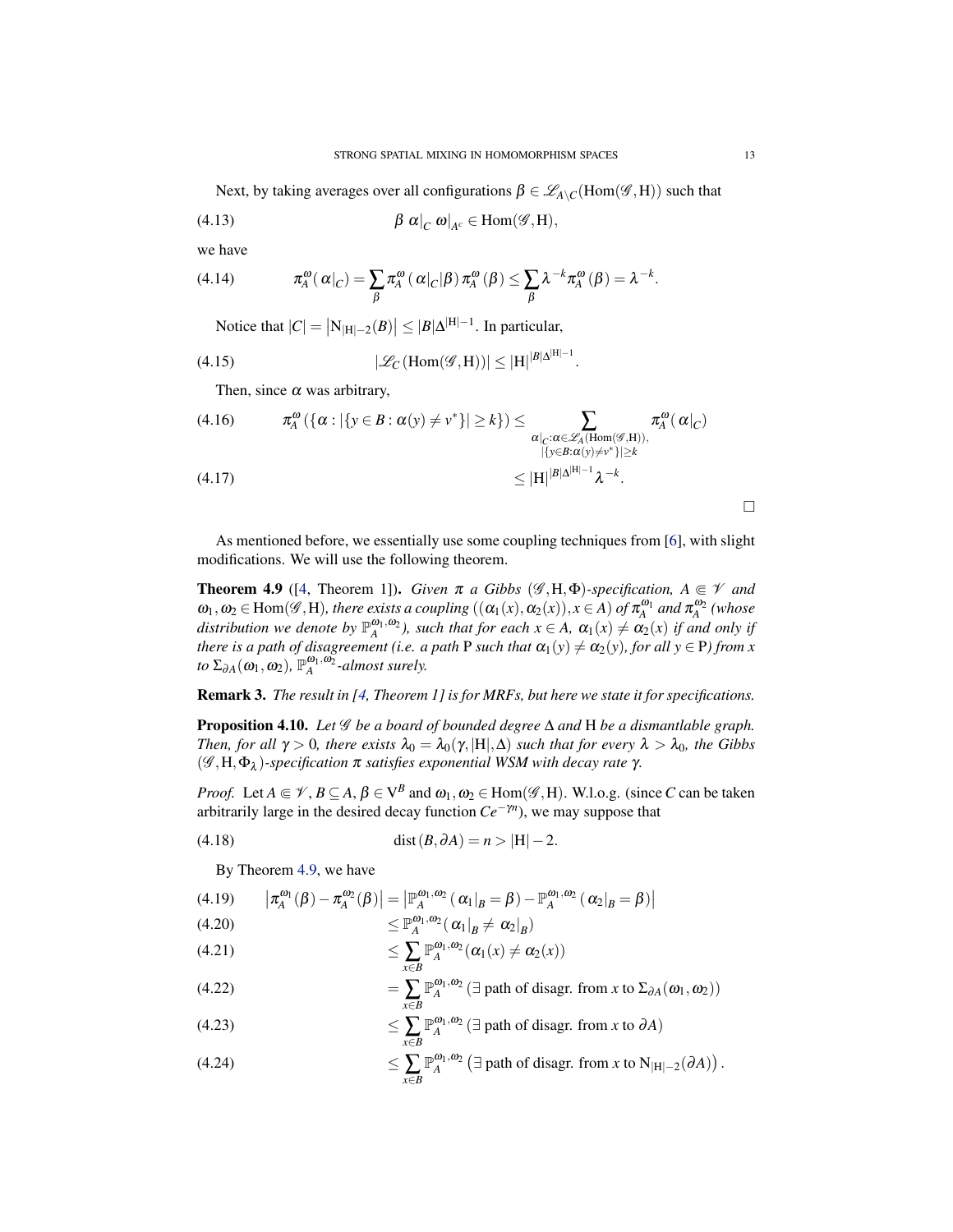<span id="page-13-0"></span>When considering a path of disagreement P from *x* to  $N_{|H|-2}(\partial A)$ , we can assume that N|H|−<sup>2</sup> (P) ⊆ *A*. Then, by Lemma [4.8,](#page-11-1)

(4.25) 
$$
\pi_A^{\omega}(\{\alpha : |\{y \in P : \alpha(y) \neq v^*\}| \ge k\}) \le |H|^{|P|\Delta^{|H|-1}} \lambda^{-k}.
$$

In addition, we have  $|P| \ge n - |H| + 2$  and, for every  $y \in P$ , we have  $\alpha_1(y) \ne \alpha_2(y)$ , so  $\alpha_1(y)$  and  $\alpha_2(y)$  cannot be both  $v^*$  at the same time and either  $\alpha_1|_P$  or  $\alpha_1|_P$  must have |P|/2 sites different from *v* ∗ . In consequence,

(4.26) 
$$
\mathbb{P}_A^{\omega_1, \omega_2} \left( \exists \text{ path of diagram from } x \text{ to } N_{|H|-2}(\partial A) \right)
$$

$$
(4.27) \leq \sum_{k=n-|H|+2}^{\infty} \sum_{|\mathbf{P}|=k} \pi_A^{\omega_1} \left( \left\{ \alpha_1 : |\{ \mathbf{y} \in \mathbf{P} : \alpha_1(\mathbf{y}) \neq \mathbf{v}^* \}| \geq \frac{k}{2} \right\} \right) + \sum_{k=n-|H|+2}^{\infty} \sum_{|\mathbf{P}|=k} \pi_A^{\omega_2} \left( \left\{ \alpha_2 : |\{ \mathbf{y} \in \mathbf{P} : \alpha_2(\mathbf{y}) \neq \mathbf{v}^* \}| \geq \frac{k}{2} \right\} \right)
$$

$$
(4.28) \qquad \leq 2 \sum_{k=n-|\mathbf{H}|+2}^{\infty} \sum_{|\mathbf{P}|=k} |\mathbf{H}|^{k\Delta^{|\mathbf{H}|-1}} \lambda^{-\frac{k}{2}}
$$

(4.29) 
$$
\leq 2 \sum_{k=n-|H|+2}^{\infty} \Delta(\Delta-1)^k \left( \frac{|H|^{\Delta^{|H|-1}}}{\lambda^{1/2}} \right)^k
$$

(4.30) 
$$
=2\Delta \sum_{k=n-|H|+2}^{\infty} \left(\frac{(\Delta-1)|H|^{\Delta^{|H|-1}}}{\lambda^{1/2}}\right)^k.
$$

Finally, we have

(4.31) 
$$
\left|\pi_A^{\omega_1}(\beta)-\pi_A^{\omega_2}(\beta)\right|\leq \sum_{x\in B}\mathbb{P}_A^{\omega_1,\omega_2}\left(\exists \text{ path of diagram from } x \text{ to } N_{|H|-2}(\partial A)\right)
$$

(4.32) 
$$
\leq 2|B|\Delta \sum_{k=n-|H|+2}^{\infty} \left(\frac{(\Delta-1)|H|^{\Delta^{|H|-1}}}{\lambda^{1/2}}\right)^k,
$$

so, in order to have exponential decay, it suffices to take

(4.33) 
$$
\lambda_0(|H|,\Delta) := (\Delta - 1)^2 |H|^{2\Delta^{|H|-1}} < \lambda,
$$

and we note that any decay rate  $\gamma$  is achievable by taking  $\lambda$  sufficiently large.

*Proof of Proposition* [4.6.](#page-10-1) The implication  $(1) \implies (5)$  follows from Proposition [4.10.](#page-12-0) Since WSM implies uniqueness, we have  $(5) \implies (4)$ . The implications  $(4) \implies (3) \implies$  $(2) \implies (1)$  can be found in [\[6,](#page-29-7) Theorem 4.1].

A priori, one would be tempted to think that the proof of Proposition [4.10](#page-12-0) could give SSM instead of just WSM, since the coupling in Theorem [4.9](#page-12-1) involves a path of disagreement to  $\Sigma_{\partial A}(\omega_1, \omega_2)$  and not just to  $\partial A$ , just as in the definition of SSM. One of the motivations of this paper is to illustrate that this is not the case (see the examples in Section [9\)](#page-24-0), mainly due to combinatorial obstructions. We will see that in order to have an analogous result for the SSM property, H must satisfy even stronger conditions than dismantlability, which guarantees WSM by Proposition [4.6.](#page-10-1) One of the main issues is that our proof required that dist( $B, \partial A$ ) > |H| − 2, so *B* cannot be arbitrarily close to  $\partial A$ , which is in opposition to the spirit of SSM.

Notice that, by Proposition [4.6,](#page-10-1)  $Hom(\mathscr{G},H)$  is strongly irreducible for every board  $\mathscr{G}$ if and only if H is dismantlable. Clearly, the forward direction still holds if "strongly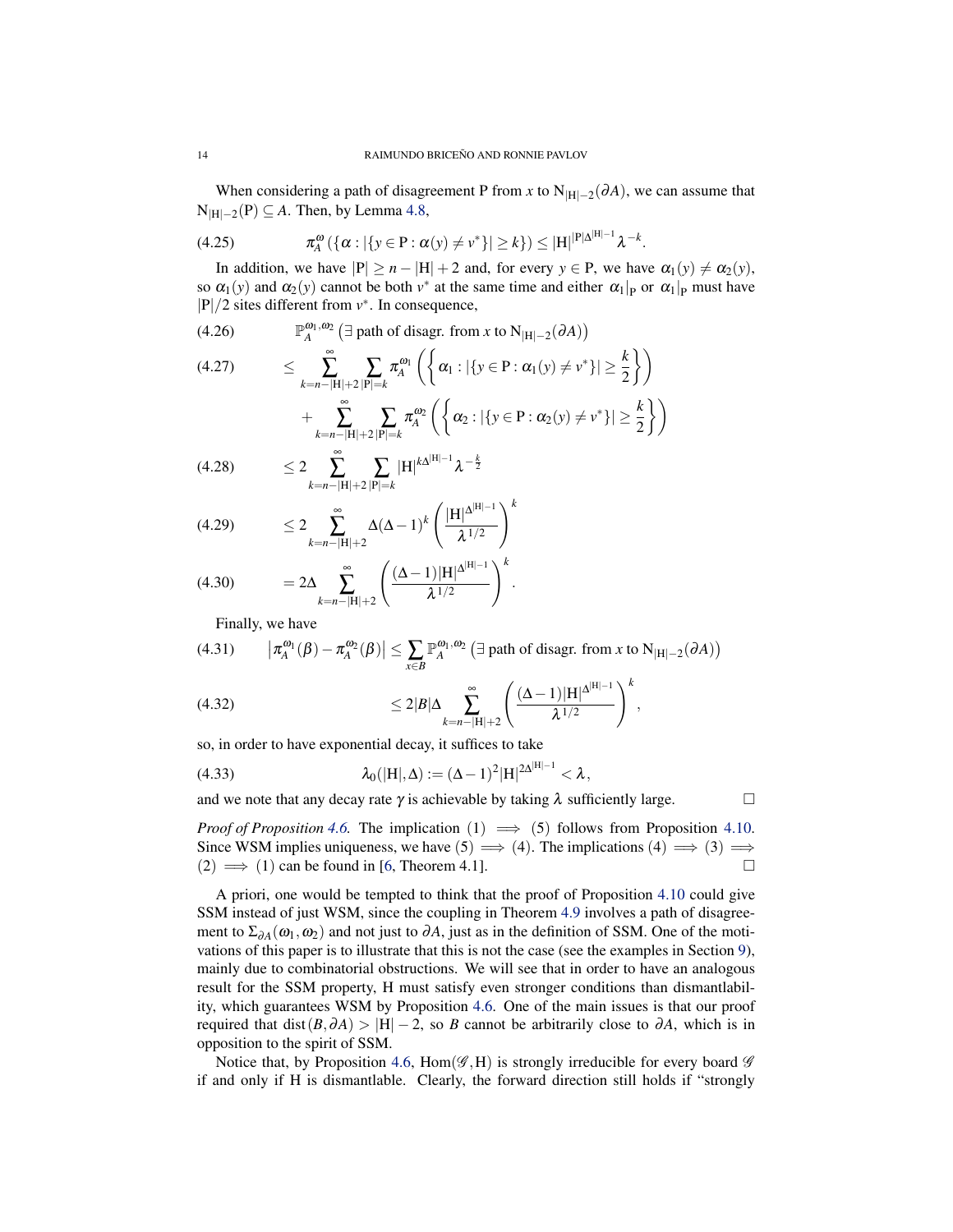<span id="page-14-4"></span>irreducible" is replaced by "TSSM," since TSSM implies strongly irreducible. Later, we will address the question of whether the reverse direction holds with this replacement.

For a dismantlable constraint graph H and a particular or arbitrary board  $\mathscr{G}$ , we are interested in whether or not  $Hom(\mathcal{G},H)$  is TSSM and whether or not there exists a Gibbs  $(\mathscr{G}, H, \Phi)$ -specification  $\pi$  that satisfies exponential SSM with a decay rate that can be arbitrarily high. The following result shows that these two desired conclusions are related.

<span id="page-14-3"></span>**Theorem 4.11** ([\[5,](#page-29-2) Theorem 5.2]). Let  $\pi$  be a Gibbs ( $\mathbb{Z}^2$ , H,  $\Phi$ )-specification that satisfies *exponential SSM with decay rate*  $\gamma$  > 4log |H|. Then,  $Hom(\mathbb{Z}^2,H)$  *satisfies TSSM.* 

The preceding result is stated and proven for Gibbs measures satisfying SSM. However, the proof can be easily modified for specifications.

One of our main goals in this work is to look for conditions on  $Hom(\mathscr{G},H)$  suitable for having a Gibbs specification that satisfies SSM. SSM seems to be related with TSSM, as the previous results show. In the following section, we explore some additional properties of TSSM.

### 5. THE UNIQUE MAXIMAL CONFIGURATION PROPERTY

<span id="page-14-0"></span>Fix a constraint graph H and consider an arbitrary board  $\mathscr G$ . Given a linear order  $\prec$ on the set of vertices V, we consider the partial order (that, in a slight abuse of notation, we also denote by  $\prec$ ) on V<sup> $\mathcal V$ </sup> obtained by extending coordinate-wise the linear order  $\prec$  to subsets of  $\mathscr{V}$ , i.e. given  $\alpha_1, \alpha_2 \in V^A$ , for some  $A \subseteq \mathscr{V}$ , we say that  $\alpha_1 \prec \alpha_2$  iff  $\alpha_1(x) \prec$  $\alpha_2(x)$ , for all  $x \in A$ , and  $\alpha_1 \preccurlyeq \alpha_2$  iff, for all  $x \in A$ ,  $\alpha_1(x) \prec \alpha_2(x)$  or  $\alpha_1(x) = \alpha_2(x)$ . In addition, if two vertices  $u, v \in V$  are such that  $u \sim v$  and  $u \prec v$ , we will denote this by  $u \preceq v$ .

<span id="page-14-1"></span>**Definition 5.1.** *Given*  $g \in \mathbb{N}$ *, we say that*  $Hom(\mathscr{G}, H)$  *satisfies the* unique maximal configuration (UMC) property with distance *g* if there exists a linear order  $\prec$  on V such that, for *every A*  $\in \mathscr{G}$ ,

- (M1) *for every*  $\alpha \in \mathscr{L}_A(\text{Hom}(\mathscr{G},H))$ *, there is a unique point*  $\omega_\alpha \in [\alpha]_H^{\mathscr{G}}$  such that  $\omega \preccurlyeq$  $\omega_{\alpha}$  for every point  $\omega \in [\alpha]_H^{\mathscr{G}}$ , and
- (M2) *for any two*  $\alpha_1, \alpha_2 \in \mathcal{L}_A(\text{Hom}(\mathcal{G},H)), \Sigma_{\mathcal{V}}(\omega_{\alpha_1}, \omega_{\alpha_2}) \subseteq N_g(\Sigma_A(\alpha_1, \alpha_2)).$

Notice that if Hom( $\mathscr{G}, H$ ) satisfies the UMC, then for any  $\alpha \in \mathscr{L}_A$ (Hom( $\mathscr{G}, H$ )) and  $\beta = \alpha|_B$  with  $B \subseteq A$ , it is the case that  $\omega_\alpha \preccurlyeq \omega_\beta$ . This is natural, since we can see the configurations  $\alpha$  and  $\beta$  as "restrictions" to be satisfied by  $\omega_{\alpha}$  and  $\omega_{\beta}$ , respectively. In addition, observe that condition (*M*2) in Definition [5.1](#page-14-1) implies that  $\Sigma_{\mathcal{V}}(\omega_{\alpha}, \omega_{\beta}) \subseteq N_{g}(A \setminus$ *B*). In particular, by taking  $B = \emptyset$ , we see that if Hom( $\mathscr{G}, H$ ) satisfies the UMC property, then there must exist a greatest element  $\omega_* \in \text{Hom}(\mathscr{G},H)$  where  $\omega \preccurlyeq \omega_*$  for every  $\omega \in$ Hom( $\mathscr{G}, H$ ) and  $\Sigma_{\mathscr{V}}(\omega_{\alpha}, \omega_{*}) \subseteq N_{g}(A)$  for every  $\alpha \in \mathscr{L}_{A}(\text{Hom}(\mathscr{G}, H)).$ 

The following proposition shows that the UMC property is related with the combinatorial properties introduced in Section [4.](#page-7-0)

<span id="page-14-2"></span>Proposition 5.1. *Suppose* Hom(G ,H) *satisfies the unique maximal configuration property with distance g. Then,*  $Hom(\mathscr{G},H)$  *satisfies TSSM with gap*  $2g+1$ *.* 

*Proof.* Consider a pair of sites  $x, y \in \mathcal{V}$  with  $dist(x, y) \ge 2g + 1$ , a set  $S \in \mathcal{V}$ , and configurations  $\alpha \in V^{\{x\}}, \beta \in V^{\{y\}}$  and  $\sigma \in V^S$  such that  $[\alpha \sigma]_H^{\mathscr{G}}, [\sigma \beta]_H^{\mathscr{G}} \neq \emptyset$ . Take the maximal configurations  $\omega_{\sigma}$ ,  $\omega_{\alpha\sigma}$  and  $\omega_{\sigma\beta}$ . Notice that  $\Sigma_{\mathcal{V}}(\omega_{\alpha\sigma}, \omega_{\sigma}) \subseteq N_g(x)$  and  $\Sigma_{\mathcal{V}}(\omega_{\sigma}, \omega_{\sigma\beta}) \subseteq N_g(y)$ . Since dist(*x*, *y*) ≥ 2*g* + 1, we can conclude that  $\overline{N_g(x)} \cap N_g(y) = \emptyset$  and  $N_g(x) \cap \overline{N_g(y)} = \emptyset$ . Therefore,

$$
(5.1) \t\t \t\t \omega_{\sigma|_{N_g(x)^c \cap N_g(y)^c}} = \omega_{\alpha\sigma|_{N_g(x)^c \cap N_g(y)^c}} = \omega_{\sigma\beta|_{N_g(x)^c \cap N_g(y)^c}},
$$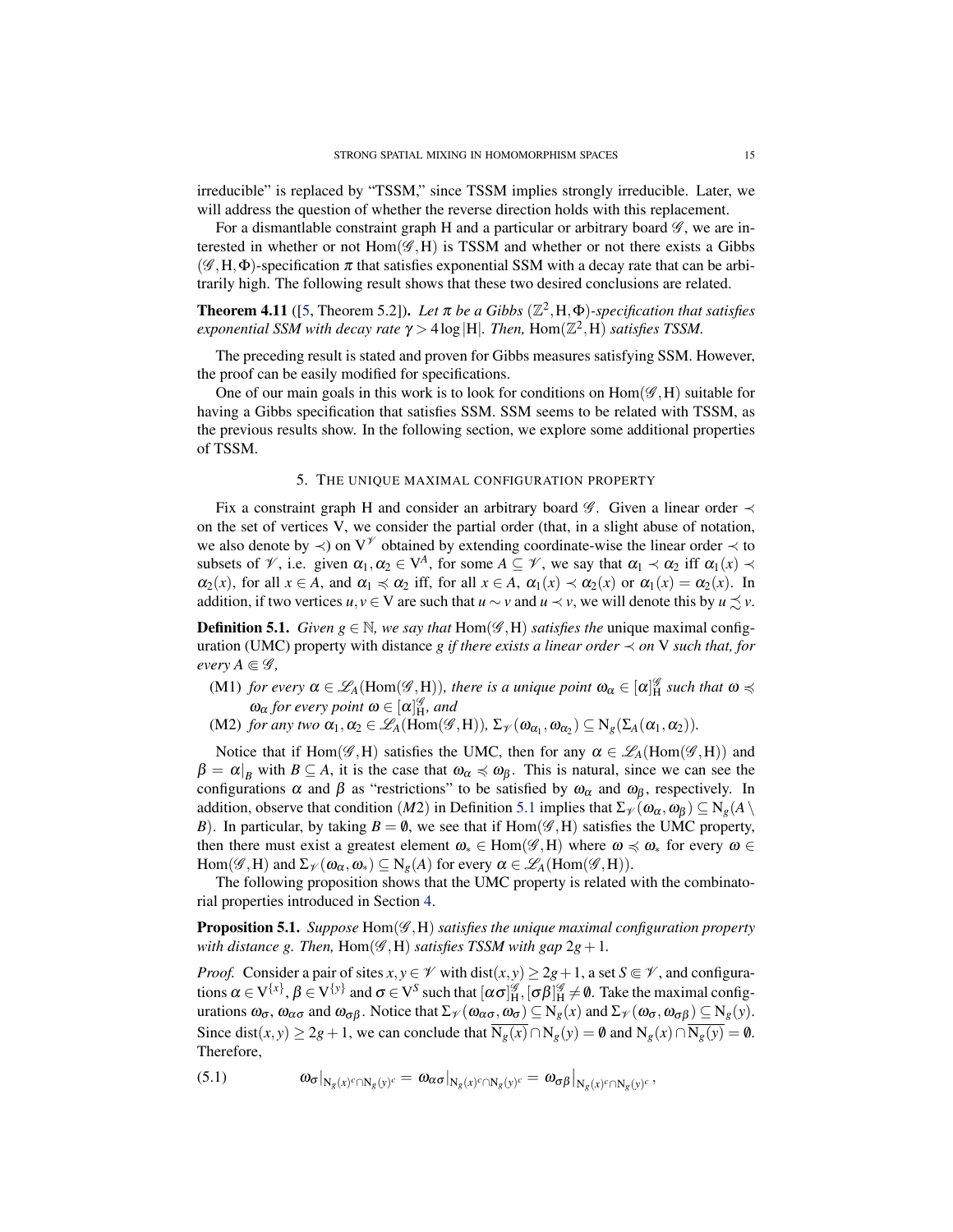and since  $Hom(\mathscr{G},H)$  is a topological MRF, we have

(5.2) 
$$
\omega_{\alpha\sigma}|_{N_g(x)} \omega_{\sigma}|_{N_g(x)^c \cap N_g(y)^c} \omega_{\sigma\beta}|_{N_g(y)} \in \text{Hom}(\mathscr{G},H),
$$

so  $[\alpha \sigma \beta]_H^{\mathscr{G}} \neq \emptyset$ . Using Lemma [4.3,](#page-9-1) we conclude.

Now, given  $V = \{v_1, \ldots, v_k, \ldots, v_{|H|}\}\$ , define  $v_1 \prec \cdots \prec v_k \prec \cdots \prec v_{|H|}$  and define  $\Phi_{\lambda}^{\prec}$  to be the n.n. interaction given by

(5.3) 
$$
\Phi_{\lambda}^{\prec}(v_k) = -k \log \lambda, \text{ and } \Phi_{\lambda}^{\prec}|_{E} \equiv 0,
$$

where  $\lambda > 1$ . We have the following lemma.

<span id="page-15-0"></span>**Lemma 5.2.** Let  $\mathscr G$  be a board of bounded degree  $\Delta$  and suppose that  $Hom(\mathscr G, H)$  satisfies *the unique maximal configuration property with distance g. Given*  $\lambda > 0$ *, consider the Gibbs*  $(\mathscr{G}, H, \Phi_\lambda)$ -specification  $\pi$ , a point  $\omega \in Hom(\mathscr{G}, H)$ , and sets  $B \subseteq A \subseteq \mathscr{V}$ . Then, for *any*  $k \in \mathbb{N}$ *,* 

(5.4) 
$$
\pi_A^{\omega}(\{\alpha : |\{y \in B : \alpha(y) \prec \omega_{\delta}(y)\}| \geq k\}) \leq |H|^{|\mathcal{B}|\Delta^{g+1}} \lambda^{-k},
$$

*where*  $\delta = \omega|_{\partial A}$ *.* 

*Proof.* Consider an arbitrary configuration  $\alpha \in V^A$  such that  $\alpha \omega|_{A^c} \in \text{Hom}(\mathscr{G},H)$  (and, in particular, such that  $\pi_A^{\omega}(\alpha) > 0$ ). Take the set  $C = A \cap N_g(B)$  and decompose its boundary *C* into the two subsets  $A \cap \partial C$  and  $\partial A \cap \partial C$ . Consider  $D = A \cap \partial C$  and name  $\eta = \alpha|_{D}$ . Since  $\delta \eta \in \mathscr{L}_{\partial A \cup D}(\text{Hom}(\mathscr{G},H))$ , there exists a unique maximal configuration  $\omega_{\delta \eta}$ . Clearly,  $\alpha(x) \leq \omega_{\delta\eta}(x)$ , for every  $x \in A$ . Moreover,  $\omega_{\delta\eta}|_B = \omega_{\delta}|_B$ , since  $\Sigma_{\mathcal{V}}(\omega_{\delta\eta}, \omega_{\delta}) \subseteq N_{g}(D)$ and dist $(B, D) > g$ , so  $N_g(D) \cap B = \emptyset$ .

Now, given some  $k \leq |B|$ , suppose that  $\alpha$  is such that  $|\{y \in B : \alpha(y) \prec \omega_{\delta}(y)\}| \geq k$ . Then,  $|\{y \in B : \alpha(y) \prec \omega_{\delta\eta}(y)\}| \ge k$  and, by the (topological and measure-theoretical) MRF property,

(5.5) 
$$
\frac{\pi_A^{\omega}\left(\omega_{\delta\eta}\left|_C\right|\alpha\left|_{A\setminus C}\right.\right)}{\pi_A^{\omega}\left(\alpha\left|_C\right|\alpha\left|_{A\setminus C}\right.\right)}=\frac{\pi_C^{\omega_{\delta\eta}}\left(\omega_{\delta\eta}\left|_C\right.\right)}{\pi_C^{\omega_{\delta\eta}}\left(\alpha\left|_C\right.\right)}\geq\lambda^k.
$$

Therefore,

$$
(5.6) \t\t \pi_A^{\omega} \left( \left. \alpha \right|_C \right| \left. \alpha \right|_{A \setminus C} \right) \leq \lambda^{-k}
$$

Next, by taking averages over all configurations  $\beta \in \mathscr{L}_{A \setminus C}(\text{Hom}(\mathscr{G},H))$  such that

.

(5.7) 
$$
\beta \alpha|_{C} \omega|_{A^{c}} \in \text{Hom}(\mathscr{G},H),
$$

we have

(5.8) 
$$
\pi_A^{\omega}(\alpha|_C) = \sum_{\beta} \pi_A^{\omega}(\alpha|_C|\beta) \pi_A^{\omega}(\beta) \leq \sum_{\beta} \lambda^{-k} \pi_A^{\omega}(\beta) = \lambda^{-k}.
$$

Notice that  $|C| \leq |N_g(B)| \leq |B|\Delta^{g+1}$ . In particular,  $|\mathscr{L}_C(\text{Hom}(\mathscr{G},H))| \leq |H|^{|B|\Delta^{g+1}}$ . Then, since  $\alpha$  was arbitrary,

(5.9) 
$$
\pi_A^{\omega}(\{\alpha : |\{y \in B : \alpha(y) < \omega_{\delta}(y)\}| \ge k\}) \le \sum_{\substack{\alpha|_{C}:\alpha \in \mathscr{L}_{A}(\text{Hom}(\mathscr{G},H)),\\ |\{y \in B:\alpha(y) < \omega_{\delta}(y)\}| \ge k}} \pi_A^{\omega}(\alpha|_{C})
$$
\n
$$
\le |H|^{|B|\Delta^{s+1}} \lambda^{-k}.
$$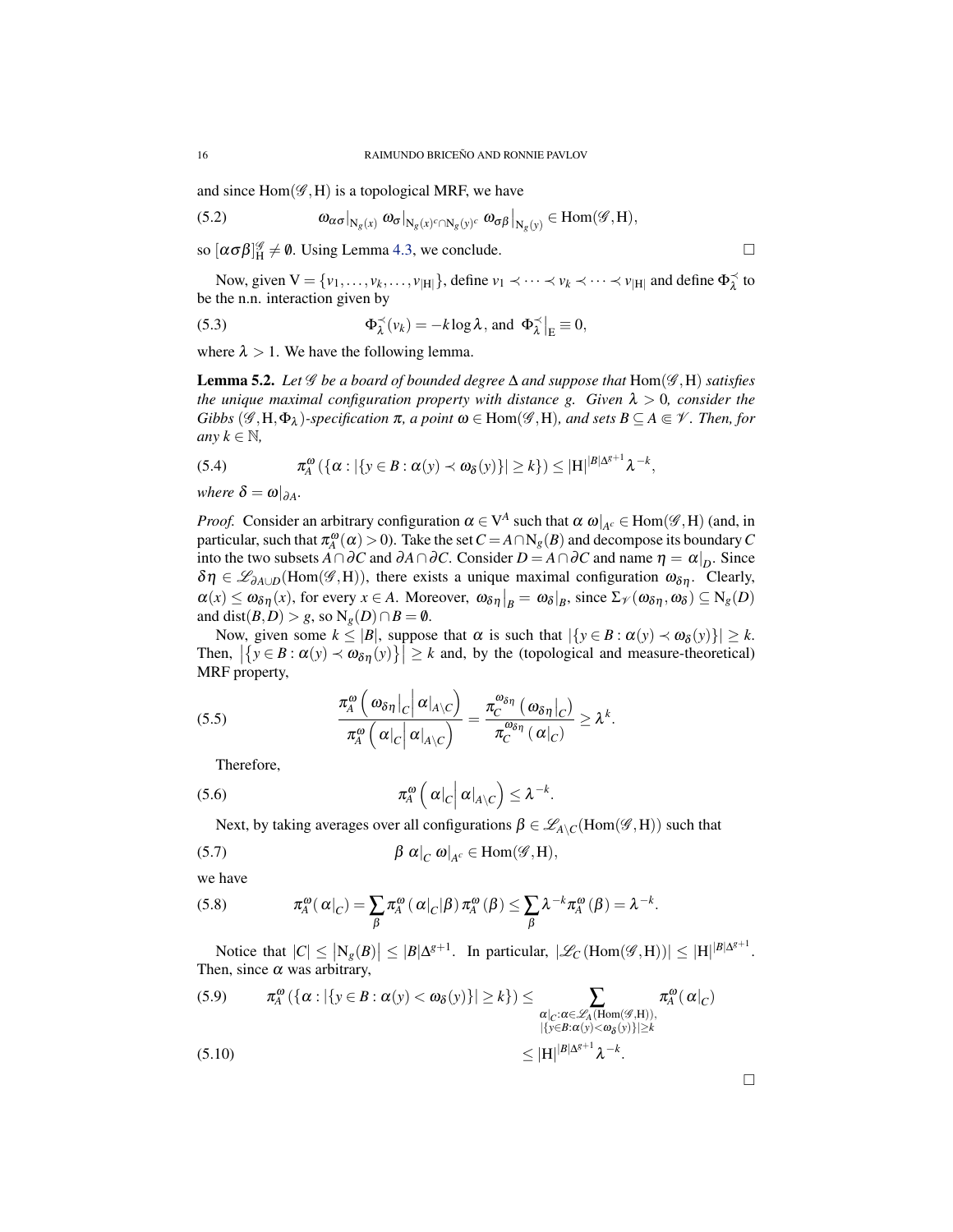<span id="page-16-2"></span>Proposition 5.3. *Let* G *be a board of bounded degree* ∆ *and* H *be a constraint graph* such that  $Hom(\mathcal{G},H)$  *satisfies the unique maximal configuration property. Then, for all*  $\gamma > 0$ , there exists  $\lambda_0 = \lambda_0(\gamma, |H|, \Delta, g)$  such that for every  $\lambda > \lambda_0$ , the Gibbs  $(\mathscr{G}, H, \Phi_\lambda)$ *specification* π *satisfies exponential SSM with decay rate* γ*.*

*Proof.* Let  $A \in \mathcal{V}$ ,  $x \in A$ ,  $\beta \in V^{\{x\}}$  and  $\omega_1, \omega_2 \in \text{Hom}(\mathscr{G}, H)$ . W.l.o.g., we may suppose that

(5.11) 
$$
\operatorname{dist}(x, \Sigma_{\partial A}(\omega_1, \omega_2)) = n > g.
$$

By Theorem [4.9,](#page-12-1) and similarly to the proof of Proposition [5.3,](#page-16-2) we have

(5.12) 
$$
\left| \pi_A^{\omega_1}(\beta) - \pi_A^{\omega_2}(\beta) \right| \leq \mathbb{P}_A^{\omega_1, \omega_2}(\alpha_1(x) \neq \alpha_2(x))
$$
  
\n(5.13) 
$$
= \mathbb{P}_A^{\omega_1, \omega_2} (\exists \text{ path of diagram from } x \text{ to } \Sigma_{\partial A}(\omega_1, \omega_2))
$$
  
\n(5.14) 
$$
< \mathbb{P}^{\omega_1, \omega_2}(\exists \text{ path of diagram from } x \text{ to } N, (\Sigma_{\partial A}(\omega_1, \omega_2)))
$$

(5.14) 
$$
\leq \mathbb{P}_A^{\omega_1,\omega_2} \left( \exists \text{ path of diagram from } x \text{ to } N_g(\Sigma_{\partial A}(\omega_1,\omega_2)) \right).
$$

When considering a path of disagreement P from *x* to  $N_g(\Sigma_{\partial A}(\omega_1, \omega_2))$ , we can assume (by truncating if necessary) that  $P \subseteq A \setminus N_g(\Sigma_{\partial A}(\omega_1, \omega_2))$  and  $|P| \ge n - g$ . By the UMC property, if we take  $\delta_1 = \omega_1|_{\partial A}$  and  $\delta_2 = \omega_2|_{\partial A}$ , we have  $\Sigma_{\mathcal{V}}(\omega_{\delta_1}, \omega_{\delta_2}) \subseteq$  $N_g(\Sigma_{\partial A}(\omega_1, \omega_2)) = N_g(\Sigma_{\partial A}(\delta_1, \delta_2)),$  so  $\omega_{\delta_1}|_P = \omega_{\delta_2}|_P =: \theta \in \mathscr{L}_P(\text{Hom}(\mathscr{G}, H)).$  Since P is a path of disagreement, for every  $y \in P$  we have  $\alpha_1(y) < \alpha_2(y) \le \theta(y)$  or  $\alpha_2(y) <$  $\alpha_1(y) \leq \theta(y)$ . In consequence, using Lemma [5.2](#page-15-0) yields

(5.15) 
$$
\mathbb{P}_A^{\omega_1,\omega_2} \left( \exists \text{ path P of disappear. from } x \text{ to } N_g(\Sigma_{\partial A}(\omega_1, \omega_2)) \right)
$$

(5.16) 
$$
\leq \sum_{k=n-g} \sum_{|\mathbf{P}|=k} \mathbb{P}_A^{\omega_1,\omega_2} (\mathbf{P} \text{ is a path of diagram from } x \text{ to } N_g(\Sigma_{\partial A}(\delta_1,\delta_2)))
$$

$$
(5.17) \leq \sum_{k=n-g}^{\infty} \sum_{|\mathbf{P}|=k} \pi_A^{\omega_1} \left( \left\{ \alpha_1 : |\{y \in \mathbf{P} : \alpha_1(y) < \theta(y)\}| \geq \frac{k}{2} \right\} \right) + \sum_{k=n-g}^{\infty} \sum_{|\mathbf{P}|=k} \pi_A^{\omega_2} \left( \left\{ \alpha_2 : |\{y \in \mathbf{P} : \alpha_2(y) < \theta(y)\}| \geq \frac{k}{2} \right\} \right)
$$

$$
(5.18) \qquad \leq 2 \sum_{k=n-g}^{\infty} \sum_{|\mathbf{P}|=k} |\mathbf{H}|^{k\Delta^{g+1}} \lambda^{-\frac{k}{2}} \leq 2\Delta \sum_{k=n-g}^{\infty} \left( \frac{(\Delta-1)|\mathbf{H}|^{\Delta^{g+1}}}{\lambda^{1/2}} \right)^{k}.
$$

Then, by Lemma [4.1,](#page-8-1) exponential SSM holds whenever

(5.19) 
$$
\lambda_0(|H|, \Delta, g) := (\Delta - 1)^2 |H|^{2\Delta^{g+1}} < \lambda,
$$

and any decay rate  $\gamma$  may be achieved by taking  $\lambda$  large enough.

 $\Box$ 

Notice that here  $\lambda_0$  is defined in terms of |H|,  $\Delta$  and *g*. In the WSM proof, *g* implicitly depended on |H|, but here the two parameters could be, a priori, virtually independent.

# 6. CHORDAL/TREE DECOMPOSABLE GRAPHS

## <span id="page-16-1"></span><span id="page-16-0"></span>6.1. Chordal and dismantlable graphs.

Definition 6.1. *A finite simple graph G is said to be* chordal *if all cycles of four or more vertices have a* chord*, which is an edge that is not part of the cycle but connects two vertices of the cycle.*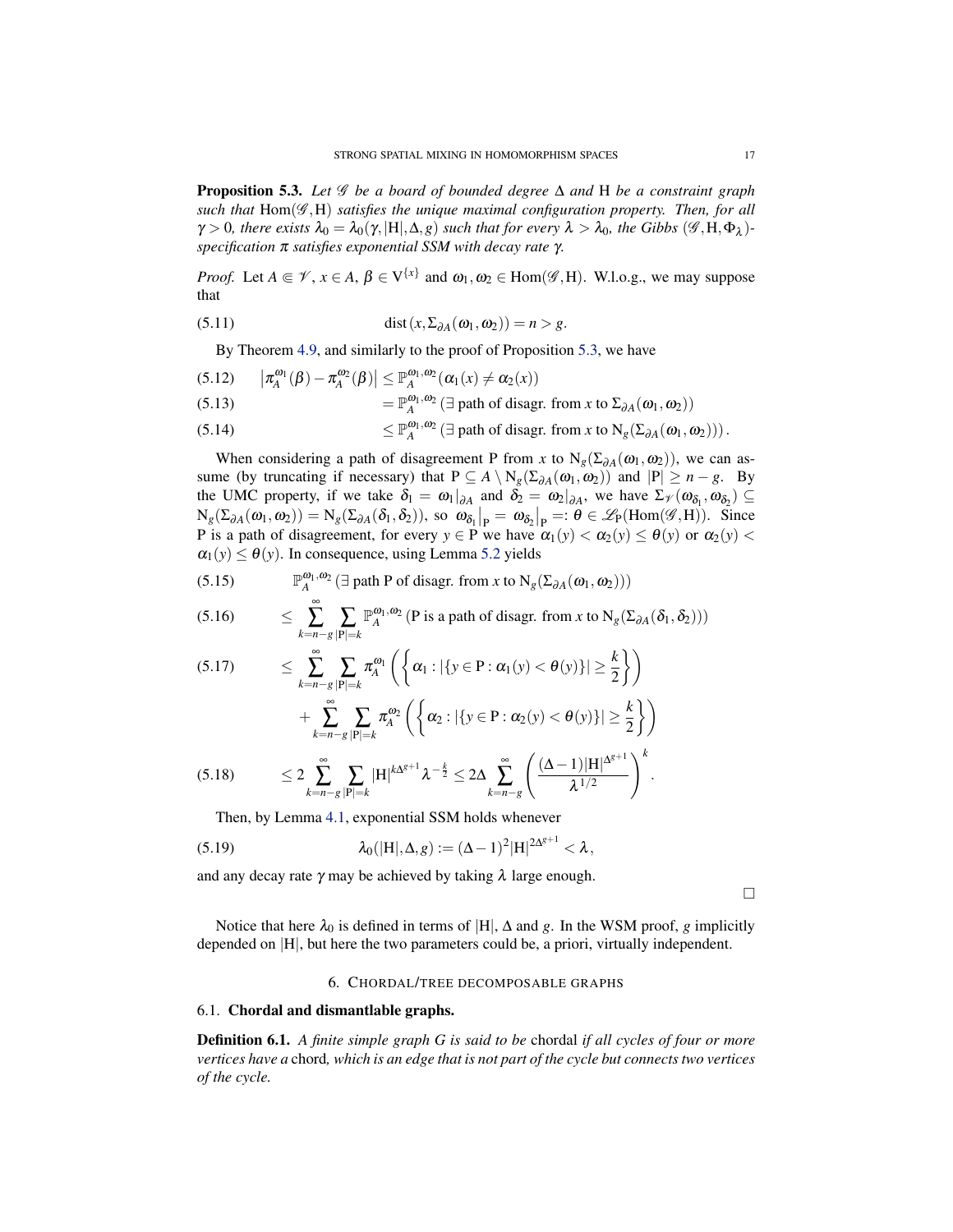<span id="page-17-4"></span>**Definition 6.2.** A perfect elimination ordering *in a finite simple graph*  $G = (V, E)$  *is an ordering*  $v_1, \ldots, v_n$  *of V* such that  $G[v_i \cup \{v_{i+1}, \ldots, v_n\} \cap N(v_i)]$  is a complete graph, for *every*  $1 \leq i \leq n = |G|$ *.* 

<span id="page-17-2"></span>Proposition 6.1 ([\[11\]](#page-29-15)). *A finite simple graph G is chordal if and only if it has a perfect elimination ordering.*

**Definition 6.3.** A finite graph  $G = (V, E)$  will be called loop-chordal if  $\text{Loop}(G) = V$  and  $G' = (V, E \setminus \{\{v, v\} : v \in V\})$  *(i.e. G' is a version of G without loops) is chordal.* 

<span id="page-17-3"></span>**Proposition 6.2.** *Given a loop-chordal graph*  $G = (V, E)$ *, there exists an ordering*  $v_1, \ldots, v_n$ *of V such that G*[ $v_i \cup \{v_{i+1}, \ldots, v_n\} \cap N(v_i)$ ] *is a loop-complete graph, for every*  $1 \leq i \leq j$  $n = |G|$ .

*Proof.* This follows immediately from Proposition [6.1.](#page-17-2)

Proposition [6.2](#page-17-3) can also be thought of as saying that a graph  $G = (V, E)$  is loop-chordal iff  $\text{Loop}(G) = V$  and there exists an order  $v_1 \prec \cdots \prec v_n$  such that

$$
(6.1) \t\t v_i \precsim v_j \wedge v_i \precsim v_k \implies v_j \sim v_k.
$$

Proposition 6.3. *A connected loop-chordal graph G is dismantlable.*

*Proof.* Let  $v_1, \ldots, v_n$  be the ordering of *V* given by Proposition [6.2](#page-17-3) and take  $v \in N(v_1)$ . Clearly,  $v \in \{v_2, \ldots, v_n\}$  and then we have  $G[v_1 \cup \{v_2, \ldots, v_n\} \cap N(v_1)] = G[N(v_1)]$  is a loop-complete graph and  $v \in N(v_1)$ . Therefore,  $N(v_1) \subseteq N(v)$  and there is a fold from *G* to  $G[V \setminus \{v_1\}]$ . It can be checked that  $G[V \setminus \{v_1\}]$  is also loop-chordal, so we apply the same argument to  $G[V \setminus \{v_1\}]$  and so on, until we end with only one vertex (with a loop).  $\Box$ 

<span id="page-17-0"></span>6.2. A chordal/tree decomposition. We say that a constraint graph  $H = (V, E)$  has a *chordal/tree decomposition* or is *chordal/tree decomposable* if we can write  $V = C \sqcup T \sqcup J$ such that:

- (1) H[C] is a nonempty loop-chordal graph,
- (2)  $T = T_1 \sqcup \cdots \sqcup T_m$  and, for every  $1 \leq j \leq m$ ,  $H[T_j]$  is a tree such that there exist unique vertices  $r_j \in T_j$  (the root of  $T_j$ ) and  $c^j \in C$  such that  $\{r_j, c^j\} \in E$ ,
- (3)  $J = J_1 \sqcup \cdots \sqcup J_n$  and, for every  $1 \le k \le n$ ,  $H[J_k]$  is a connected graph such that there exists a unique vertex  $c^k \in \mathbb{C}$  such that  $\{u, c^k\} \in \mathbb{E}$  for every  $u \in \mathcal{J}_k$ , and
- (4)  $E[T : J] = E[T_{j_1} : T_{j_2}] = E[J_{k_1} : J_{k_2}] = \emptyset$ , for every  $j_1 \neq j_2$  and  $k_1 \neq k_2$ .

Notice that, for every *k*, the vertex  $s_k \in \mathbb{C}$  is a safe symbol for  $H[\{s_k\} \cup J_k]$ .

<span id="page-17-1"></span>6.3. A natural linear order. Given a chordal/tree decomposable constraint graph H, we define a linear order  $\prec$  on V as follows:

- If  $w \in J$  and  $t \in T$ , then  $w \prec t$ .
- If  $t \in T$  and  $c \in C$ , then  $t \prec c$ .
- If  $w \in J_k$  and  $w' \in J_{k'}$ , for some  $1 \leq k < k' \leq n$ , then  $w \prec w'$ .
- If  $t \in T_j$  and  $t' \in T_{j'}$ , for some  $1 \le j < j' \le m$ , then  $t \prec t'$ .
- Given  $1 \leq k \leq n$ , we fix an arbitrary order in  $J_k$ .
- Given  $1 \le j \le m$ , if  $t_1, t_2 \in T_j$ , then:
	- $\blacksquare$  if dist(*t*<sub>1</sub>,*r*<sup>*j*</sup>) < dist(*t*<sub>2</sub>,*r*<sup>*j*</sup>), then *t*<sub>1</sub> ≺ *t*<sub>2</sub>,
	- $\blacksquare$  if dist( $t_1, r^j$ ) > dist( $t_2, r^j$ ), then  $t_2 \prec t_1$ , and
	- $\blacksquare$  For each *i*, we arbitrarily order the set of vertices *t* with dist $(t, r^j) = i$ .
- If  $c_1, c_2 \in \mathbb{C}$ , then  $c_1$  and  $c_2$  are ordered according to Proposition [6.2.](#page-17-3)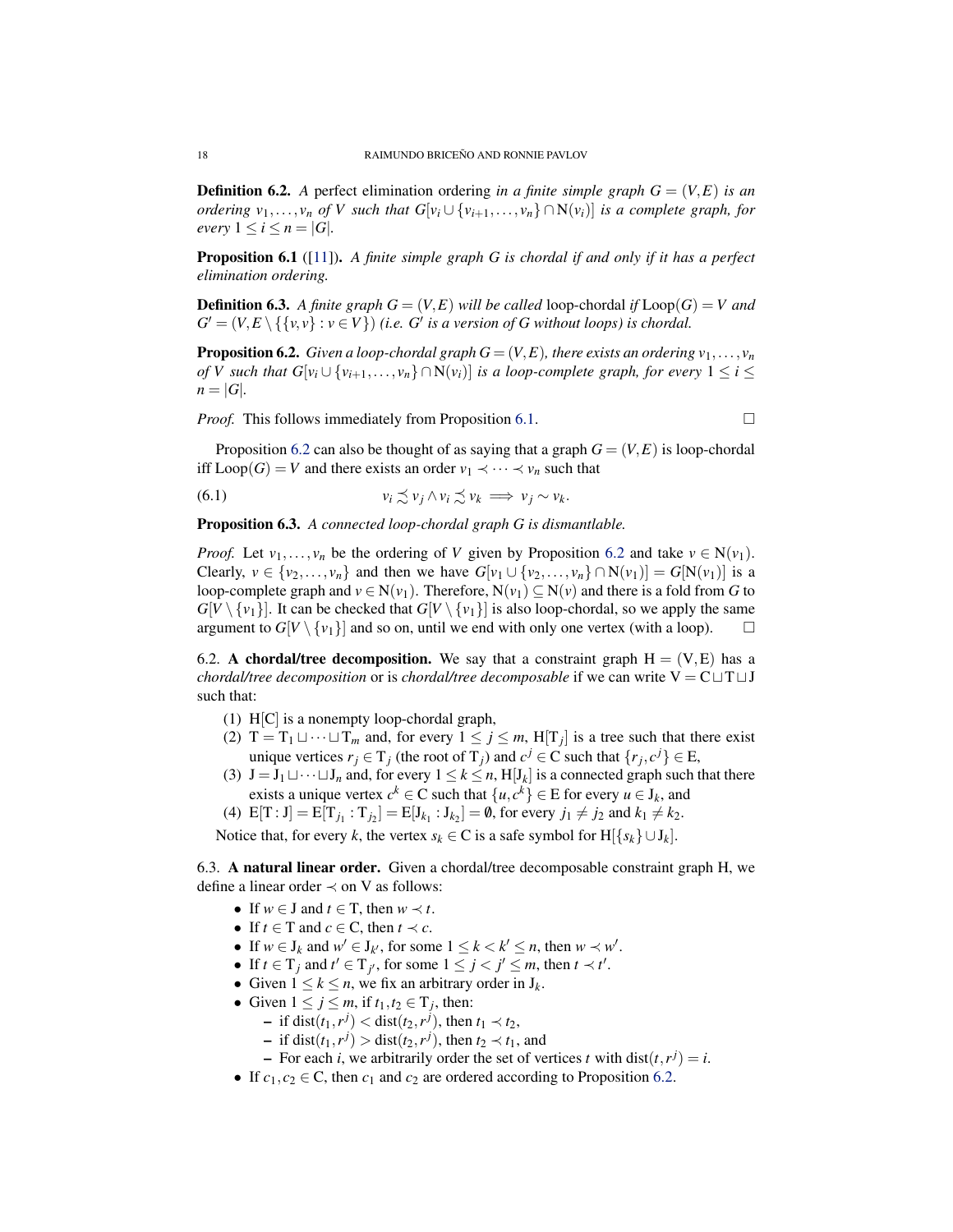Proposition 6.4. *If a constraint graph* H *has a chordal/tree decomposition, then* H *is dismantlable.*

*Proof.* W.l.o.g., suppose that  $|H| \ge 2$  (the case  $|H| = 1$  is trivial). Let  $\mathscr G$  be an arbitrary board. In the following theorem (Theorem [6.6\)](#page-18-1), it will be proven that if H is chordal/tree decomposable, then Hom( $\mathscr{G}, H$ ) satisfies the UMC property with distance  $|H| - 2$ . There-fore, by Proposition [5.1,](#page-14-2) Hom( $\mathscr{G}, H$ ) satisfies TSSM with gap  $2(|H|-2)+1$  and, in particular, Hom( $\mathscr{G}, H$ ) is strongly irreducible with gap  $2|H|+1$ . Since the gap is independent of  $\mathscr G$ , we can apply Proposition [4.6](#page-10-1) to conclude that H must be dismantlable.



FIGURE 5. A chordal/tree decomposition.

<span id="page-18-2"></span>Proposition 6.5. *If a constraint graph* H *has a safe symbol, then* H *is chordal/tree decomposable.*

*Proof.* This follows trivially by considering  $C = \{s\}$ ,  $T = \emptyset$  and  $J = V \setminus \{s\}$ , with *s* a safe symbol for H.  $\Box$ 

<span id="page-18-0"></span>6.4. UMC and chordal/tree decomposable graphs. We show that chordal/tree decomposable graphs H induce combinatorial properties on homomorphism spaces  $Hom(\mathscr{G},H)$ .

<span id="page-18-1"></span>Theorem 6.6. *If* H *is a chordal/tree decomposable constraint graph, then* Hom(G ,H) *has the UMC property with distance*  $|H| - 2$ *, for any board*  $\mathcal{G}$ *.* 

Before proving Theorem [6.6,](#page-18-1) we introduce some useful tools. From now on, we fix Hom( $\mathscr{G}, H$ ) and  $x_1, x_2, \ldots$  to be an arbitrary order of  $\mathscr{V}$ . We also fix the linear order  $\prec$  on V as defined above. Given  $i \in \{1, \ldots, |H|\}$ , define the sets

(6.2) 
$$
D_i := \{(\omega_1, \omega_2, x) \in \text{Hom}(\mathscr{G}, H) \times \text{Hom}(\mathscr{G}, H) \times \mathscr{G} : v_i = \omega_1(x) \times \omega_2(x)\},
$$

and consider  $D(\ell) = \bigcup_{i=1}^{\ell} D_i$ , for  $1 \leq \ell \leq |H|$ , and  $D := D(|H|)$ . Notice that  $D_{|H|} = \emptyset$ . In addition, given  $(\omega_1, \omega_2, x) \in D$ , define the set  $N^-(\omega_1, x) := \{y \in N(x) : \omega_1(y) \prec \omega_1(x)\}\$ and the partition  $N^-(\omega_1, x) = N^-_{\prec}(\omega_1, \omega_2, x) \sqcup N^-_{\succ}(\omega_1, \omega_2, x) \sqcup N^-_{\equiv}(\omega_1, \omega_2, x)$ , where

(6.3) 
$$
N_{\prec}(\omega_1,\omega_2,x) := \{y \in N^-(\omega_1,x) : \omega_1(y) \prec \omega_2(y)\},
$$

(6.4)  $N_{\succ}^-(\omega_1, \omega_2, x) := \{y \in N^-(\omega_1, x) : \omega_1(y) \succ \omega_2(y)\},\$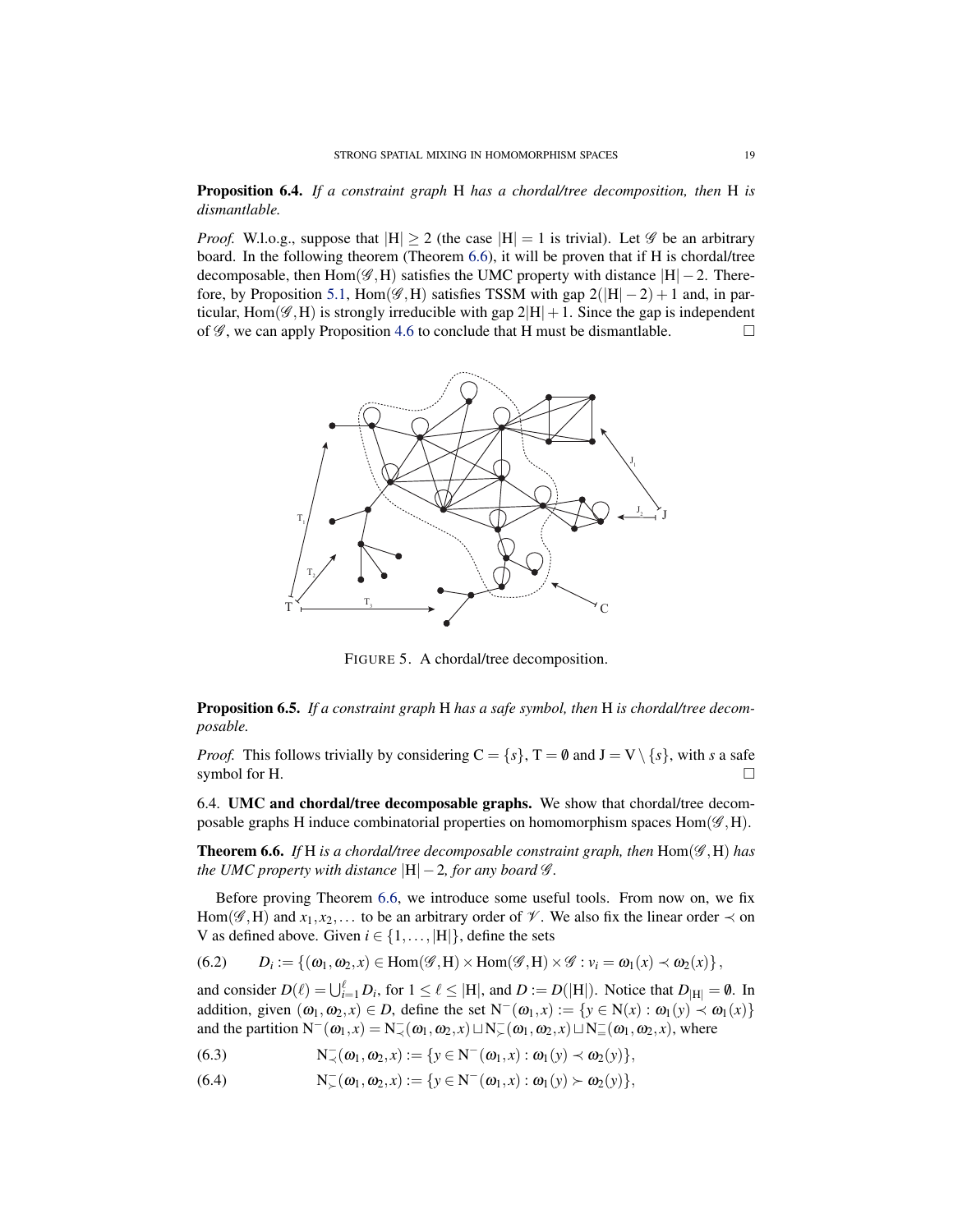#### 20 RAIMUNDO BRICEÑO AND RONNIE PAVLOV

(6.5) 
$$
N_{=}^-(\omega_1,\omega_2,x) := \{y \in N^-(\omega_1,x) : \omega_1(y) = \omega_2(y)\}.
$$

Let  $\mathcal{P}: D \to D$  be the function that, given  $(\omega_1, \omega_2, x) \in D$ , returns:

- (1)  $(\omega_1, \omega_2, y)$ , if  $N(\omega_1, \omega_2, x) \neq \emptyset$  and *y* is the minimal element in  $N(\omega_1, \omega_2, x)$ ,
- (2)  $(\omega_2, \omega_1, y)$ , if  $N(\omega_1, \omega_2, x) = \emptyset$ ,  $N(\omega_1, \omega_2, x) \neq \emptyset$  and *y* is the minimal element in  $N_{\succ}^-(\omega_1, \omega_2, x)$ ,
- (3)  $(\omega_1, \omega_2, x)$ , if  $N^-_{\prec}(\omega_1, \omega_2, x) = N^-_{\succ}(\omega_1, \omega_2, x) = \emptyset$ .

Here the minimal elements *y* are taken according to the previously fixed order of  $\mathcal V$ . We chose *y* to be minimal just to have  $\mathscr P$  well-defined; it will not be otherwise relevant. Notice that if  $(\omega_1, \omega_2, x) \in D_\ell$  and  $\mathscr{P}(\omega_1, \omega_2, x) \neq (\omega_1, \omega_2, x)$ , then  $\mathscr{P}(\omega_1, \omega_2, x) \in D(\ell - \ell)$ 1). This implies that every element in  $D_1$  must be a fixed point. Moreover, for every  $(\omega_1, \omega_2, x) \in D$ , the (|H|−2)-iteration of  $\mathscr P$  is a fixed point (though not necessarily in  $D_1$ ), i.e.  $\mathscr{P}\left(\mathscr{P}^{|H|-2}(\omega_1, \omega_2, x)\right) = \mathscr{P}^{|H|-2}(\omega_1, \omega_2, x)$ .

We have the following lemma.

<span id="page-19-0"></span>**Lemma 6.7.** *Let*  $(\omega_1, \omega_2, x) \in D$  *be such that*  $\mathcal{P}(\omega_1, \omega_2, x) = (\omega_1, \omega_2, x)$ *. Then, there exists*  $u \in V$  *such that*  $\omega_1(x) \prec u$  *and the point*  $\tilde{\omega}_1$  *defined as* 

(6.6) 
$$
\tilde{\omega}_1(y) = \begin{cases} u & y = x, \\ \omega_1(y) & y \neq x, \end{cases}
$$

*is globally admissible. In particular,*  $\omega_1 \prec \tilde{\omega}_1$ .

*Proof.* Notice that if  $(\omega_1, \omega_2, x)$  is a fixed point,  $N^-(\omega_1, x) = N^-(\omega_1, \omega_2, x)$ . We have two cases:

**Case 1:**  $N^-(\omega_1, x) = \emptyset$ . If this is the case, then  $\omega_1(y) \ge \omega_1(x)$ , for all  $y \in N(x)$ . Notice that  $\omega_1(x) \prec \omega_2(x) \preccurlyeq \nu_{|H|}$ , so  $\omega_1(x) \prec \nu_{|H|}$ . Then, we have three sub-cases:

**Case 1.a:**  $\omega_1(x) \in J_k$  for some  $1 \le k \le n$ . Since  $\{v, c^k\} \in E$  for all  $v \in J_k$ , we can modify  $ω_1$  at *x* in a valid way by replacing  $ω_1(x) ∈ J_k$  with  $u = c^k$ .

**Case 1.b:**  $\omega_1(x) \in T_j$  for some  $1 \leq j \leq m$ . Since  $\omega_1(y) \geq \omega_1(x)$ , for all  $y \in N(x)$ , but  $\omega_1(x) \in T_i$  and  $T_j$  does not have loops, we have  $\omega_1(y) \succ \omega_1(x)$ , for all  $y \in N(x)$ . Call  $t = \omega_1(x)$ . Then, there are three possibilities:  $t = r^j$ , dist $(t, r^j) = 1$  or dist $(t, r^j) > 1$ .

If  $t = r^j$ , then  $\omega_1(y) = c^j$  for all  $y \in N(x)$ , where  $c^j \succ r^j$  is the unique vertex in C connected with  $r^j$ . Since  $c^j$  must have a loop, we can replace  $\omega_1(x)$  by  $u = c^j \succ \omega_1(x)$  in  $\omega_1$ .

If dist(*t*,*r*<sup>*j*</sup>) = 1, then  $\omega_1(y) = r^j$  for all  $y \in N(x)$ , and, similarly to the previous case, we can replace  $\omega_1(x)$  by  $u = c^j \succ \omega_1(x)$  in  $\omega_1$ .

Finally, if dist $(t, r<sup>j</sup>) > 1$ , then  $\omega_1(y) = f > t$ , for all  $y \in N(x)$ , where  $f \in T_j$  is the parent of *t* in the *r*<sup>*j*</sup>-rooted tree H[T<sub>*j*</sub>]. Then, since dist(*t*,*r*<sup>*j*</sup>) > 1, there must exist  $h \in T_j$  that is the parent of *f*, so we can replace  $\omega_1(x)$  by  $u = h$  in  $\omega_1$ .

**Case 1.c:**  $\omega_1(x) \in C$ . If this is the case, and since  $\omega_1(x) \prec v_{|H|}$ , there must exist  $1 \leq i < |C|$ such that  $\omega_1(x) = c_i$  and  $N(c_i) \cap \{c_{i+1}, \ldots, c_{|C|}\}\$ is nonempty. Now,  $\omega_1(y) \succcurlyeq \omega_1(x)$ , for all *y* ∈ N(*x*), so  $\omega_1(y)$  ∈ { $c_i$ } ∪ (N( $c_i$ )∩ { $c_{i+1},...,c_{|C|}$ }), for all *y* ∈ N(*x*). Since H[{ $c_i$ } ∪  $(N(c_i) \cap \{c_{i+1},...,c_{|C|}\})$  is a loop-complete graph with two or more elements, then we can replace  $\omega_1(x)$  by any element  $u \in N(c_i) \cap \{c_{i+1}, \ldots, c_{|C|}\}\$ in  $\omega_1$ .

**Case 2:**  $N^-(\omega_1, x) \neq \emptyset$ . In this case,  $\omega_1(x) \prec \omega_2(x)$  and, since

(6.7) 
$$
N^{-}(\omega_1,x) \neq \emptyset \text{ and } N^{-}(\omega_1,x) = N_{-}^{-}(\omega_1,\omega_2,x),
$$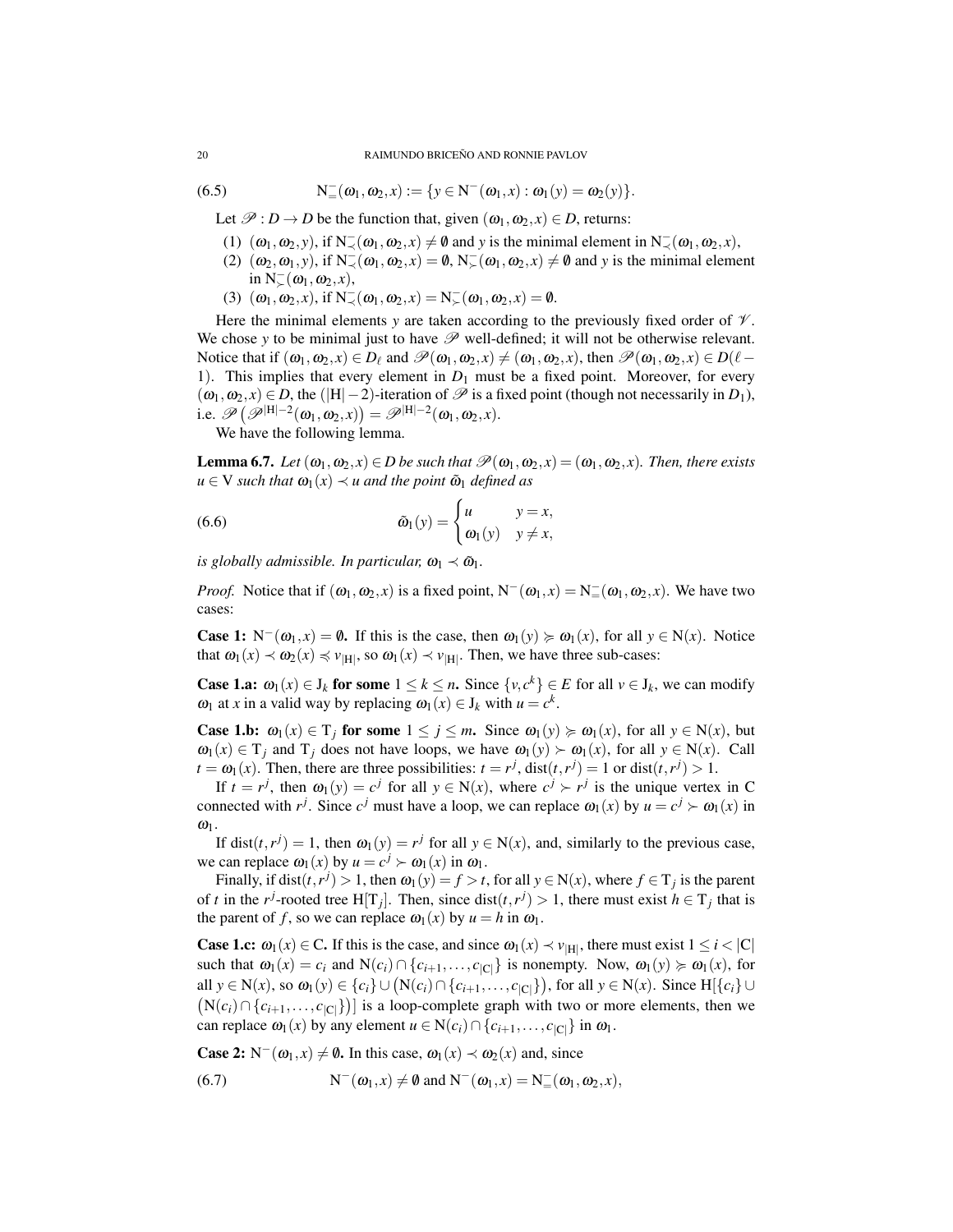there must exist  $y^* \in N(x)$  such that  $\omega_1(y^*) \prec \omega_1(x)$  and  $\omega_1(y^*) = \omega_2(y^*)$ . Notice that in this case,  $\omega_1(x)$  cannot belong to T, because  $\omega_1(x) \prec \omega_2(x)$  and both are connected to  $\omega_1(y^*)$ ; this would imply that, for some  $1 \le j \le m$ , either (a)  $T_j$  does not induce a tree, or (b) more than one vertex in  $T_j$  is adjacent to a vertex in C. Therefore, we can assume that  $\omega_1(x)$  belongs to C (and therefore, since  $\omega_2(x) \succ \omega_1(x)$ , also  $\omega_2(x)$  belongs to C).

We are going to prove that, for every  $y \in N(x)$ , we have  $\omega_1(y) \sim \omega_2(x)$ , so we can replace  $\omega_1(x)$  by  $\omega_2(x)$  in  $\omega_1$ . Since  $\omega_1(y) = \omega_2(y)$ , for every  $y \in N^-(\omega_1, x)$ , we only need to prove that  $\omega_1(y) \sim \omega_2(x)$ , for every  $y \in N(x)$  such that  $\omega_1(y) \succcurlyeq \omega_1(x)$ .

Take any  $y \in N^-_=(\omega_1, \omega_2, x)$ . Then,  $\omega_2(y) = \omega_1(y) \precsim \omega_1(x)$  and  $\omega_2(y) \precsim \omega_2(x)$ , so  $\omega_1(x) \sim \omega_2(x)$ , since H is loop-chordal. Consider now an arbitrary  $y \in N(x)$  such that  $\omega_1(y) \succeq \omega_1(x)$ . If  $\omega_1(y) = \omega_1(x)$ , we have  $\omega_1(y) = \omega_1(x) \sim \omega_2(x)$ , so we can assume that  $\omega_1(y) \succ \omega_1(x)$ . Then,  $\omega_1(x) \precsim \omega_1(y)$  and  $\omega_1(x) \precsim \omega_2(x)$ , so  $\omega_1(y) \sim \omega_2(x)$ , again by loop-chordality of H. Then,  $\omega_1(y) \sim \omega_2(x)$ , for every  $y \in N(x)$ , and we can replace  $\omega_1(x)$ by  $u = \omega_2(x)$  in  $\omega_1$ , as desired.

Now we are in a good position to prove Theorem [6.6.](#page-18-1)

*Proof of Theorem* [6.6.](#page-18-1) Fix an arbitrary set  $A \in \mathcal{V}$  and  $\alpha \in \mathcal{L}_A(\text{Hom}(\mathcal{G},H))$ . We proceed to prove the conditions (M1) (i.e. existence and uniqueness of a maximal point  $\omega_{\alpha}$ ) and (*M*2).

**Condition** (*M*1). Choose an ordering *x*<sub>1</sub>, *x*<sub>2</sub>,... of  $\mathcal{V} \setminus A$  and, for  $n \in \mathbb{N}$ , define  $A_n := A \cup A$  ${x_1, \ldots, x_n}$ . Let  $\alpha_0 := \alpha$  and suppose that, for a given *n* and all  $0 < i \le n$ , we have already constructed a sequence  $\alpha_i \in \mathcal{L}_{A_i}(\text{Hom}(\mathcal{G},H))$  such that  $\alpha_i|_{A_{i-1}} = \alpha_{i-1}$  and  $\beta(x_i) \preccurlyeq \alpha_i(x_i)$ , for any  $\beta \in \mathscr{L}_{A_i}(\text{Hom}(\mathscr{G},H))$  such that  $\beta|_{A_{i-1}} = \alpha_{i-1}$ .

Next, look for the globally admissible configuration  $\alpha_{n+1}$  such that  $\alpha_{n+1}|_{A_n} = \alpha_n$  and  $\beta(x_{n+1}) \preccurlyeq \alpha_{n+1}(x_{n+1})$ , for any  $\beta \in \mathscr{L}_{A_{n+1}}(\text{Hom}(\mathscr{G},H))$  such that  $\beta|_{A_n} = \alpha_n$ . Iterating and by compactness of  $V^{\gamma}$  (with the product topology), we conclude the existence of a unique point  $\hat{\omega} \in \bigcap_{n \in \mathbb{N}} [\alpha_n]_H^{\mathscr{G}}$ .

We claim that  $\hat{\omega}$  is independent of the ordering  $x_1, x_2, \dots$  of  $\mathcal{V} \setminus A$ .

By contradiction, suppose that given two orderings of  $\mathcal{V} \setminus A$  we can obtain two different configurations  $\hat{\omega}_1$  and  $\hat{\omega}_2$  with the properties described above. Take  $\bar{x} \in \mathcal{V} \setminus A$  such that  $\hat{\omega}_1(\bar{x}) \neq \hat{\omega}_2(\bar{x})$ . W.l.o.g., suppose that  $\hat{\omega}_1(\bar{x}) \prec \hat{\omega}_2(\bar{x})$ . Then we have that  $(\hat{\omega}_1, \hat{\omega}_2, \bar{x}) \in D$ and  $\mathscr{P}^{|H|-2}(\hat{\omega}_1, \hat{\omega}_2, \bar{x})$  is a fixed point for  $\mathscr{P}$ . W.l.o.g., suppose that  $\mathscr{P}^{|H|-2}(\hat{\omega}_1, \hat{\omega}_2, \bar{x})$  =  $(\hat{\omega}_1, \hat{\omega}_2, \tilde{x})$ , where  $\tilde{x} \in \mathcal{V} \setminus A$  (note that  $\tilde{x}$  is not necessarily equal to  $\bar{x}$ ). By an application of Lemma [6.7,](#page-19-0)  $\hat{\omega}_1(\tilde{x})$  can be replaced in a valid way by a vertex  $u \in V$  such that  $\hat{\omega}_1(\tilde{x}) \prec u$ . If we let *n* be such that  $\tilde{x} = x_n$  for the ordering corresponding to  $\hat{\omega}_1$ , we have a contradiction with the maximality of  $\hat{\omega}_1$ , since we could have chosen *u* instead of  $\hat{\omega}_1(x_n)$  in the *n*th step of the construction of  $\hat{\omega}_1$ .

Therefore, there exists a particular  $\hat{\omega}$  common to any ordering  $x_1, x_2, \dots$  of  $\mathcal{V} \setminus A$ . We claim that taking  $\omega_{\alpha} = \hat{\omega}$  proves  $(M1)$ . In fact, suppose that there exists an  $\omega \in [\alpha]_H^{\mathscr{G}}$  and  $x^* \in \mathscr{V} \setminus A$  such that  $\hat{\omega}(x^*) \prec \omega(x^*)$ . We can always choose an ordering of  $\mathscr{V} \setminus A$  such that  $x_1 = x^*$ . Then, according to such ordering,  $\beta \preccurlyeq \hat{\omega}|_{A_1}$  for any  $\beta \in \mathscr{L}_{A_1}(\text{Hom}(\mathscr{G},H))$  such that  $\beta|_A = \alpha$ . In particular, if we take  $\beta = \alpha \omega|_{\{x^*\}}$ , we have a contradiction.

**Condition** (*M2*). Notice that if  $(\omega'_1, \omega'_2, y) = \mathcal{P}(\omega_1, \omega_2, x)$ , then  $x = y$  or  $x \sim y$ . In addition, since the |H|-iteration of  $\mathscr P$  is a fixed point, if  $(\omega'_1, \omega'_2, y) = \mathscr P^{|H|-2}(\omega_1, \omega_2, x)$ , then dist(*x*, *y*)  $\leq$  |H| − 2. In order to prove condition (*M*2), consider two configurations  $\alpha_1, \alpha_2 \in \mathscr{L}_A(\text{Hom}(\mathscr{G},H))$  and the set  $\Sigma_{\mathscr{V}}(\omega_{\alpha_1}, \omega_{\alpha_2})$ . We want to prove that

(6.8) 
$$
\Sigma_{\mathscr{V}}(\omega_{\alpha_1}, \omega_{\alpha_2}) \subseteq N_{|H|-2}(\Sigma_A(\alpha_1, \alpha_2)).
$$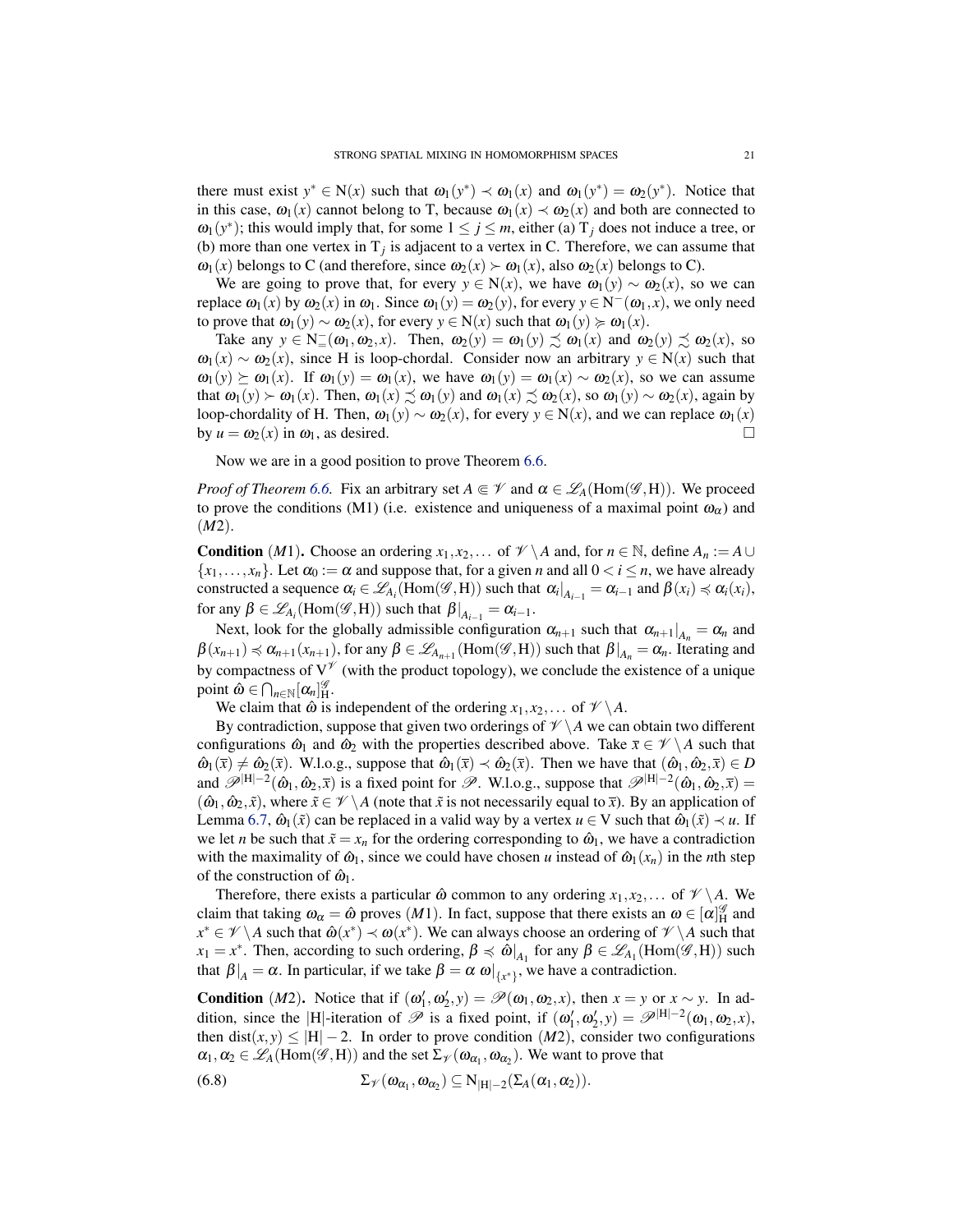W.l.o.g., suppose that  $\alpha_1 \neq \alpha_2$  and take  $x \in \Sigma_{\mathcal{V}}(\omega_{\alpha_1}, \omega_{\alpha_2}) \neq \emptyset$ . It suffices to check that dist( $x, \Sigma_A(\alpha_1, \alpha_2)$ )  $\leq$  |H| − 2. By contradiction, suppose dist( $x, \Sigma_A(\alpha_1, \alpha_2)$ ) > |H| − 2 and let  $(\omega'_{\alpha_1}, \omega'_{\alpha_2}, y) = \mathscr{P}^{|H|-2}(\omega_{\alpha_1}, \omega_{\alpha_2}, x)$ . Notice that, by definition of  $\mathscr{P}$ , *y* also belongs to  $\Sigma_{\mathcal{V}}(\omega_{\alpha_1}, \omega_{\alpha_2})$ , and since dist $(x, y) \leq |H|$ , we have  $y \notin \Sigma_A(\alpha_1, \alpha_2)$ . Then, there are two possibilities: (a)  $y \in A \setminus \Sigma_A(\alpha_1, \alpha_2)$ , or (b)  $y \in \mathcal{V} \setminus A$ .

If  $y \in A \setminus \Sigma_A(\alpha_1, \alpha_2)$ , then  $\omega_{\alpha_1}(y) = \alpha_1(y) = \alpha_2(y) = \omega_{\alpha_2}(y)$ , and that contradicts the fact that  $y \in \Sigma_{\mathcal{V}}(\omega_{\alpha_1}, \omega_{\alpha_2}).$ 

If  $y \in \mathscr{V} \setminus A$  and, w.l.o.g.,  $\omega_{\alpha_1}(y) \prec \omega_{\alpha_2}(y)$ , we can apply Lemma [6.7](#page-19-0) to contradict the maximality of  $\omega_{\alpha_1}$ . .

## 7. SUMMARY OF IMPLICATIONS

<span id="page-21-2"></span><span id="page-21-0"></span>Theorem 7.1. *We have the following implications:*

• *Let* H *be a constraint graph. Then,*

H has a safe symbol  $\iff$  Hom( $\mathscr{G},$ H) is SSF  $\forall \mathscr{G}$ 

=⇒ H *is chordal/tree decomposable*

- =⇒ Hom(G ,H) *has the UMC property* ∀G
- =⇒ Hom(G ,H) *satisfies TSSM* ∀G
- =⇒ Hom(G ,H) *is strongly irreducible* ∀G

⇐⇒ H *is dismantlable*.

• Let H be a constraint graph and  $\mathscr G$  a fixed board. Then,

 $Hom(\mathscr{G},H)$  *has the UMC property*  $\implies Hom(\mathscr{G},H)$  *satisfies TSSM* =⇒ Hom(G ,H) *is strongly irreducible*.

- Let H be a constraint graph and  $\mathcal G$  a fixed board with bounded degree. Then,
- Hom( $\mathscr{G}, H$ ) has the UMC property  $\Longrightarrow$  *For all*  $\gamma > 0$ , there exists a Gibbs (G ,H,Φ)*-specification that satisfies exponential SSM with decay rate* γ ⇓ H *is dismantlable*  $\implies$  *For all*  $\gamma > 0$ *, there exists a Gibbs* (G ,H,Φ)*-specification that satisfies exponential WSM with decay rate* γ.

*Proof.* The first chain of implications and equivalences follows from Proposition [4.4,](#page-10-2) Proposition [6.5,](#page-18-2) Theorem [6.6,](#page-18-1) Proposition [5.1,](#page-14-2) Equation [4.8](#page-10-3) and Proposition [4.6.](#page-10-1) The second one, from Proposition [5.1](#page-14-2) and Equation [4.8.](#page-10-3) The last one, from Proposition [5.3,](#page-16-2) Proposition [4.6](#page-10-1) and the fact that SSM always implies WSM.

## 8. THE LOOPED TREE CASE

<span id="page-21-1"></span>A looped tree *T* will be called trivial if  $|T| = 1$  and nontrivial if  $|T| \geq 2$ . We proceed to define a family of graphs that will be useful in future proofs.

**Definition 8.1.** *Given n*  $\in \mathbb{N}$ *, an n*-barbell *will be the graph*  $B_n = (V(B_n), E(B_n))$ *, where* (8.1)  $V(B_n) = \{0, 1, \ldots, n, n+1\}$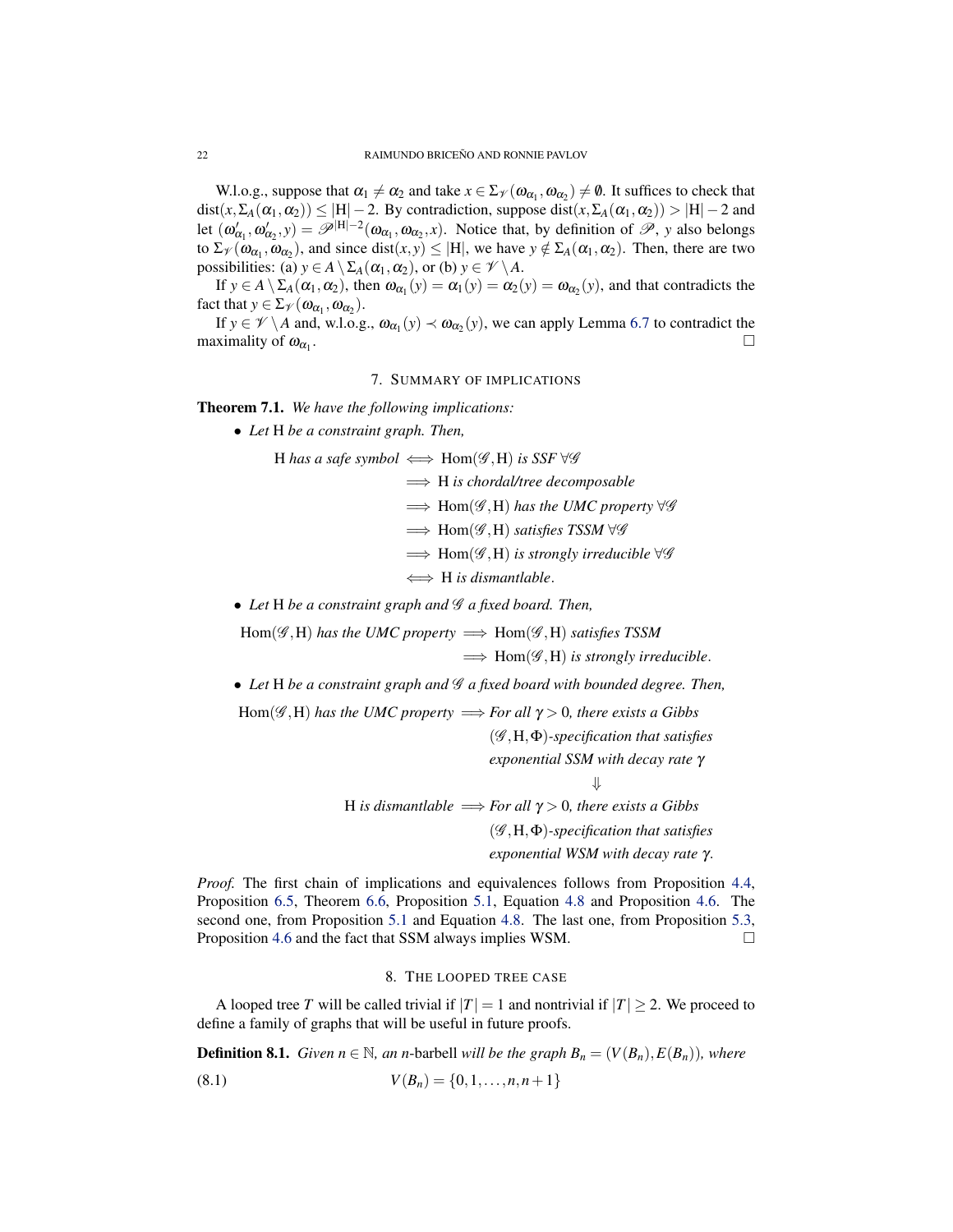(8.2) 
$$
E(B_n) = \{ \{0,0\}, \{0,1\}, \ldots, \{n,n+1\}, \{n+1,n+1\} \}.
$$

Notice that a looped tree with a safe symbol must be an *n*-star with a loop at the central vertex, possibly along with other loops. The graph  $H_{\phi}$  can be seen as a very particular case of a looped tree with a safe symbol. For more general looped trees, we have the next result.



FIGURE 6. An *n*-barbell.

<span id="page-22-0"></span>Proposition 8.1. *Let T be a finite nontrivial looped tree. Then, the following are equivalent:*

(1) *T is chordal/tree decomposable.*

(2) *T is dismantlable.*

(3) Loop(*T*) *is connected in T and nonempty.*

*Proof.* We have the following implications.

 $(1) \implies (2)$ : This follows from Theorem [7.1,](#page-21-2) which is for general constraint graphs.

 $(2) \implies (3)$ : Assume that *T* is dismantlable. First, suppose Loop $(T) = \emptyset$ . Then, in any sequence of foldings of *T*, in the next to last step, we must end with a graph consisting of just two adjacent vertices  $v_{n-1}$  and  $v_n$ , without loops. However, this is a contradiction, because  $N(u) \subsetneq N(v)$  and  $N(v) \subsetneq N(u)$ , so such graph cannot be folded into a single vertex. Therefore,  $Loop(T)$  is nonempty.

Next, suppose that  $Loop(T)$  is nonempty and not connected. Then, *T* must have an *n*-barbell as a subgraph, for some  $n \geq 1$ . Therefore, in any sequence of foldings of *T*, there must have been a vertex in the *n*-barbell that was folded first. Let's call such vertex *u* and take  $v \in V$  with  $N(u) \subseteq N(v)$ . Then, *v* is another vertex in the *n*-barbell or it belongs to the complement. Notice that *v* cannot be in the *n*-barbell, because no neighbourhood of vertex in the *n*-barbell (even restricted to the barbell itself) contains the neighbourhood of another vertex in the *n*-barbell. On the other hand, *v* cannot be in the complement of *n*-barbell, because  $\nu$  would have to be connected to two or more vertices in the *n*-barbell ( $\mu$  and its neighbours), and that would create a cycle in  $T$ . Therefore,  $Loop(T)$  is connected.

 $(3) \implies (1)$ : Define C := Loop(*T*). Then C is connected in *T* and nonempty. Then, if we denote by T its complement  $V \setminus C$  and define  $J = \emptyset$ , we have that *V* can be partitioned into the three subsets  $C \sqcup T \sqcup J$ , which corresponds to a chordal/tree decomposition.

<span id="page-22-1"></span>Corollary 1. *Let T be a finite nontrivial looped tree. Then, the following are equivalent:*

- (1) *T is chordal/tree decomposable.*
- (2)  $\text{Hom}(\mathscr{G},T)$  *has the UMC property*  $\forall \mathscr{G}$ *.*
- (3) Hom( $\mathscr{G}, T$ ) *satisfies TSSM*  $\forall \mathscr{G}$ *.*
- (4) Hom( $\mathscr{G}, T$ ) *is strongly irreducible*  $\forall \mathscr{G}$ *.*
- (5) *T is dismantlable.*

*Proof.* By Theorem [7.1,](#page-21-2) we have  $(1) \implies (2) \implies (3) \implies (4) \implies (5)$ . The implication  $(5) \implies (1)$  follows from Proposition [8.1.](#page-22-0)

*and*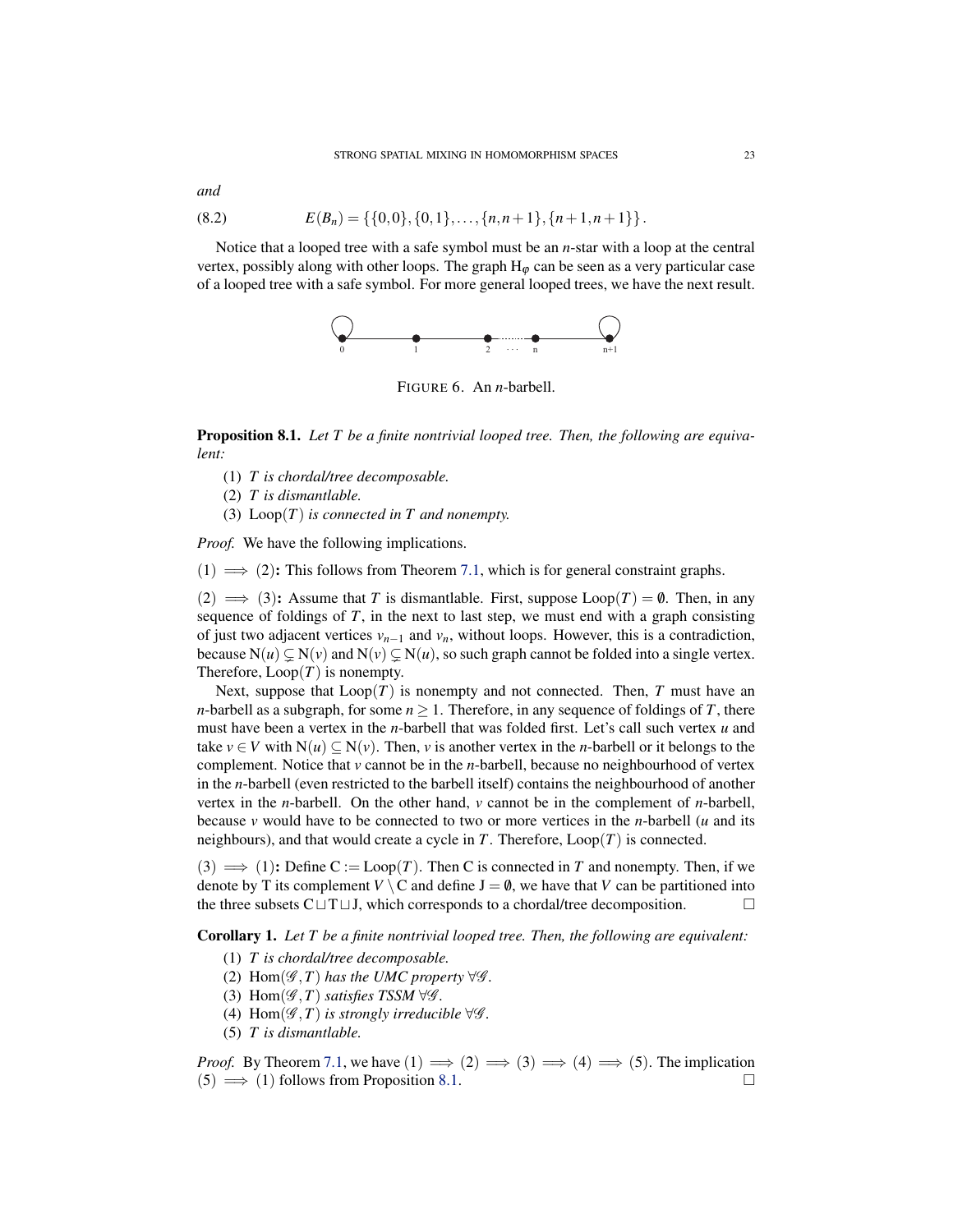Sometimes, given a constraint graph H, if a property for homomorphism spaces holds for a certain distinguished board or family of boards, then the property holds for any board  $\mathscr G$ . For example, this is proven in [\[6\]](#page-29-7) for a dismantlable graph H and the strong irreducibility property, when  $\mathscr{G} \in {\mathbb{T}_d}_{d \in \mathbb{N}}$ . The next result gives another example of this phenomenon.

<span id="page-23-0"></span>Proposition 8.2. *Let T be a finite looped tree. Then, the following are equivalent:*

- (1) Hom( $\mathscr{G}, T$ ) *satisfies TSSM*  $\forall \mathscr{G}$ *.*
- (2) Hom $(\mathbb{Z}^2, T)$  *satisfies TSSM.*
- (3) There exist Gibbs  $(\mathbb{Z}^2, T, \Phi)$ -specifications which satisfy exponential SSM with ar*bitrarily high decay rate.*

*Proof.* We have the following implications.

$$
(1) \implies (2)
$$
: Trivial.

 $(2) \implies (1)$ : Let's suppose that  $Hom(\mathbb{Z}^2, T)$  satisfies TSSM. If *T* is trivial, then  $Hom(\mathscr{G}, T)$ is a single point or empty, depending on whether the unique vertex in *T* has a loop or not. In both cases, Hom( $\mathscr{G}, T$ ) satisfies TSSM  $\forall \mathscr{G}$ . If *T* is nontrivial, then Loop(*T*) must be nonempty. To see this, by contradiction, first suppose that *T* is nontrivial and  $\text{Loop}(T) = \emptyset$ . Take an arbitrary vertex  $u \in V(T)$  and a neighbour  $v \in N(u)$ . Notice that  $Hom(\mathbb{Z}^2, T)$  is nonempty, since the point  $\omega_{u,v}$  defined as

(8.3) 
$$
\omega_{u,v}(x) = \begin{cases} u & \text{if } x_1 + x_2 = 0 \mod 2, \\ v & \text{if } x_1 + x_2 = 1 \mod 2, \end{cases}
$$

is globally admissible. Now, if we interchange the roles of  $u$  and  $v$ , and consider the (globally admissible) point  $\omega_{v,u}$ , we have  $\omega_{u,v}|_{(0,0)} = u$  and  $\omega_{v,u}|_{(2g+1,0)} = u$ , for an arbitrary  $g \in \mathbb{N}$ . However, if this is the case,  $\text{Hom}(\mathbb{Z}^2, T)$  cannot be strongly irreducible with gap *g*, for any *g* (and therefore, cannot be TSSM), because

(8.4) 
$$
\left[\left.\omega_{u,v}\right|_{(0,0)}\left.\omega_{v,u}\right|_{(2g+1,0)}\right]_{T}^{\mathbb{Z}^2}=\mathbf{0}.
$$

A way to check this is by considering the fact that both  $T$  and  $\mathbb{Z}^2$  are bipartite graphs. Therefore, we can assume that  $Loop(T) \neq \emptyset$ .

Now, suppose that  $\text{Loop}(T) \neq \emptyset$  and  $\text{Loop}(T)$  is not connected in *T*. If this is the case, *T* must have an *n*-barbell as an induced subgraph, for some  $n \geq 1$ . Then, we would be able to construct configurations in  $\mathscr{L}(\text{Hom}(\mathbb{Z}^2, T))$  as shown in Figure [7.](#page-24-1) Note that vertices in the barbell can reach each other only through the path determined by the barbell, since *T* does not contain cycles. In Figure [7](#page-24-1) are represented the cylinder sets  $[\alpha \sigma]_T^{\mathbb{Z}^2}$  (top left),  $[\sigma\beta]_T^{\mathbb{Z}^2}$  (top right) and  $[\alpha\sigma\beta]_T^{\mathbb{Z}^2}$  (bottom), where:

- (1)  $\alpha$  is the vertical left-hand side configuration in red, representing a sequence of nodes in the *n*-barbell that repeats 0 but not  $n+1$ ,
- (2)  $\beta$  is the vertical right-hand side configuration in red, representing a sequence of nodes in the *n*-barbell that repeats  $n+1$  but not 0, and
- (3)  $\sigma$  is the horizontal (top and bottom) configuration in black, representing loops on the vertices 0 and  $n+1$ , respectively.

It can be checked that  $[\alpha \sigma]_T^{\mathbb{Z}^2}$  and  $[\sigma \beta]_T^{\mathbb{Z}^2}$  are nonempty. However, the cylinder set  $[\alpha \sigma \beta]_T^{\mathbb{Z}^2}$  is empty for every even separation distance between  $\alpha$  and  $\beta$ , since  $\alpha$  and  $\beta$  force incompatible alternating configurations inside the "channel" determined by  $\sigma$ . Therefore,  $Hom(\mathbb{Z}^2, T)$  cannot satisfy TSSM, which is a contradiction.

<span id="page-23-1"></span>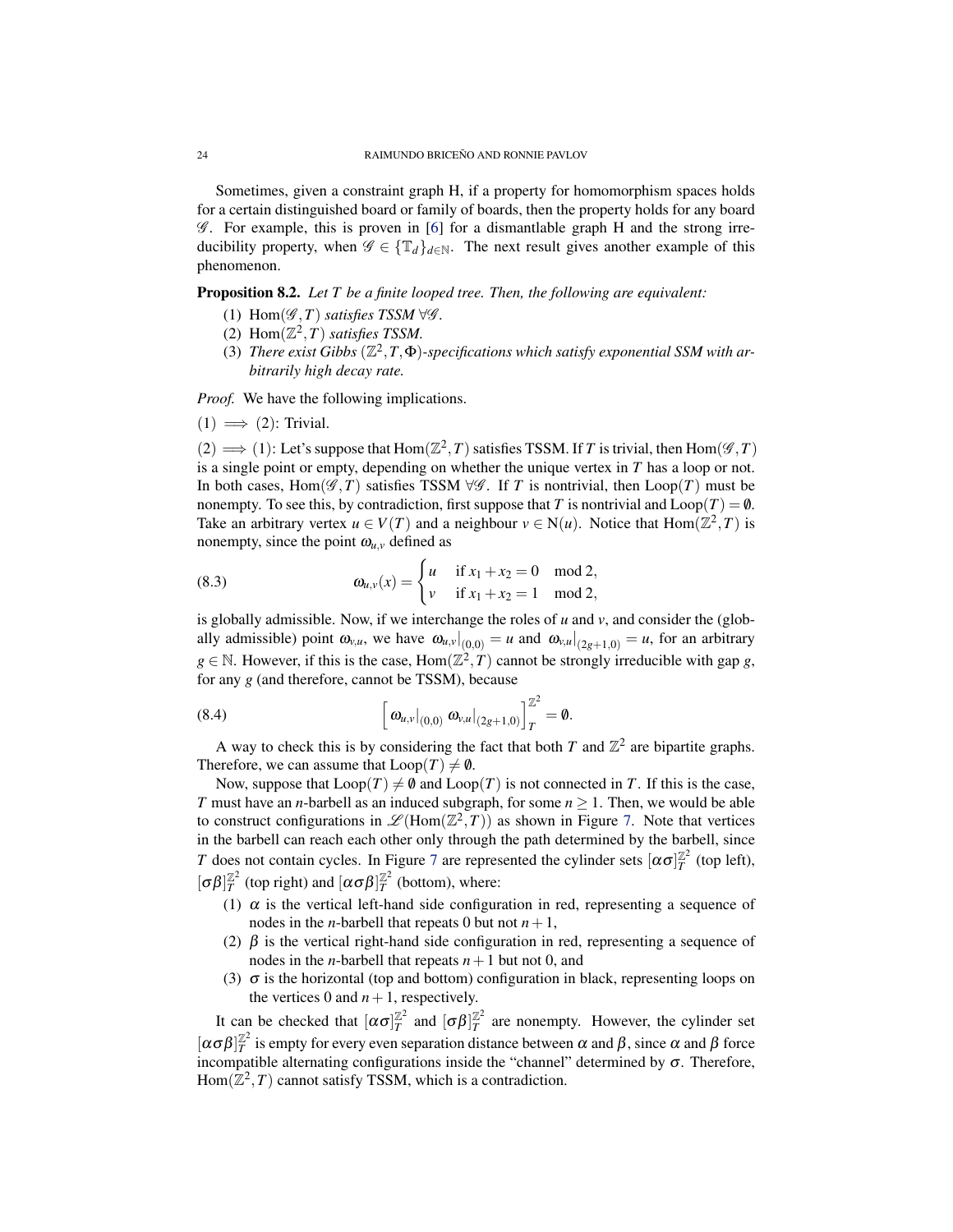We conclude that  $Loop(T)$  is nonempty and connected in *T*, and by Proposition [8.1](#page-22-0) *T* is chordal/tree decomposable. Finally, by Proposition [1,](#page-22-1) we conclude that  $Hom(\mathscr{G}, T)$ satisfies TSSM ∀ʻg.

(3)  $\implies$  (2): This follows by Theorem [4.11.](#page-14-3)

(1)  $\implies$  (3): Since Hom( $\mathscr{G}, T$ ) satisfies TSSM  $\forall \mathscr{G}$ , Hom( $\mathscr{G}, T$ ) has the UMC property  $∀$  (see Corollary [1\)](#page-22-1). In particular, Hom( $\mathbb{Z}^2$ , T) has the UMC property. Then, (3) follows from Proposition [5.3.](#page-16-2)

| $\Omega$    | $\Omega$              | $\theta$              | $\theta$ | $\Omega$            |           |           | $\Omega$       | $\theta$       | $\Omega$        |   |           | $\Omega$       | $\theta$           | $\Omega$    | $\Omega$          |  |
|-------------|-----------------------|-----------------------|----------|---------------------|-----------|-----------|----------------|----------------|-----------------|---|-----------|----------------|--------------------|-------------|-------------------|--|
|             | $\theta$              |                       | $\theta$ | 1                   |           |           | $\theta$       | 1              | $\theta$        |   |           | 1              | $\theta$           |             | $\theta$          |  |
|             | 1                     | 2                     | 1        | 2                   |           |           | 1              | $\overline{2}$ | $\mathbf{1}$    |   |           | $\overline{2}$ | 1                  | 2           | $\mathbf{1}$      |  |
| 2           | $\overline{2}$        | 3                     | 2        | 3                   |           |           | $\overline{2}$ | 3              | $\overline{2}$  |   |           | 3              | $\overline{c}$     | 3           | 2                 |  |
|             | ٠                     |                       |          | $\bullet$           |           |           | ٠              |                | ٠               |   |           | ٠              |                    |             | ٠                 |  |
|             | ٠                     |                       |          | ٠                   |           |           | $\bullet$      |                | ٠               |   |           | ٠              |                    |             | ٠                 |  |
| $n-2$       | $n-2$ n-1   n-2   n-1 |                       |          |                     | $\bullet$ | $\bullet$ |                |                | $n-2 n-1 n-2 $  | ٠ |           |                | $ n-1 n-2 n-1 n-2$ |             |                   |  |
| $n-1$       | $n-1$                 | $\mathbf n$           | $n-1$    | $\mathbf n$         |           |           | $n-1$          | $\mathbf n$    | $\ln-1$         |   |           | $\mathbf n$    | $n-1$              | $\mathbf n$ | $\ln-1$           |  |
| $\mathbf n$ | $\mathbf n$           | $\left  n+1\right $ n |          | $ n+1 $             |           |           | n              | $n+1$          | $\mathbf n$     |   |           | $n+1$ n        |                    | $ n+1 $     | $\mathbf n$       |  |
|             |                       |                       |          | $\ln+1\ln+1\ln+1$ . |           | $\bullet$ |                |                | $ n+1 n+1 n+1 $ |   | $\bullet$ |                |                    |             | $\ln+1\ln+1\ln+1$ |  |
| $n+1$       |                       |                       |          |                     |           |           |                |                |                 |   |           |                |                    |             |                   |  |



<span id="page-24-1"></span>FIGURE 7. A "channel" in  $\text{Hom}(\mathbb{Z}^2, T)$  with two incompatible extremes  $\alpha$  and  $\beta$  (both in red).

## 9. EXAMPLES

<span id="page-24-0"></span>Proposition 9.1. *There exists a homomorphism space* Hom(G ,H) *that satisfies TSSM but not the UMC property.*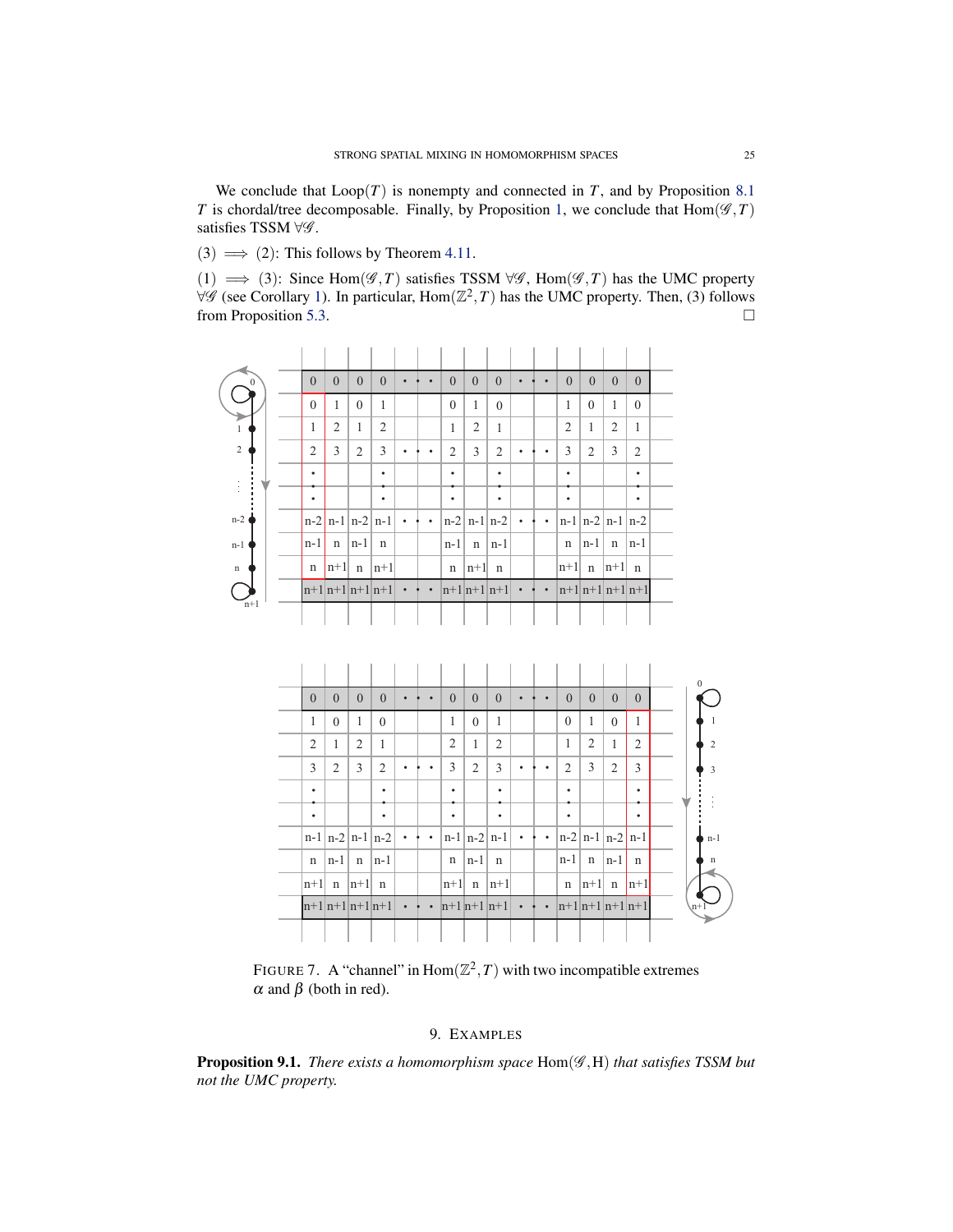*Proof.* The homomorphism space  $Hom(\mathbb{Z}^2, K_5)$  satisfies TSSM (in fact, it satisfies SSF) but not the UMC property. If  $Hom(\mathbb{Z}^2, K_5)$  satisfies the UMC property, then there must exist an order  $\prec$  and a greatest element  $\omega_* \in \text{Hom}(\mathbb{Z}^2, K_5)$  according to such order (see Section [5\)](#page-14-0). Denote  $V(K_5) = \{1, 2, ..., 5\}$  and, w.l.o.g., assume that  $1 \prec 2 \prec \cdots \prec 5$ . Then, because of the constraints imposed by K<sub>5</sub>, there must exist  $\bar{x} \in \mathbb{Z}^2$  such that  $\omega_*(\bar{x}) \prec \omega_*(\bar{x} +$ (1,0)). Now, consider the point  $\tilde{\omega}$  such that  $\tilde{\omega}(x) = \omega_*(x + (1,0))$  for every  $x \in \mathbb{Z}^2$ , i.e. a shifted version of  $\omega_*$  (in particular,  $\tilde{\omega}$  also belongs to  $Hom(\mathbb{Z}^2, K_5)$ ). Then  $\omega(\bar{x}) \prec$  $\omega_*(\bar{x} + (1,0)) = \tilde{\omega}(\bar{x})$ , which contradicts the maximality of  $\omega_*$ .

Note 2. *We are not aware of a homomorphism space* Hom(G ,H) *that satisfies the UMC property with* H *not a chordal/tree decomposable graph.*



<span id="page-25-0"></span>FIGURE 8. A dismantlable graph H such that  $Hom(\mathbb{Z}^2, H)$  is not TSSM.

Proposition 9.2. *There exists a dismantlable graph* H *such that:*

- (1)  $Hom(\mathbb{Z}^2, H)$  *does not satisfy TSSM.*
- (2) *There is no n.n. interaction*  $\Phi$  *such that*  $(\mathbb{Z}^2, H, \Phi)$  *satisfies SSM.*
- (3) *For all*  $\gamma > 0$ *, there exists a n.n. interaction*  $\Phi$  *such that the Gibbs* ( $\mathscr{G}, H, \Phi$ )*specification satisfies exponential WSM with decay rate* γ*.*

*Proof.* Consider the constraint graph  $H = (V, E)$  given by

$$
(9.1) \qquad V = \{a,b,c,d\} \text{ and } E = \{\{a,a\},\{b,b\},\{c,c\},\{a,b\},\{a,c\},\{b,d\},\{c,d\}\}.
$$

It is easy to check that H is dismantlable (see Figure [8\)](#page-25-0).



<span id="page-25-1"></span>FIGURE 9. Two incompatible configurations  $\alpha$  and  $\beta$  (both in red), for a fixed configuration  $\sigma$ .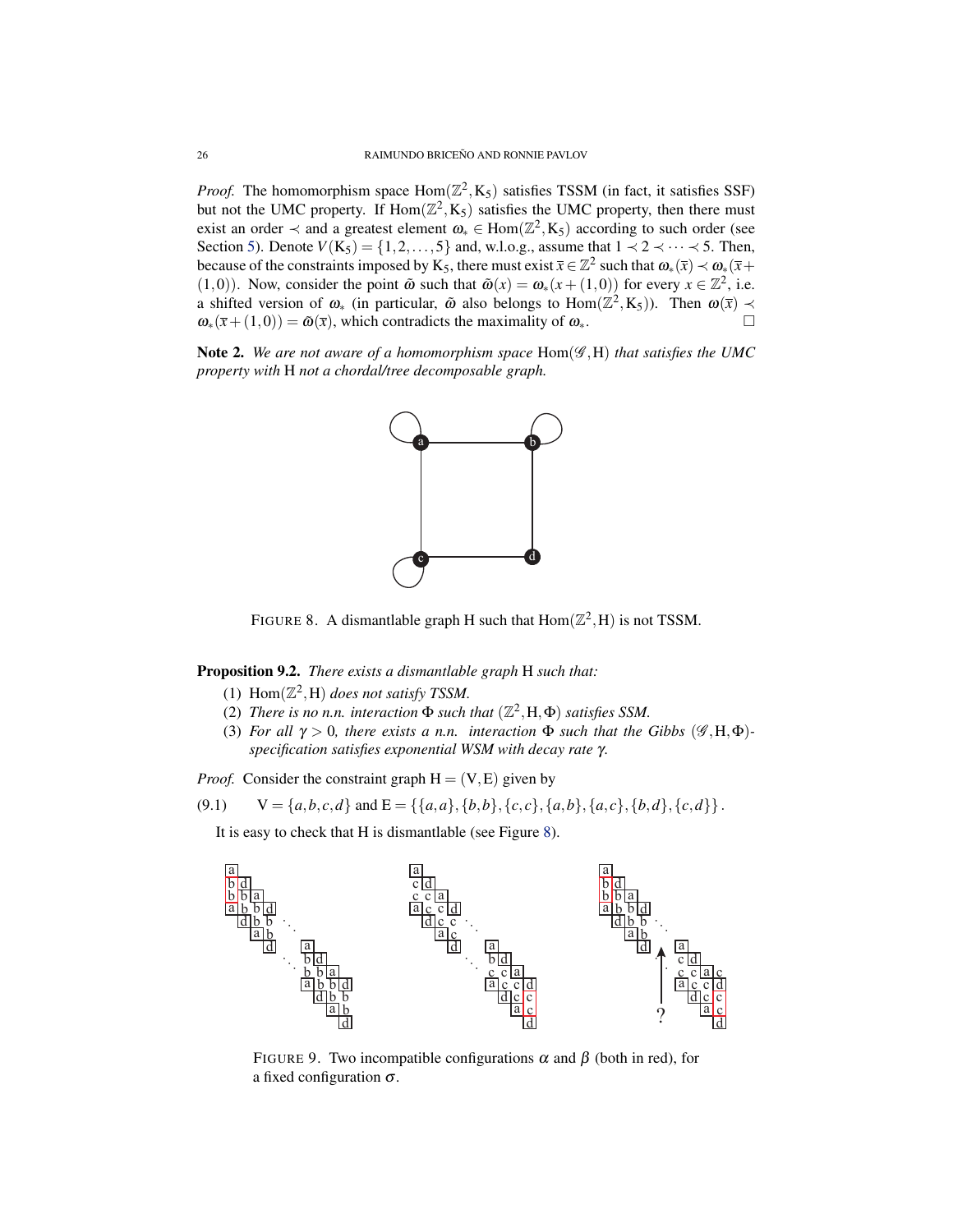<span id="page-26-1"></span>By Proposition [4.6,](#page-10-1) we know that  $(3)$  holds. However, if we consider the configurations  $\alpha$  and  $\beta$  (the pairs *bb* and *cc* in red, respectively) and the fixed configuration  $\sigma$  (the diagonal alternating configurations *adad* ··· in black) shown in Figure [9,](#page-25-1) we have that  $[\alpha\sigma]_{\rm H}^{\mathbb{Z}^2}$  $\mathbb{Z}^2$ ,  $[σβ]^{Z^2}_H$  $\frac{\mathbb{Z}^2}{H} \neq \emptyset$ , but  $[\alpha \sigma \beta]_H^{\mathbb{Z}^2} = \emptyset$ , and TSSM cannot hold. This construction works in a similar way to the construction in the proof  $((2) \implies (1))$  of Proposition [8.2.](#page-23-0)

Now assume the existence of a Gibbs  $(\mathscr{G},H,\Phi)$ -specification  $\pi$  satisfying SSM with decay function *f* . Call *A* the shape enclosed by the two diagonals made by alternating sequence of *a*'s and *d*'s shown in Figure [10](#page-26-0) (in grey), and let  $x_l$  and  $x_r$  be the sites (in red) at the left and right extreme of  $A$ , respectively. If we denote by  $\sigma$  the boundary configuration of the *a* and *d* symbols on  $\partial A \setminus \{x_r\}$ , and  $\alpha_1 = b^{\{x_r\}}$  and  $\alpha_2 = c^{\{x_r\}}$ , it can be checked that  $[\sigma \alpha_1]_H^{\mathscr{G}}, [\sigma \alpha_2]_H^{\mathscr{G}} \neq \emptyset$ . Then, take  $\omega_1 \in [\sigma \alpha_1]_H^{\mathscr{G}}, \omega_2 \in [\sigma \alpha_2]_H^{\mathscr{G}}$  and call  $B = \{x_l\}$  and  $\beta = b^B$ .



<span id="page-26-0"></span>FIGURE 10. A shape and configurations where the SSM property fails for any Gibbs  $(\mathbb{Z}^2, H, \Phi)$ -specification.

Notice that, similarly as before, the symbols *b* and *c* force repetitions of themselves, respectively, from  $x_r$  to  $x_l$  along *A*. Then, we have that  $\pi_A^{\omega_1}(\beta) = 1$  and  $\pi_A^{\omega_2}(\beta) = 0$ . Now, since we can always take an arbitrarily long set *A*, suppose that  $dist(x_l, x_r) \ge n_0$ , with  $n_0$ such that  $f(n_0) < 1$ . Therefore,

 $(9.2)$   $1 = |1 - 0| = |\pi_A^{\omega_1}(\beta) - \pi_A^{\omega_2}(\beta)| \le |B| f(\text{dist}(B, \Sigma_{\partial A}(\omega_1, \omega_2))) \le f(n_0) < 1,$ which is a contradiction.  $\Box$ 

**Proposition 9.3.** *There exists a dismantlable graph* H *and a constant*  $\gamma_0 > 0$ *, such that:* 

- (1) *the set of n.n. interactions*  $\Phi$  *for which*  $(\mathbb{Z}^2, H, \Phi)$  *satisfies exponential SSM is nonempty,*
- (2) there is no n.n. interaction  $\Phi$  *for which*  $(\mathbb{Z}^2, H, \Phi)$  *satisfies exponential SSM with decay rate greater than* γ<sub>0</sub>*,*
- (3)  $Hom(\mathbb{Z}^2, H)$  *satisfies SSF (in particular, Hom* $(\mathbb{Z}^2, H)$  *satisfies TSSM), and*
- (4) *for every*  $\gamma > 0$ , *there exists a n.n. interaction*  $\Phi$  *for which*  $(\mathbb{Z}^2, H, \Phi)$  *satisfies exponential WSM with decay function*  $f(n) = Ce^{-\gamma n}$ .

*Moreover, there exists a family*  ${H^q}_{q \in \mathbb{N}}$  *of dismantlable graphs with this property where*  $|H^q| \to \infty$  *as*  $q \to \infty$ *.* 

*Proof.* By adapting [\[1,](#page-29-10) Theorem 7.3] to the context of Gibbs  $(\mathbb{Z}^2, H, \Phi)$ -specifications  $\pi$ , we know that if  $\pi$  is such that  $Q(\pi) < p_c(\mathbb{Z}^2)$ , then  $\pi$  satisfies exponential SSM, where  $p_c(\mathbb{Z}^2)$  denotes the critical probability for Bernoulli site percolation on  $\mathbb{Z}^2$  and  $Q(\pi)$  is defined as

(9.3) 
$$
Q(\pi) := \max_{\omega_1, \omega_2} \frac{1}{2} \sum_{u \in V} \left| \pi_{\{0\}}^{\omega_1}(u) - \pi_{\{0\}}^{\omega_2}(u) \right|.
$$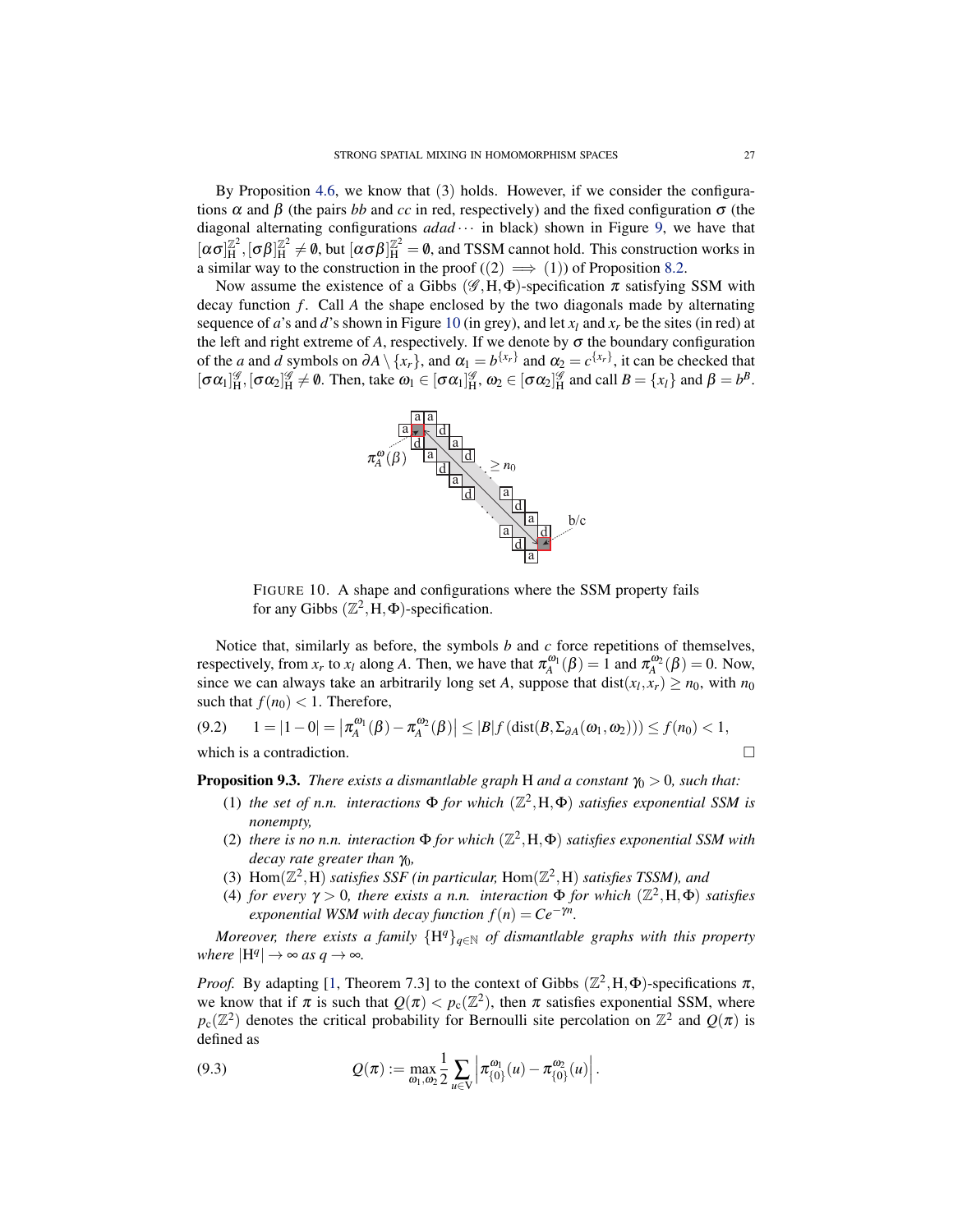<span id="page-27-1"></span>Given  $q \in \mathbb{N}$ , consider the graph  $H^q$  as shown in Figure [11.](#page-27-0) The graph  $H^q$  consists of a complete graph  $K_{q+1}$  and two other extra vertices *a* and *b* both adjacent to every vertex in the complete graph. In addition, *a* has a loop, and *a* and *b* are not adjacent. Notice that  $H<sup>q</sup>$  is dismantlable (we can fold *a* into *b* and then we can fold every vertex in  $K<sub>q+1</sub>$  into *a*) and *a* is a persistent vertex for  $H<sup>q</sup>$ . Since  $H<sup>q</sup>$  is dismantlable, by Proposition [4.6,](#page-10-1) for every  $\gamma > 0$ , there exists a n.n. interaction  $\Phi$  for which the Gibbs  $(\mathbb{Z}^2, H, \Phi)$ -specification satisfies exponential WSM with decay function  $f(n) = Ce^{-\gamma n}$ .

Take  $\pi$  to be the uniform Gibbs specification on Hom( $\mathbb{Z}^2$ , H) (i.e.  $\Phi \equiv 0$ ). Then the definition of  $\pi^{\omega}_{\{0\}}(u)$  implies that, whenever  $\pi^{\omega}_{\{0\}}(u) \neq 0$  for  $u \in V$ ,

(9.4) 
$$
\frac{1}{q+2} \leq \pi_{\{0\}}^{\omega}(u) \leq \frac{1}{q-1}.
$$

Notice that  $\pi_{\{0\}}^{\omega}(a) = 0$  if and only if *b* appears in  $\omega|_{\partial\{0\}}$ . Similarly,  $\pi_{\{0\}}^{\omega}(b) = 0$  if and only if *a* or *b* appear in  $\omega|_{\partial\{0\}}$ , and for  $u \neq a$ ,  $b$ ,  $\pi^{\omega}_{\{0\}}(u) = 0$  if and only if *u* appears in  $\omega|_{\partial\{0\}}$ . Since  $|\partial\{0\}| = 4$ , at most 8 terms vanish in the definition of  $Q(\pi)$  (4 for each  $\omega_i$ ,  $i = 1, 2$ ). Then, since  $|H^q| = q + 3$  and  $q \ge 1$ ,

$$
(9.5) \qquad \frac{1}{2} \sum_{u \in V} \left| \pi^{0}(\mathbf{u}) - \pi^{0}(\mathbf{u}) \right| \leq \frac{1}{2} \left( 8 \frac{1}{q-1} + (q+3) \left| \frac{1}{q-1} - \frac{1}{q+2} \right| \right) \leq \frac{6}{q-1}.
$$

Then, if  $q > 1 + \frac{6}{p_c(\mathbb{Z}^2)}$ , we have that  $Q(\pi) < p_c(\mathbb{Z}^2)$ , so  $\pi$  satisfies exponential SSM. Since  $p_c(\mathbb{Z}^2) > 0.556$  (see [\[3,](#page-29-16) Theorem 1]), it suffices to take  $q \ge 12$ . In particular, the set of n.n. interactions  $\Phi$  for which the Gibbs  $(\mathbb{Z}^2, H^q, \Phi)$ -specification satisfies exponential SSM is nonempty if  $q > 12$ .



<span id="page-27-0"></span>FIGURE 11. The graph  $H<sup>q</sup>$ , for  $q = 5$ .

Now, let  $\pi$  be an arbitrary Gibbs ( $\mathbb{Z}^2$ ,  $H^q$ ,  $\Phi$ )-specification that satisfies SSM with decay function  $f(n) = Ce^{-\gamma n}$ , for some *C* and  $\gamma$  that could depend on *q* and  $\Phi$ . For now, we fix *q* and consider an arbitrary Φ.

Consider a configuration like the one shown in Figure [12.](#page-28-1) Define  $\tilde{V} = V \setminus \{0, a, b\}$ ,  $\tilde{E} = E[\tilde{V}]$ , and let  $\tilde{H}^q = H^q[\tilde{V}]$ . Notice that  $\tilde{H}^q$  is isomorphic to  $K_q$ . Construct the auxiliary n.n. interaction  $\tilde{\Phi}$  :  $\tilde{V} \cup \tilde{E} \rightarrow (-\infty, 0]$  given by  $\tilde{\Phi}(u) = \Phi(u) + \Phi(u, 0) + \Phi(u, b)$ , for every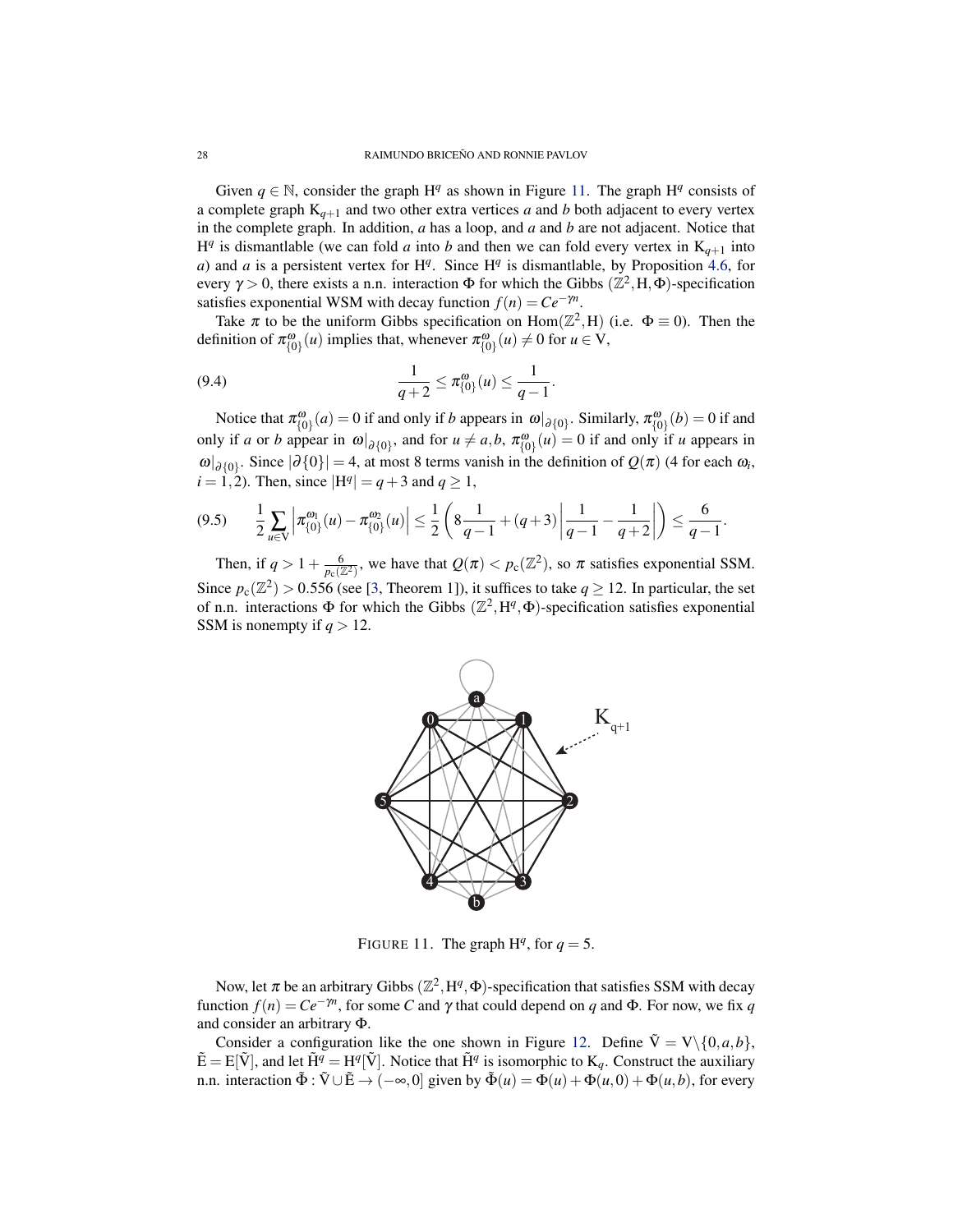<span id="page-28-2"></span> $u \in \tilde{V}$  (representing the interaction with the "wall"  $\cdots 0b0b \cdots$ ), and  $\tilde{\Phi} \equiv \Phi|_{\tilde{F}}$ . The constrained n.n. interaction  $(\tilde{H}^q, \tilde{\Phi})$  induces a Gibbs  $(\mathbb{Z}, \tilde{H}^q, \tilde{\Phi})$ -specification  $\tilde{\pi}$  that inherits the exponential SSM property from  $(\mathbb{Z}^2, H^q, \Phi)$  with the same decay function  $f(n) = Ce^{-\gamma n}$ . It follows that there is a unique (and therefore, stationary) n.n. Gibbs measure  $\mu$  for  $\tilde{\pi}$ , which is a Markov measure with some symmetric  $q \times q$  transition matrix *P* with zero diagonal (see [\[15,](#page-29-17) Theorem 10.21] and [\[8\]](#page-29-18)).

|  |  | $0   b   0   b   \cdot \cdot \cdot   b   0   b   0   b   \cdot \cdot \cdot   b   0   b   0$ |  |  |  |  |  |
|--|--|---------------------------------------------------------------------------------------------|--|--|--|--|--|
|  |  |                                                                                             |  |  |  |  |  |
|  |  | $b   0   b   0   \cdot \cdot \cdot   0   b   0   b   0   \cdot \cdot \cdot   0   b   0   b$ |  |  |  |  |  |

<span id="page-28-1"></span>FIGURE 12. A Markov chain embedded in a  $\mathbb{Z}^2$  Markov random field.

Let  $1 = \lambda_1 \geq \lambda_2 \geq \cdots \geq \lambda_q$  be the eigenvalues of *P*. Since  $tr(P) = 0$ , we have that  $\sum_{i=1}^{q}$  $\hat{\lambda}_i = 0$ . Let  $\lambda_* = \max\{|\lambda_2|, |\lambda_q|\}$ . Then, since  $\lambda_1 = 1$ , we have that  $1 \le \sum_{i=1}^q \lambda_i$  $_{i=2}^{q}$   $|\lambda_i| \leq$  $(q-1)\lambda_{*}$ . Therefore,  $\lambda_{*} \geq \frac{1}{q-1}$ .

Since *P* is stochastic,  $P\vec{1} = \vec{1}$  and, since *P* is primitive,  $\lambda_* < 1$  (see [\[22,](#page-30-6) Section 3.2]). W.l.o.g., suppose that  $|\lambda_2| = \lambda_*$  and let  $\vec{\ell}$  be the left eigenvector associated to  $\lambda_2$  (i.e.  $\vec{\ell}P = \lambda_2 \vec{\ell}$ ). Then  $\vec{\ell} \cdot \vec{1} = 0$ , because  $\lambda_2 \vec{\ell} \cdot \vec{1} = (\vec{\ell} \cdot P) \cdot \vec{1} = \vec{\ell} \cdot (P \cdot \vec{1}) = \vec{\ell} \cdot \vec{1}$ , so  $(1 - \lambda_2)\vec{\ell} \cdot 1 = 0$ . Then,  $\vec{\ell} \in \langle \vec{e}_2 - \vec{e}_1, \vec{e}_3 - \vec{e}_1, \dots, \vec{e}_q - \vec{e}_1 \rangle_{\mathbb{R}}$ , so we can write  $\vec{\ell} = \sum_k^q$  $e_{k=2}^{q} c_k (\vec{e}_k - \vec{e}_1)$ , where  $\{\vec{e}_k\}_k^q$ *a* denotes the canonical basis of  $\mathbb{R}^q$  and  $c_k \in \mathbb{R}$ . We conclude that  $\lambda_*^n \vec{\ell} = \vec{\ell} \cdot P^n =$  $\sum_{k}^{q}$  $\sum_{k=2}^{q} c_k (\vec{e}_k - \vec{e}_1) \cdot P^n = \sum_{k=1}^{q}$  $R_{k=2}^{q}$  *c<sub>k</sub>*( $P_{k\bullet}^{n}$  −  $P_{1\bullet}^{n}$ ), where  $P_{i\bullet}^{n}$  is the vector given by the *i*th row of *P*.

Consider  $j \in \{1, ..., q\}$  such that  $\vec{\ell}_j > 0$ . Then  $\lambda_*^n = \sum_k^q$  $\frac{q}{k=2}$   $\frac{c_k}{\vec{l}}$  $\frac{c_k}{\vec{\ell}_j}(P_{kj}^n-P_{1j}^n)$  and

- (9.6)  $\left| P_{kj}^{n} P_{1j}^{n} \right|$
- (9.7)  $=|\mu(\alpha(0) = j|\alpha(-n) = k) \mu(\alpha(0) = j|\alpha(-n) = 1)|$

(9.8)  $\leq |\mu(\alpha(0) = j|\alpha(-n) = k) - \mu(\alpha(0) = j|\alpha(-n) = k, \alpha(n) = 1)|$ 

(9.9)  $+|\mu(\alpha(0) = i|\alpha(-n) = k, \alpha(n) = 1) - \mu(\alpha(0) = i|\alpha(-n) = 1, \alpha(n) = k)|$ 

$$
(9.10) \t+|\mu(\alpha(0) = j|\alpha(-n) = 1, \alpha(n) = k) - \mu(\alpha(0) = j|\alpha(-n) = 1)|
$$

 $(9.11)$  ≤3*Ce<sup>-γn</sup>*,

by the exponential SSM property of  $\tilde{\pi}$  and using that  $\mu(\alpha(0) = j | \alpha(-n) = k)$  is a weighted average  $\sum_{m \in \tilde{V}} \mu(\alpha(0) = j | \alpha(-n) = k, \alpha(n) = m) \mu(\alpha(n) = m | \alpha(-n) = k)$ , along with a similar decomposition of  $\mu (\alpha(0) = j | \alpha(-n) = 1)$ . Therefore,  $\lambda_*^n \leq 3C(q-1) \max_k$  $|c_k|$  $\frac{|c_k|}{|\vec{\ell}_j|}e^{-\gamma n}.$ By taking logarithms and letting  $n \to \infty$ , we conclude that  $\gamma \le -\log \lambda_* \le \log(q-1)$ . Then, since  $\Phi$  was arbitrary, there is no n.n. interaction  $\Phi$  for which  $(\mathbb{Z}^2, H^q, \Phi)$  satisfies exponential SSM with decay rate greater than  $\gamma_0 := \log(q-1)$ .

Finally, it is easy to see that if  $q \ge 4$ ,  $\text{Hom}(\mathbb{Z}^2, H)$  satisfies SSF. Therefore, by Proposi-tion [4.5,](#page-10-4)  $\text{Hom}(\mathbb{Z}^2, \text{H}^q)$  satisfies TSSM (with gap  $g = 2$ ).

### <span id="page-28-0"></span>ACKNOWLEDGEMENTS

We would like to thank Prof. Brian Marcus for his valuable contributions; his many useful observations and suggestions greatly contributed to this work. We also thank Nishant Chandgotia for discussions regarding dismantlable graphs.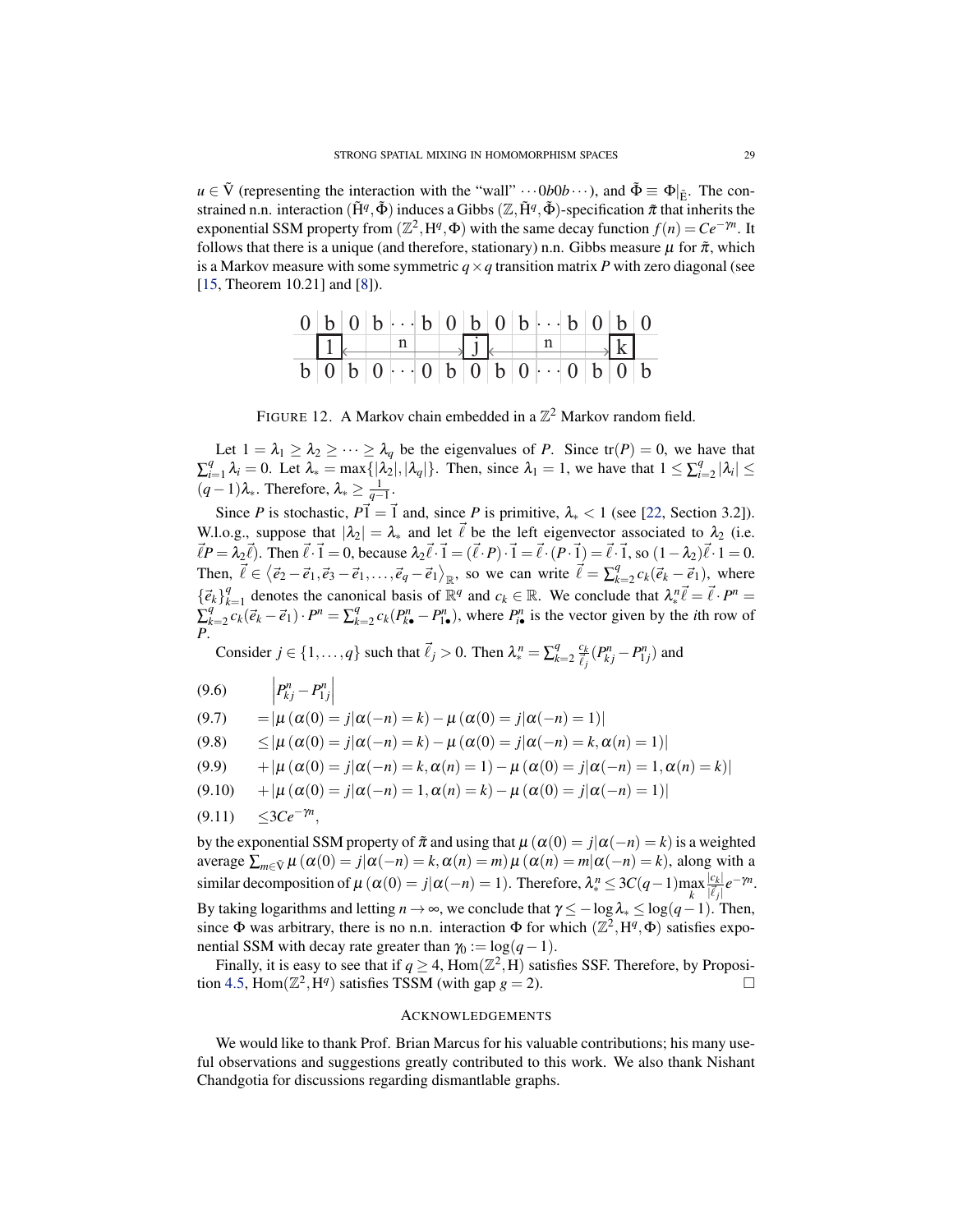### <span id="page-29-0"></span>**REFERENCES**

- <span id="page-29-10"></span>[1] S. Adams et al. *Representation and poly-time approximation for pressure of*  $\mathbb{Z}^2$ *lattice models in the non-uniqueness region*. Version 1. Version 1. Aug. 26, 2015. arXiv: 1508.06590. Aug. 26, 2015. arXiv: [1508.06590](http://arxiv.org/abs/1508.06590) (cit. on pp. [9,](#page-8-2) [27\)](#page-26-1).
- <span id="page-29-3"></span>[2] A. Bandyopadhyay and D. Gamarnik. "Counting without sampling: Asymptotics of the log-partition function for certain statistical physics models." In: *Random Structures Algorithms* 33.4 (2008), pp. 452–479 (cit. on p. [2\)](#page-1-1).
- <span id="page-29-16"></span>[3] J. van den Berg and A. Ermakov. "A New Lower Bound for the Critical Probability of Site Percolation on the Square Lattice". In: *Random Structures Algorithms* 8.3 (1996), pp. 199–212 (cit. on p. [28\)](#page-27-1).
- <span id="page-29-11"></span>[4] J. van den Berg and C. Maes. "Disagreement percolation in the study of Markov fields". In: *Ann. Probab.* 22.2 (1994), pp. 749–763 (cit. on pp. [9,](#page-8-2) [13\)](#page-12-2).
- <span id="page-29-2"></span>[5] R. Briceno. *The topological strong spatial mixing property and new conditions for pressure approximation*. Version 1. Version 1. Nov. 9, 2014. arXiv: 1411.2289. Nov. 9, 2014. arXiv: [1411.2289](http://arxiv.org/abs/1411.2289) (cit. on pp. [2,](#page-1-1) [3,](#page-2-2) [10,](#page-9-2) [11,](#page-10-5) [15\)](#page-14-4).
- <span id="page-29-7"></span>[6] G. R. Brightwell and P. Winkler. "Gibbs Measures and Dismantlable Graphs". In: *J. Comb. Theory Ser. B* 78.1 (2000), pp. 141–166 (cit. on pp. [2,](#page-1-1) [4,](#page-3-2) [8](#page-7-2)[–14,](#page-13-0) [24\)](#page-23-1).
- <span id="page-29-9"></span>[7] G. R. Brightwell and P. Winkler. "Graph Homomorphisms and Phase Transitions". In: *J. Comb. Theory Ser. B* 77.2 (1999), pp. 221–262 (cit. on p. [8\)](#page-7-2).
- <span id="page-29-18"></span>[8] N. Chandgotia et al. "One-dimensional Markov random fields, Markov chains and topological Markov fields". In: *Proc. Am. Math. Soc.* 142.1 (2014), pp. 227–242 (cit. on p. [29\)](#page-28-2).
- <span id="page-29-8"></span>[9] R. L. Dobrushin. "The problem of uniqueness of a Gibssian random field and the problem of phase transitions". In: *Funct. Anal. Appl.* 2 (1968), pp. 302–312 (cit. on p. [8\)](#page-7-2).
- <span id="page-29-6"></span>[10] M. E. Dyer et al. "Mixing in time and space for lattice spin systems: A combinatorial view." In: *Random Structures Algorithms* 24.4 (2004), pp. 461–479 (cit. on p. [2\)](#page-1-1).
- <span id="page-29-15"></span>[11] D. R. Fulkerson and O. A. Gross. "Incidence matrices and interval graphs." In: *Pacific J. Math.* 15.3 (1965), pp. 835–855 (cit. on p. [18\)](#page-17-4).
- <span id="page-29-4"></span>[12] D. Gamarnik and D. Katz. "Correlation Decay and Deterministic FPTAS for Counting List-colorings of a Graph". In: *Proceedings of the Eighteenth Annual ACM-SIAM Symposium on Discrete Algorithms*. SODA '07. New Orleans, Louisiana: Society for Industrial and Applied Mathematics, 2007, pp. 1245–1254 (cit. on p. [2\)](#page-1-1).
- <span id="page-29-1"></span>[13] D. Gamarnik and D. Katz. "Sequential cavity method for computing free energy and surface pressure". In: *J. Stat. Phys.* 137.2 (2009), pp. 205–232 (cit. on p. [2\)](#page-1-1).
- <span id="page-29-13"></span>[14] Q. Ge and D. Stefankovic. *Strong spatial mixing of q-colorings on Bethe lattices*. Version 3. Version 1. Nov. 03, 2011. arXiv: 1102.2886. Nov. 3, 2011. arXiv: [1102.](http://arxiv.org/abs/1102.2886) [2886](http://arxiv.org/abs/1102.2886) (cit. on p. [9\)](#page-8-2).
- <span id="page-29-17"></span>[15] H.-O. Georgii. *Gibbs Measures and Phase Transitions*. 2nd ed. Vol. 9. De Gruyter Studies in Mathematics. Berlin, 2011 (cit. on p. [29\)](#page-28-2).
- <span id="page-29-14"></span>[16] L. A. Goldberg, R. Martin, and M. Paterson. "Strong Spatial Mixing with Fewer Colors for Lattice Graphs". In: *SIAM J. Comput.* 35.2 (2005), pp. 486–517 (cit. on p. [9\)](#page-8-2).
- <span id="page-29-12"></span>[17] L. A. Goldberg et al. "Improved Mixing Bounds for the Anti-Ferromagnetic Potts Model on  $\mathbb{Z}^{2n}$ . In: *LMS J. Comput. Math.* 9 (2006), pp. 1–20 (cit. on p. [9\)](#page-8-2).
- <span id="page-29-5"></span>[18] M. Jerrum. "A Very Simple Algorithm for Estimating the Number of *k*-colorings of a Low-degree Graph". In: *Random Structures Algorithms* 7.2 (1995), pp. 157–165 (cit. on p. [2\)](#page-1-1).